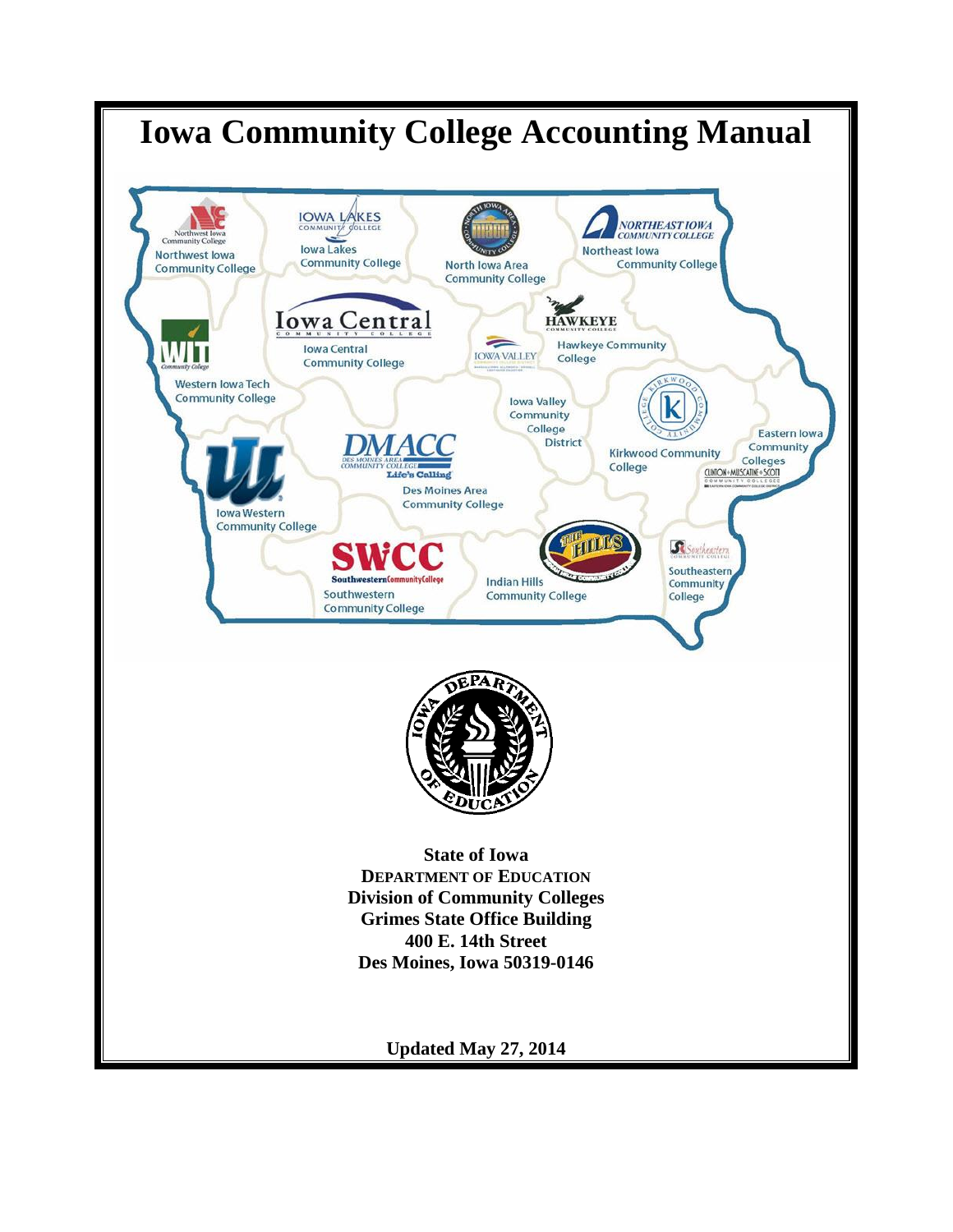# **TABLE OF CONTENTS**

| Preface      | Committee's Guiding Principles                                   | Page |
|--------------|------------------------------------------------------------------|------|
| Chapter I    | The Accounting System                                            | Page |
| Chapter II   | <b>Basic Encoding Plan</b>                                       | Page |
| Chapter III  | Organizational Unit                                              | Page |
| Chapter IV   | Funds                                                            | Page |
| Chapter V    | Function                                                         | Page |
| Chapter VI   | Specific Units for Instructional and<br><b>Support Functions</b> | Page |
| Chapter VII  | General Ledger Chart of Accounts                                 | Page |
| Chapter VIII | <b>Asset Accounts</b>                                            | Page |
| Chapter IX   | Liabilities                                                      | Page |
| Chapter X    | <b>Reserves and Fund Balances</b>                                | Page |
| Chapter XI   | Revenue                                                          | Page |
| Chapter XII  | Expenditures, Salaries, Related<br>Payroll and Fringe Benefits   | Page |
| Chapter XIII | <b>Current Expenses</b>                                          | Page |
| Chapter XIV  | Capital Outlay                                                   | Page |
| Chapter XV   | <b>Fiscal Year Financial Reporting</b>                           | Page |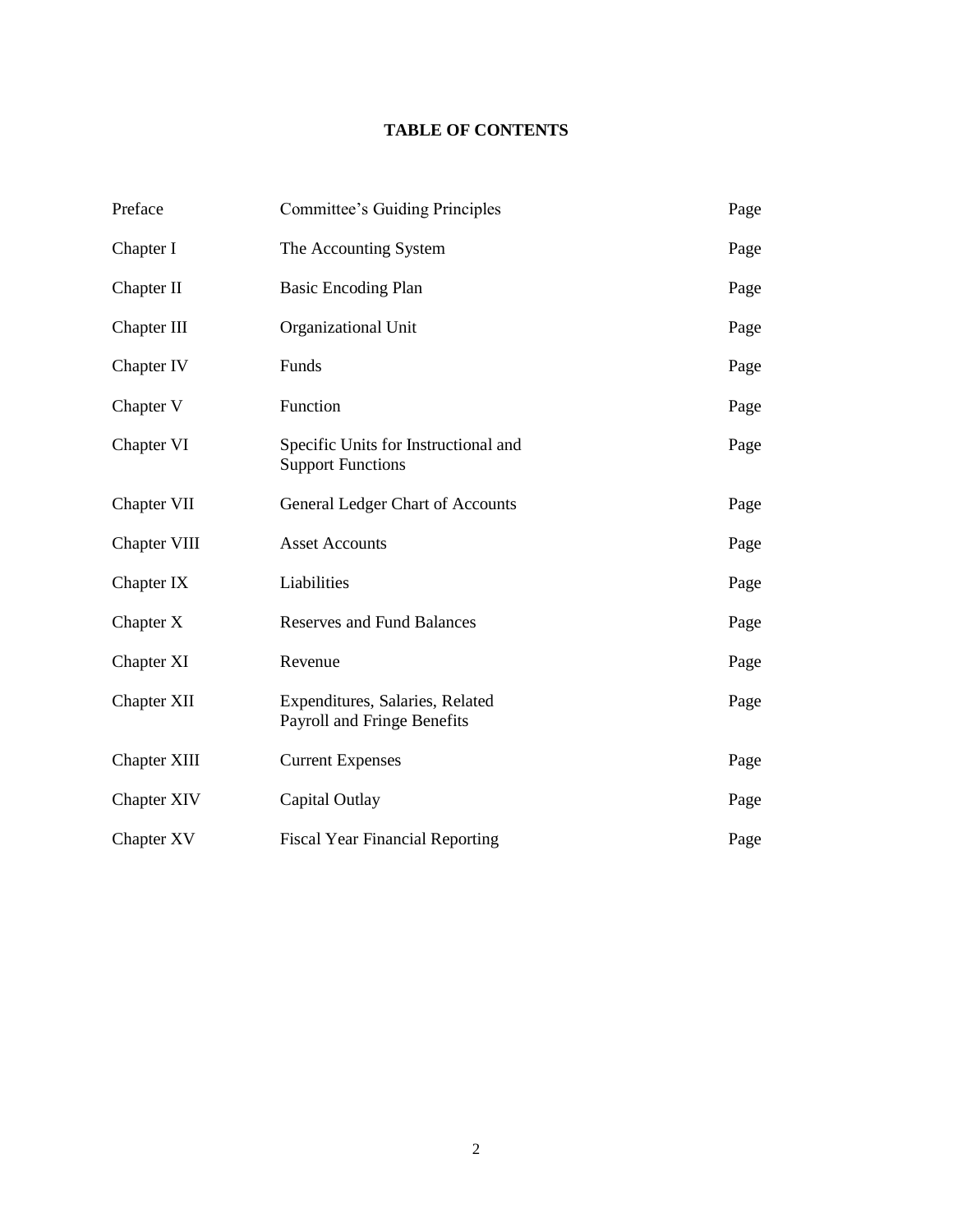## **PREFACE COMMITTEE'S GUIDING PRINCIPLES**

## *The Community College Accounting Manual shall:*

- 1. Be geared towards providing clear guidance on aggregating the data and reporting on the Iowa community college system as a whole.
- 2. Provide guidelines to present data at each community college and aggregated together to statewide constituents in a consistent and understandable format.
- 3. Balance the competing interests of prescribed and strictly defined guidelines with the need for flexibility in financial reporting by employing a prudent business person standard to all reporting questions and requiring strictly defined guidelines when amounts are deemed material, Iowa code requires it, GASB/FASB standards are applicable, and for items that are identified as having a statewide interest from external constituents.

The Community College Accounting Manual Review Committee consisted of the following individuals:

| o Anne Leathers     | Indian Hills Community College             |
|---------------------|--------------------------------------------|
| o Ben Voaklander    | Des Moines Area Community College          |
| o Dan Gillen        | Hawkeye Community College                  |
| <b>O</b> Mark Brown | Northwest Iowa Community College           |
| o Teresa Krejci     | Southwestern Community College             |
| <b>O</b> Dan Reeves | Northwest Iowa Community College (Retired) |

The Iowa Department of Education would like to thank these individuals and their institutions for their work on this project.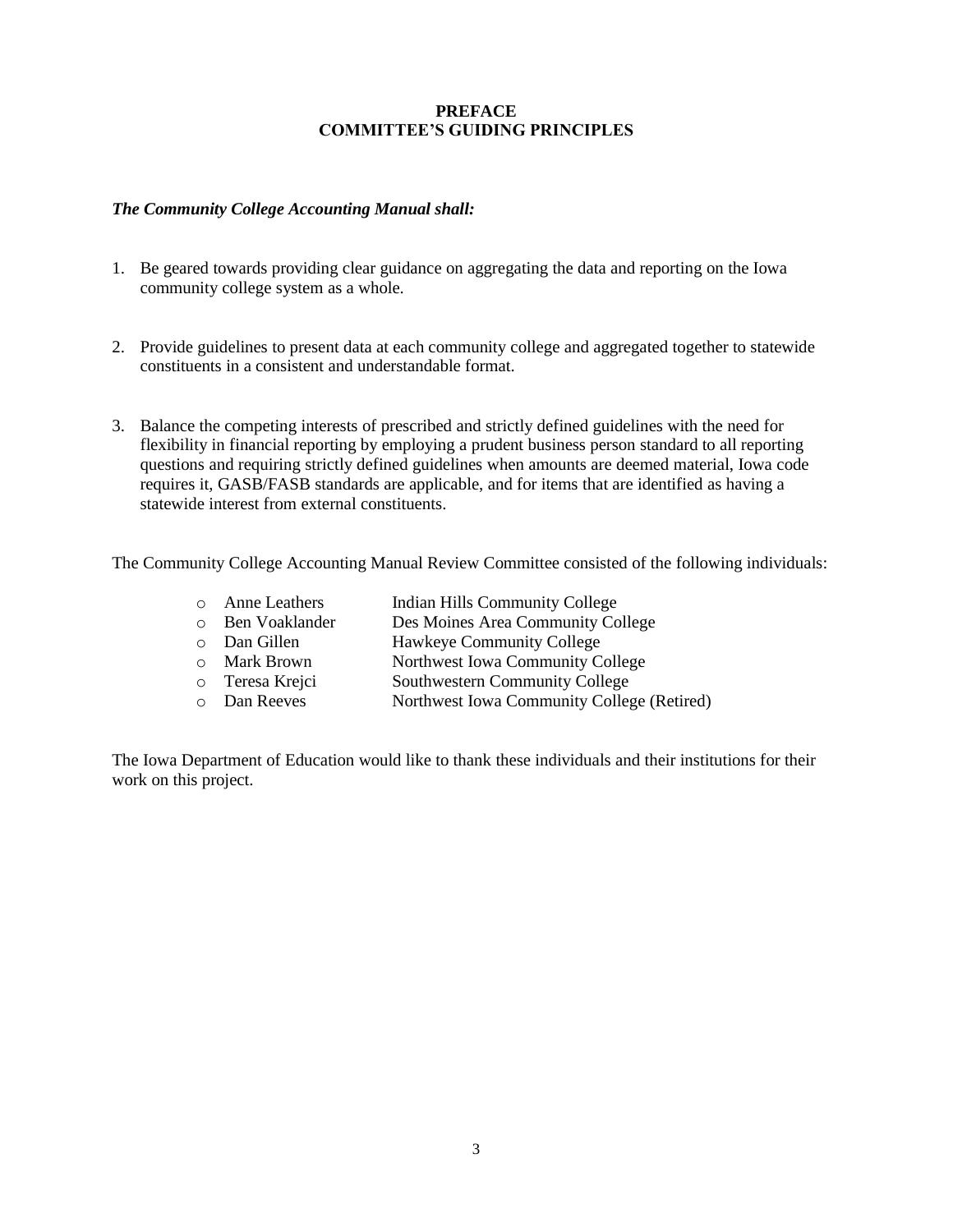## **CHAPTER I THE ACCOUNTING SYSTEM**

Each Iowa Community College is the recipient of monies from numerous sources. These monies will be expended for general community college operations, appropriated and expended for capital community college facilities, used to establish and maintain endowments, and for various other purposes, as approved by the local administration and Board of Trustees.

In view of the objectives of the accounting system, it is necessary to segregate the assets of the community college according to its source and intended use. For this reason, the accounting system is divided into separate entities called funds. These funds are the primary recording and reporting categories; therefore, every financial transaction of the community college pertains to one of the funds and should be classified accordingly.

In addition to accounting by fund, the accounting system should provide for accounting by organizational units and the organizational structure of each community college based on the activities performed.

This accounting system utilizes a "functional" chart of accounts and a "general ledger" chart of accounts. The functional chart reflects the organizational units, or cost centers of the Iowa Community College. The general ledger chart sets out the individual asset, liability, fund balance (equity), revenue, and expenditure accounts. Revenue accounts are identified by source and expenditure accounts are identified by type and object.

In addition, the procedural philosophy of this accounting system is based on the following precepts:

A. Definition of Accounting

The purpose of accounting is to record and classify, summarize, and report the financial transactions of an organization.

B. Source Documents

Transactions originate from a variety of sources. Documents that provide evidence of transaction are called source documents. These may be a purchase order, a receiving report, an invoice, a personnel appointment form or letter, a payroll register, a cash receipt form, a check stub, a voucher form, or any other document that gives evidence of a financial transaction.

C. Classify

Transactions are classified by type and by the organizational unit of the community college benefiting from them. This is achieved by utilizing charts of accounts.

There are two different charts of accounts, as follows:

- 1. A functional chart of accounts lists the various organizational units of a community college with a numeric code to identify each unit.
- 2. A general ledger chart of accounts lists the various assets, liability, equity, revenue, and expenditure accounts with a numeric code to identify each account.

To classify a transaction, it should be assigned a code from the functional chart and a code from the general ledger chart.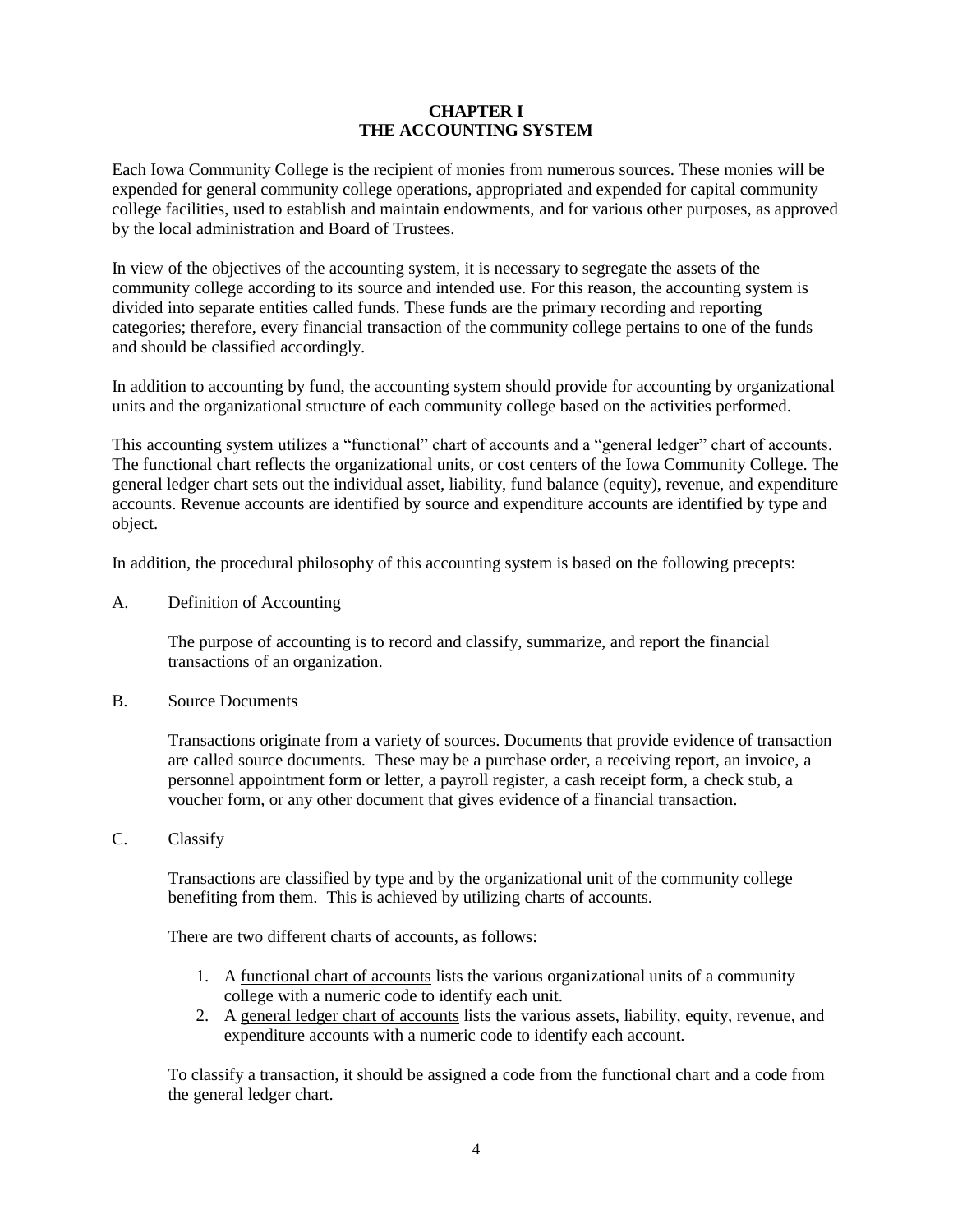## D. Record

After being classified, each transaction is recorded in an orderly manner into the accounting system. The accounting system provides a historical record of all the transactions separated by their classification.

#### E. Summarize

The masses of data, classified and recorded as mentioned above, become more useful when summarized. It is not a single transaction, but the sum of all the transactions of a day, a week, a month, or a year that has the greatest significance. Therefore, totals are obtained periodically for each classification of transactions recorded in the accounting system. Some summaries should be made frequently; others only occasionally. For example, it may be desirable to know daily the summary of transactions affecting cash, while it may be useful to know only monthly the summary of transactions affecting salaries.

There are two basic kinds of ledgers—general and subsidiary. The general ledger reflects the periodic summaries and the balance for each asset, liability, equity, revenue, and expenditure control account. Some general ledger control accounts contain information on related, but different transactions that need to be maintained separately, as well as combined. Therefore, subsidiary ledger accounts are maintained for the summary of these different, but related, transactions. An example is subsidiary ledger which accounts for notes receivable from individual students, the total of which should equal the general ledger account, Notes Receivable Student Loans.

## F. Report

The accounting process serves little useful purpose unless timely and meaningful reports are submitted to individuals needing to know the financial position of a community college, the income it has received during the accounting period, and the obligations and expenditures it has incurred during that same time period. Reports, then, should be designed to provide useful information to those persons and organizations, which are to receive them.

Account titles and descriptions may be added to this manual in order to meet a local community college's needs by using the unassigned account numbers in the appropriate object account code group classification. However, all account numbers should be combined into assigned numbers for state reporting purposes.

NOTE: Reporting templates obtained from the Department must be used when reporting year-end financial information to ensure consistency among the community colleges. The Community College Accounting Manual provides the minimum information that community colleges need to track and report on to the Iowa Department of Education. Each college is free to expand upon these requirements wherever they believe that is necessary. However, all reporting will need to conform to the layout specified in this manual and any additional detail collected by the colleges will need to roll up into the reporting templates provided by the Department.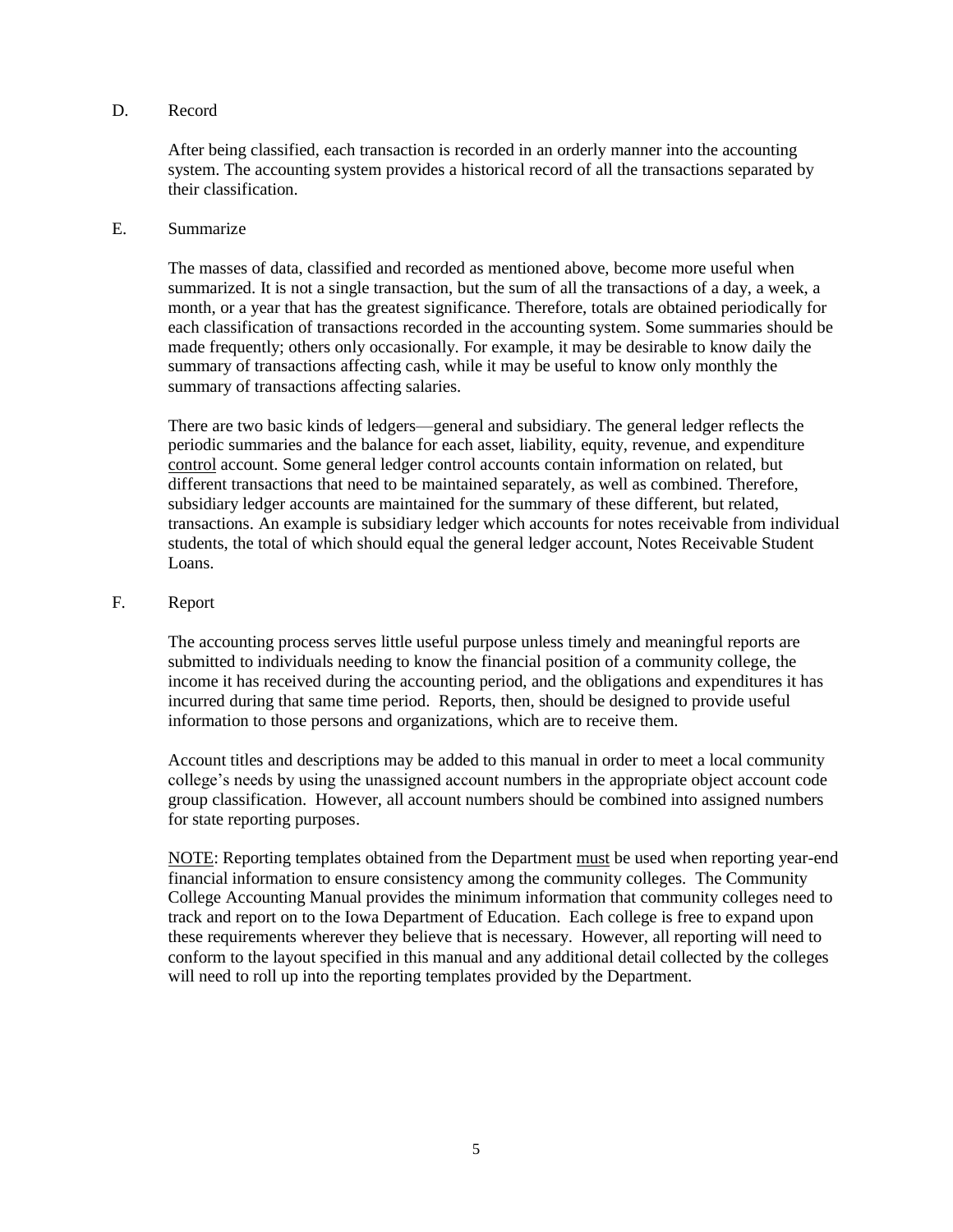# **CHAPTER II BASIC ENCODING PLAN**

The account codes have been designed to enable each community college to accumulate financial data according to several different classifications, i.e., by funds, function, organizational units, program, section, source of income, or type of expenditure. In addition, the logic of the coding system makes it compatible with accounting systems.

A. The basic plan for encoding consists of 14 digits. The 14 digits are divided into four groups.

|    |                        |   |   |                  | <b>Digit Position</b> |   |   |                           |   |   |    |   |    |    |    |
|----|------------------------|---|---|------------------|-----------------------|---|---|---------------------------|---|---|----|---|----|----|----|
|    | 1. Organizational Unit |   |   | 3                | 4                     | 5 | 6 |                           | 8 | 9 | 10 | H | 12 | 13 | 14 |
|    | a. Fund                | X |   |                  |                       |   |   |                           |   |   |    |   |    |    |    |
|    | b. Function            |   | X |                  |                       |   |   |                           |   |   |    |   |    |    |    |
|    | c. Specific Unit*      |   |   | $\boldsymbol{X}$ | X                     | X | X |                           |   |   |    |   |    |    |    |
|    | (Optional)             |   |   |                  |                       |   |   |                           |   |   |    |   |    |    |    |
| 2. | $\text{Site}^*$        |   |   |                  |                       |   |   | $\boldsymbol{\mathrm{X}}$ | X |   |    |   |    |    |    |
| 3. | Optional*              |   |   |                  |                       |   |   |                           |   | X | X  | X |    |    |    |
| 4. | General                |   |   |                  |                       |   |   |                           |   |   |    |   |    |    |    |
|    | Classification         |   |   |                  |                       |   |   |                           |   |   |    |   |    |    |    |
|    | a. General Ledger      |   |   |                  |                       |   |   |                           |   |   |    |   | X  |    |    |
|    | Classification         |   |   |                  |                       |   |   |                           |   |   |    |   |    |    |    |
|    | b. Object Code         |   |   |                  |                       |   |   |                           |   |   |    |   |    | X  |    |

\* Optional use by the community college.

The above encoding system, if used in its entirety, should provide for all needed detail. The community college must use digits 1 and 2, and 12 through 14, for classifying and recording all transactions. The use of digits 3 through 11 will depend on the degree of detail each community college needs for units, site codes, and the internal reporting needs of each community college.

An example given below illustrates the maximum detail that could be used for encoding procedures:

B. Encoding of salary expenditures for an Arts and Sciences education course —"Zoology General"— at a different site than the main campus.

|                                     |   |   | 3        | 4 | 5        | 6 | 8 | 9 | 10 | 12 | 13 | 14 |
|-------------------------------------|---|---|----------|---|----------|---|---|---|----|----|----|----|
| 1. General Fund                     | - |   |          |   |          |   |   |   |    |    |    |    |
| a. Function                         |   | п |          |   |          |   |   |   |    |    |    |    |
| b. Specific Unit*                   |   |   | $\theta$ | 4 | $\Omega$ | 7 |   |   |    |    |    |    |
| Site*<br>2.                         |   |   |          |   |          |   | 3 |   |    |    |    |    |
| Optional*<br>3.                     |   |   |          |   |          |   |   | O |    |    |    |    |
| <b>General Classification</b><br>4. |   |   |          |   |          |   |   |   |    |    |    |    |
| a. General Ledger                   |   |   |          |   |          |   |   |   |    |    |    |    |
| Classification                      |   |   |          |   |          |   |   |   |    |    |    |    |
| b. Object Code                      |   |   |          |   |          |   |   |   |    |    |    |    |
|                                     |   |   |          |   |          |   |   |   |    |    | ി  |    |

Final Encoding  $1 - 1 - 12 - 0407 - 13 - 00 - 000 - 5 - 20$ 

\* Optional use by the community college.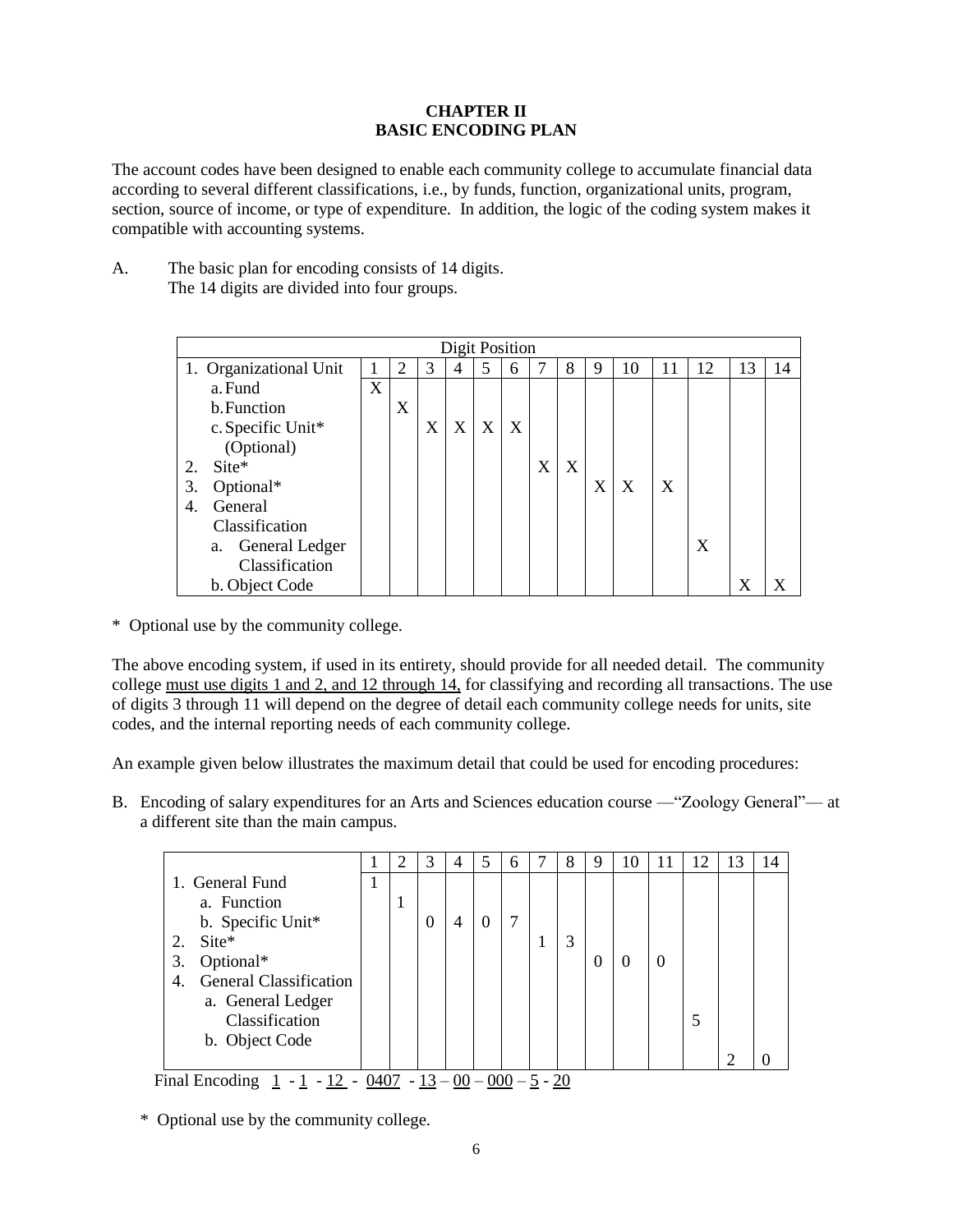A community college wanting more detailed information would utilize the optional digits, more specifically encoding digits 3 through 11.

The present accounting manual includes 18 digits and that the mandatory usage of the 18 would be the following 5:

| Fund        | 1 Digit  |
|-------------|----------|
| Function    | 1 Digit  |
| Object Code | 3 Digits |

A community college would have the option of expanding beyond the 18 digits for local use.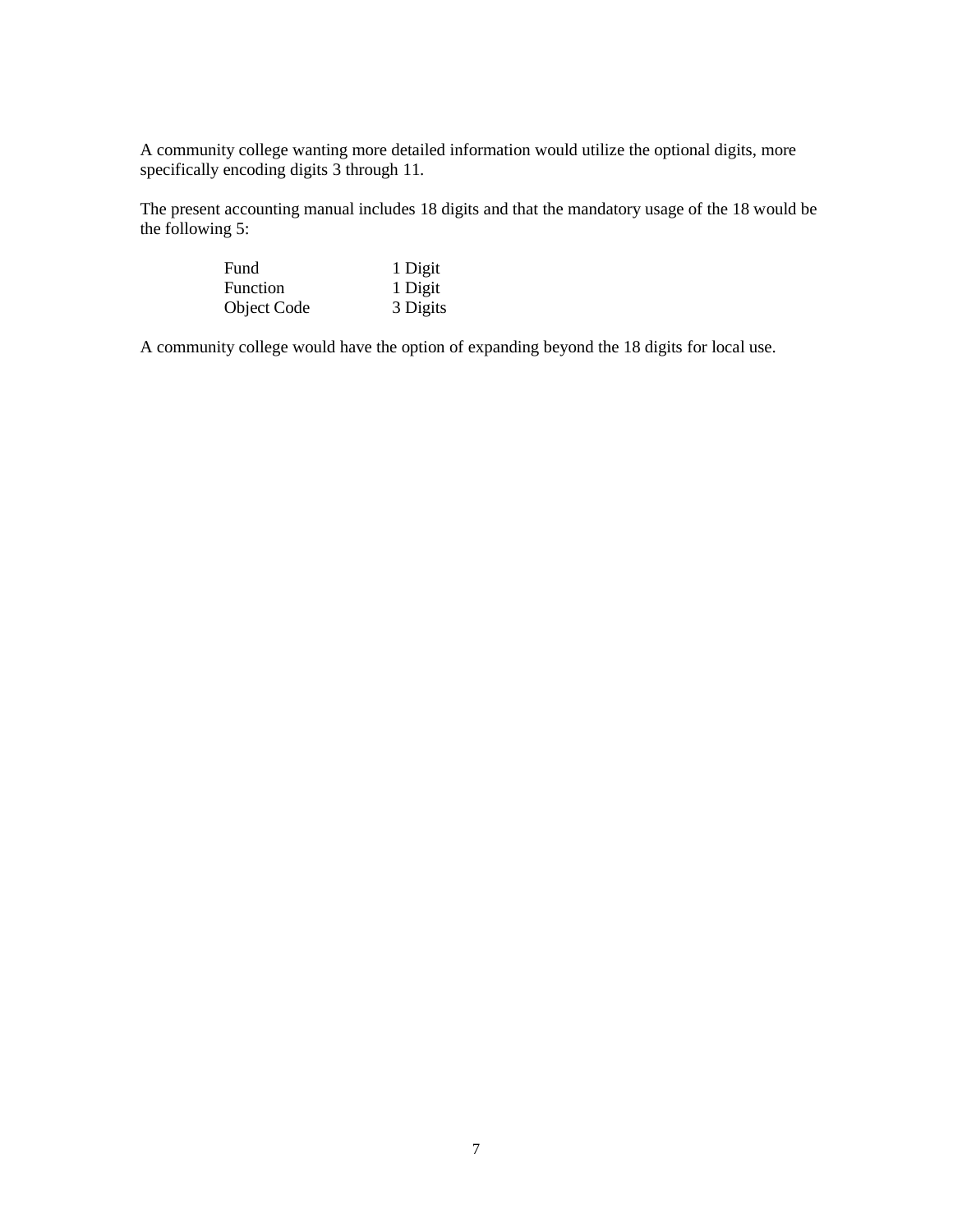## **CHAPTER III ORGANIZATIONAL UNIT**

#### A. Explanation

| Fund         | Function | Specific<br>Unit | Site | Optional | Object |
|--------------|----------|------------------|------|----------|--------|
| $\mathbf{A}$ | $\Delta$ | [XXXX]           |      |          |        |

Next to fund, the most important heading is a classification by organizational unit or activity. It is by organizational unit or activity that appropriations are usually made. The accounting system should reveal accurately the expenditures for each organizational unit or activity. If expenditures for a given unit or activity are made from one fund, the coding provides a means of assembling these figures.

To effectively accomplish its goal, a community college should be organized in such a manner that each area of responsibility is clearly identified--with managerial responsibility--and are sometimes referred to as divisions, departments, sections, or offices.

In addition to these organizational units, there are other activities of a community college that should be accounted for as separate units, such as individual loan funds, individual student organizations, and individual construction projects. In this manual, these activities will be referred to as organizational units.

NOTE: This manual does not attempt to define how a college needs to account for this level of detail, but it is important to understand that each community college is responsible for accounting and being able to report to this level of detail through its accounting system. The specific unit and organizational unit codes provided as examples are optional and are not the prescribed numbers that must be used at each college. They do however show the level of detail that colleges may be asked to report on based on internal or external stakeholders. It is imperative that the colleges can answer these questions when asked.

## B. Organizational Unit Codes - Examples

| <b>Fund Number</b>                     | <b>Function Number</b> | Specific Unit                      |
|----------------------------------------|------------------------|------------------------------------|
| <b>Educational and General Support</b> |                        |                                    |
|                                        |                        | ---- Unrestricted General Fund     |
|                                        |                        | ---- Restricted General Fund       |
| 1 or 2                                 |                        | 0000 General Ledger Control        |
| 1 or 2                                 |                        | 0100 Arts and Sciences Education   |
| 1 or 2                                 |                        | 3000 Vocational (Career) Technical |
| or $2$                                 |                        | 6000 General Adult Education       |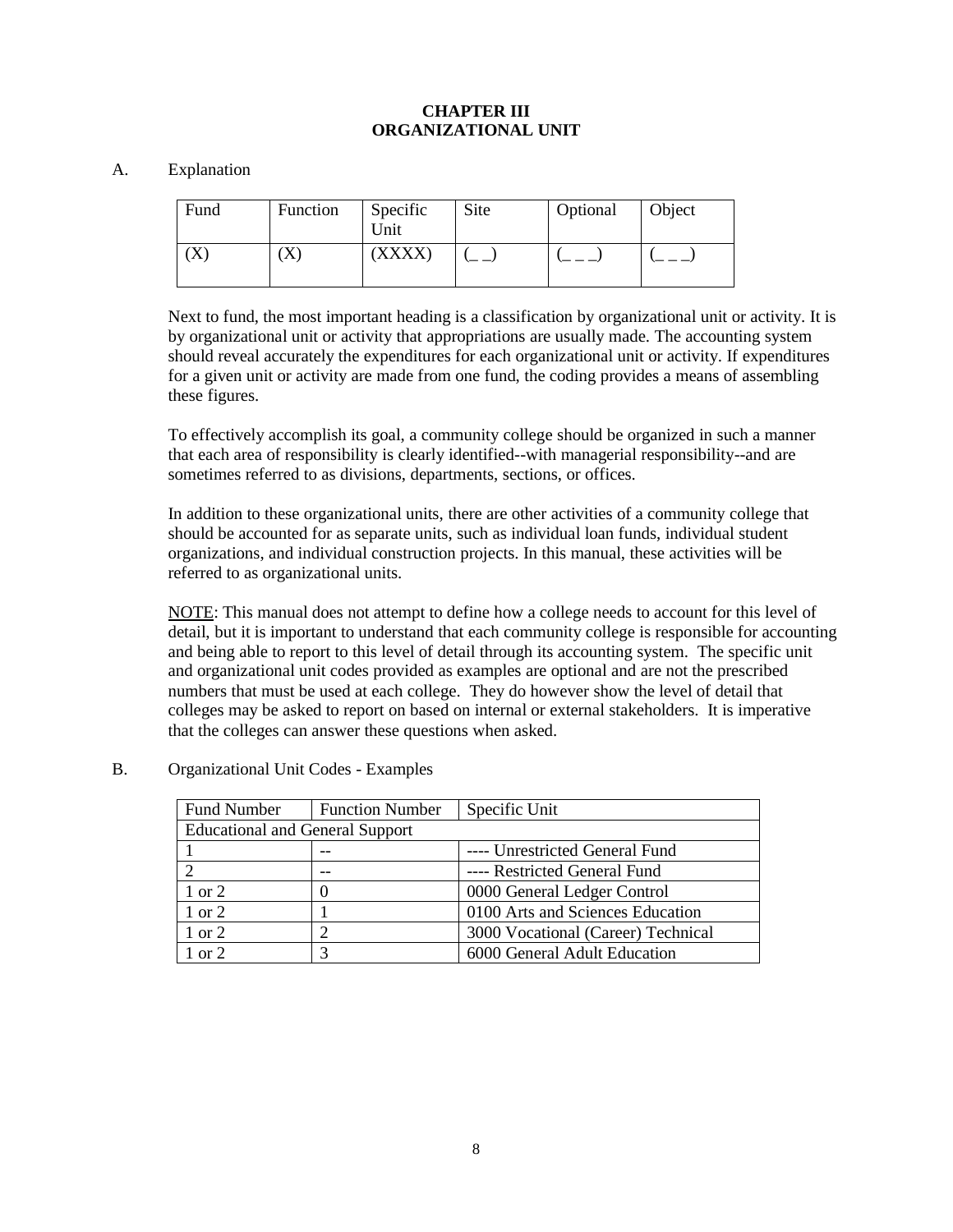## **CHAPTER IV FUNDS**

## A. Explanation

| Fund      | <b>Function</b> | Specific<br>Unit | Site | Optional | Object |
|-----------|-----------------|------------------|------|----------|--------|
| $\Lambda$ |                 |                  |      |          |        |

The term "Fund" is defined as follows:

"A sum of money or other resources segregated for the purpose of carrying on specific activities or attaining certain objectives in accordance with special regulations, restrictions or limitations, and constituting an independent fiscal and accounting entity."

For the purpose of the "Iowa Uniform Accounting System for Community Colleges," a one-digit code will be used to identify a "Fund" or "Fund Group". The fund identification digit will always be the first digit of the transaction code. In addition, the fund identifier code will also represent the first digit of each organization code. Organizational units have been grouped by the activities they are to perform or objectives they are to obtain. The segregation of resources by funds further identifies the source of support for the specific organizational units.

#### B. Fund Groups and Codes

The following funds will be used:

- $\frac{1}{2}$  Unrestricted General Fund\*<br>Restricted General Fund\*<br>3<br>Auxiliary Fund
- 2 Restricted General Fund\*
- 
- **Agency Fund**
- $\frac{3}{4}$  Auxiliary Fund<br>  $\frac{4}{5}$  Agency Fund<br>
Scholarship Fund 5 Scholarship Fund
- 6 Loan Fund
- 
- 7 Plant Fund\* **Endowment Fund**
- These funds are reported on annually to the Department through the AS-15 year-end reporting forms
- C. Fund Definitions

## Fund 1 - Unrestricted General Fund

This fund is available for legally authorized purposes and is, therefore, used to account for all revenue and expenditures for activities not provided for in other funds. Organizational units to be financed through this fund are those which are generally directly related with the operation and support of the educational program of the college with the only restrictions being those imposed by the budget. If provisions are made for restricted general funds, then resources which are earmarked, or restricted for certain purposes, would not be included in this fund.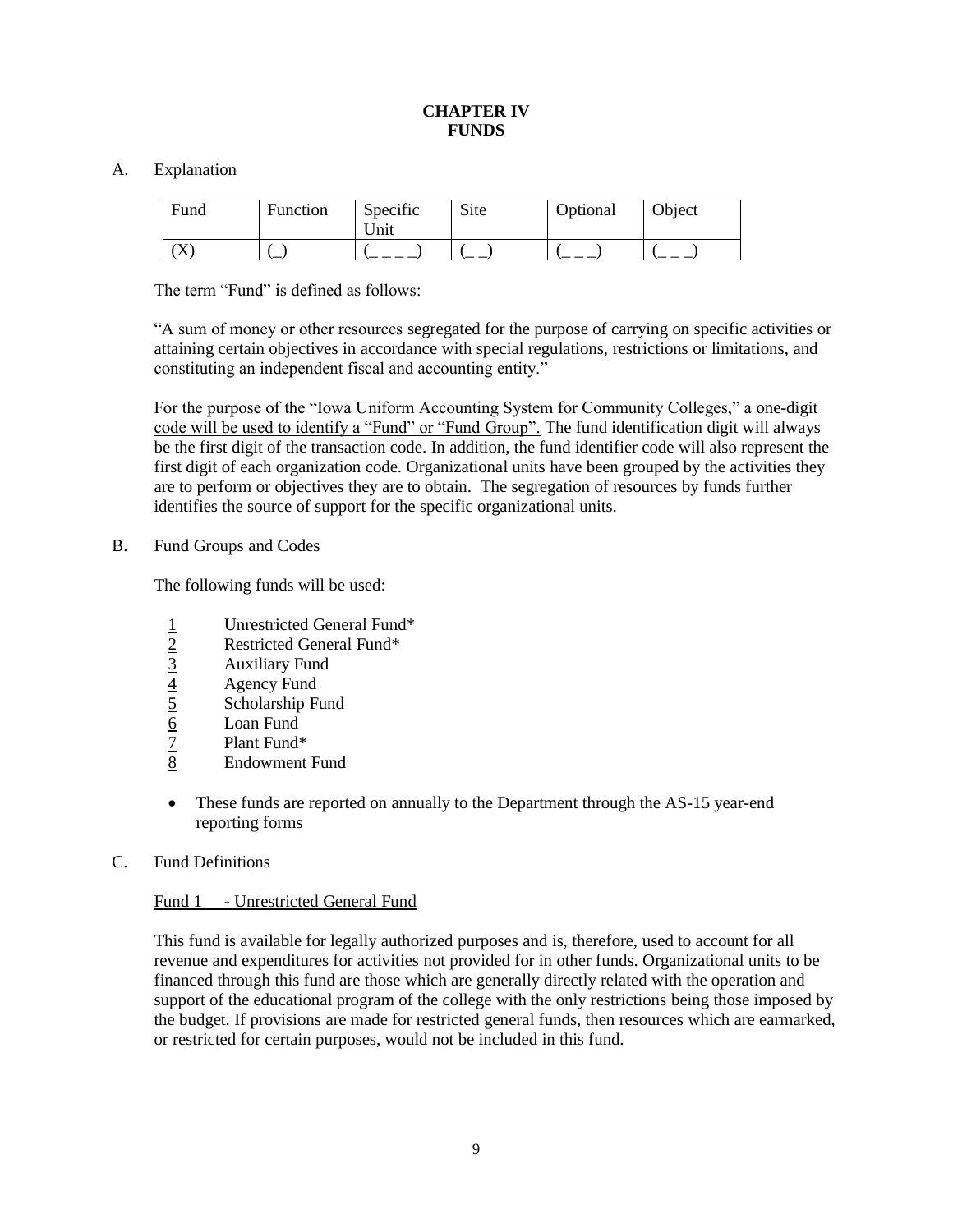## Fund 2 - Restricted General Fund

This fund is used to account for resources that are available for the operation and support of the educational program, but which are restricted as to their use. Some examples are: Tort Liability, Unemployment Compensation, direct Federal grants, Chapter 260E Industrial New Jobs Training activities, 260F Jobs Training activities, work study payments, Perkins, AEFLA, Workforce Investment Act funds (controlled by the community college), student accounts not controlled explicitly by the groups themselves, and Iowa Values Fund.

The fund balance should be reported as restricted when the constraints on the use of its resources are either: (1) externally imposed by grantors, contributors, creditors, or laws and regulations; or (2) imposed by law through enabling legislation.

## Fund 3 - Auxiliary Fund

This fund is to record resources received, held, and disbursed by a community college over which the community college has determination as to the nature and degree of receipts and expenditures. This fund exists to furnish goods or services to students, faculty, or staff, and that charges a fee directly related to, although not necessarily equal to, the cost of the goods or services. The distinguishing characteristic of auxiliary enterprises is that they are managed as essentially selfsupporting activities. Examples are residence halls, athletics, bookstore, student health service, etc.

## Fund 4 - Agency Fund

This fund is used to record resources received, held, and disbursed by a community college as fiscal agent for others. Normally, revenue and expenditure of agency funds are not community college revenue and expenditures and should be reported separately. A government's fiduciary funds should report only those resources held in a trust or custodial capacity for individuals, private organizations, or other governments. Any resources held for the government itself should not be reported in fiduciary funds, but rather in the fund to which they belong. Agency funds account for funds of external persons or organizations while the funds are in the custody of the institution. The institution acts only as the holder and the funds can be disbursed only as directed by the external person or organization.

## Fund 5 - Scholarship Fund

This fund is used to record resources for the purpose of providing scholarships for students.

#### Fund 6 - Loan Fund

This fund is used to record resources for the purpose of providing loans for students. Where both principal and interest are loanable, these should be placed in this fund. If the principal is not loanable, it should be placed in the Endowment Fund and only the loanable portion of the gift should be classified to this fund. The equity in this fund is increased by gifts and interest on loans and investments and is decreased only by the write-off of uncollectible loans and legally permitted administrative and collection costs.

## Fund 7 - Plant Fund

This fund is used to account for the following type of resources. 260G ACE infrastructure activities should be accounted for under this fund.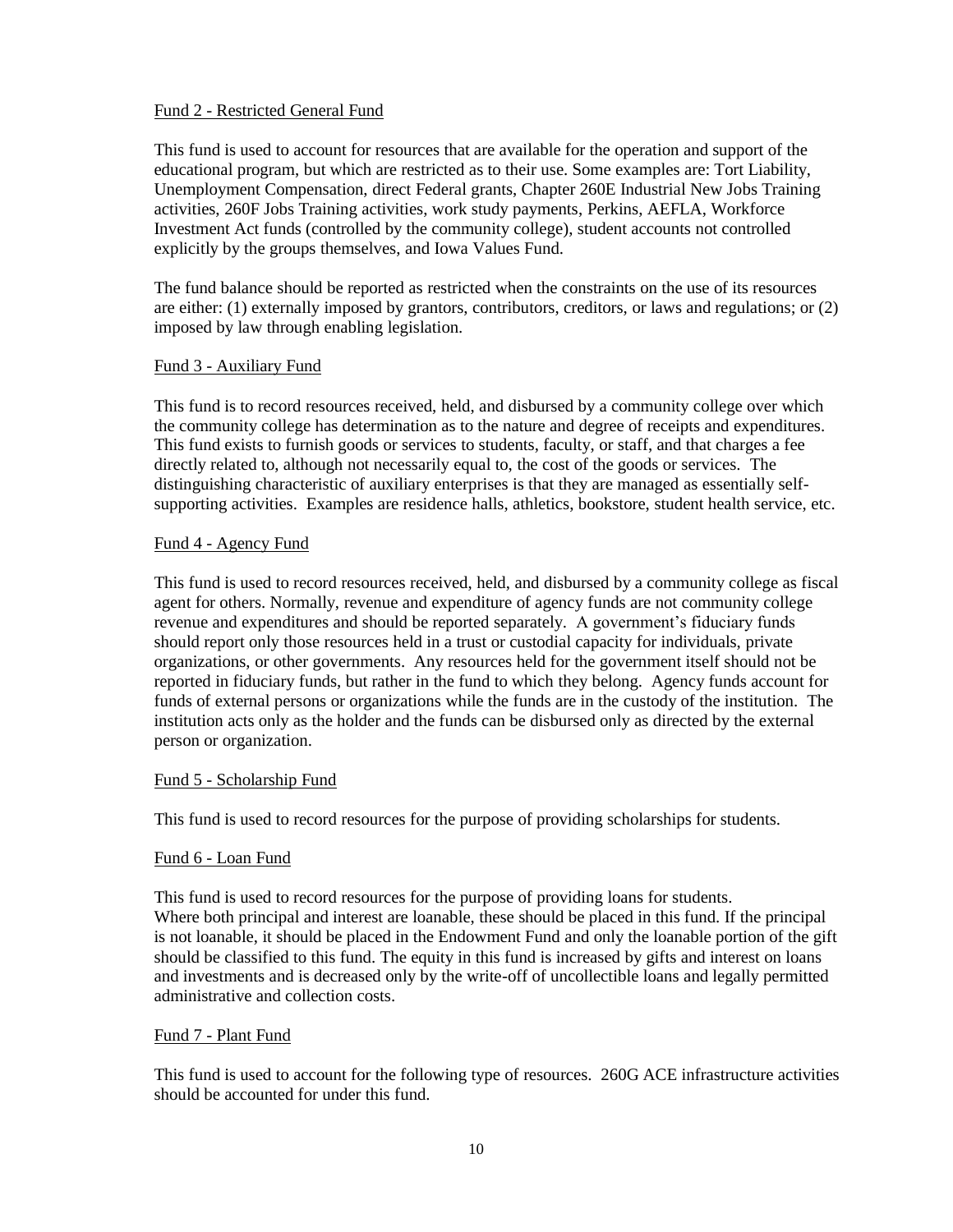## a. Unexpended Plant Sub-Fund

This sub-fund is used to account for resources which will be expended for the acquisition or construction of physical property to be used for community college purposes and resources designated for the major repair and/or replacement of community college property. Acquisition or construction of physical property, as used here, will be all-inclusive of the capital outlay expenditures previously charged to the Plant Fund. Assets consist of cash, investments, accounts receivable and amounts due from other funds and construction in progress. Liabilities may consist of accounts payable, bonds payable, notes payable, leaseholds payable, and amounts due to other funds.

As funds are expended for construction, an asset control account for construction in progress should be maintained. At the completion of project, construction in progress, together with related liabilities and fund balances should be transferred to the investment in plant sub-fund.

#### b. Debt Service Sub-Fund

This sub-fund is used to account for the accumulation of resources, which will be used for interest and principal payments and other debt service charges relating to long-term plant fund indebtedness. The assets of this sub-fund normally consist of cash and investments to be used for the retirement of indebtedness.

#### c. Investment in Plant Sub-Fund

The investment in plant sub-fund is used to account for the cumulative cost of plant assets, net of cumulative deletions. The assets consist of land, buildings, other structures and improvements, furniture, machinery and equipment, and library materials. Liabilities may consist of accounts payable, notes payable, bonds payable, and leaseholds payable which are associated with the acquisition, renewal or replacement of plant assets, recorded in this fund. The net investment in the plant is the fund balance representing the excess of the carrying value of assets over liabilities.

## d. Voted Tax Sub-Fund (.2025 Levy) (Optional)

The proceeds of the additional tax approved at an annual school election may only be used for: the purchase of land, construction of buildings, payment of debt contracted for constructions of buildings, purchase of buildings, equipment for buildings, the acquisition of libraries, paying cost of utilities and for the purpose of maintaining, remodeling, improving, or expanding the community college which approved the additional tax.

NOTE: Iowa code section 260C.22 provides guidance for the community colleges on how these funds should be accounted for. For colleges that initially passed the optional levy prior to July 1, 1987 (and have since reapproved based on the ten year time periods) the college "may" use these funds to pay for the cost of utilities. However this code section requires that any colleges that approved this optionally levy after July 1, 1987 "shall" pay for the cost of utilities out of these funds. Thus the reporting to the Department needs to follow these guidelines.

This is a restricted transfer sub-fund. Any unused balance (after the obligation for any one year has been met), may be transferred to the unexpended plant sub-fund.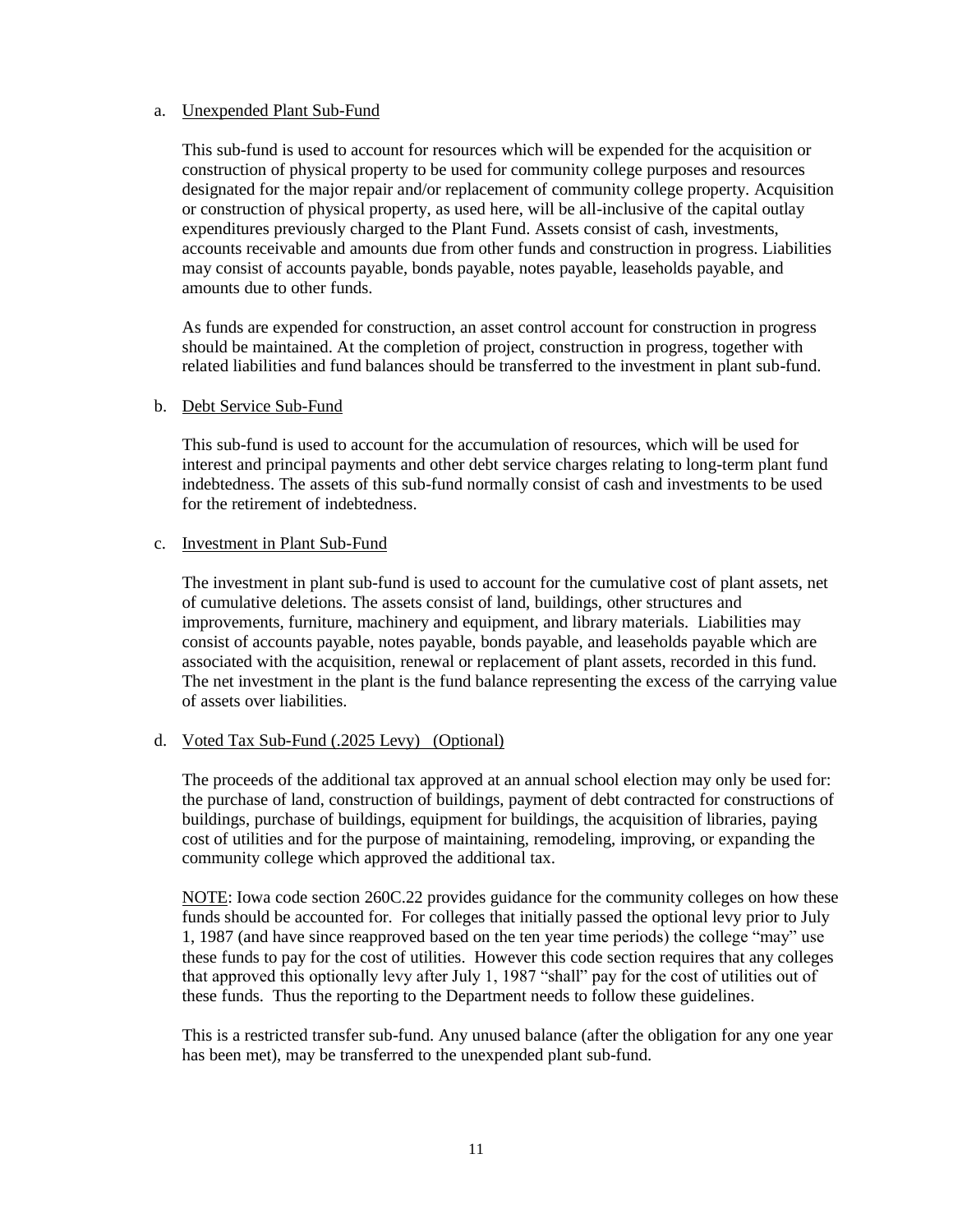#### Fund 8 - Endowment Fund

Endowment funds are defined as those resources in which the principal shall be maintained in perpetuity to conform to restrictions placed thereon by the donor or other outside agency. Generally, only the income from these funds may be used and the net income from endowment fund investments should not be reported as transactions of the endowment fund group; but should be credited directly to the fund group from which such income will be expended.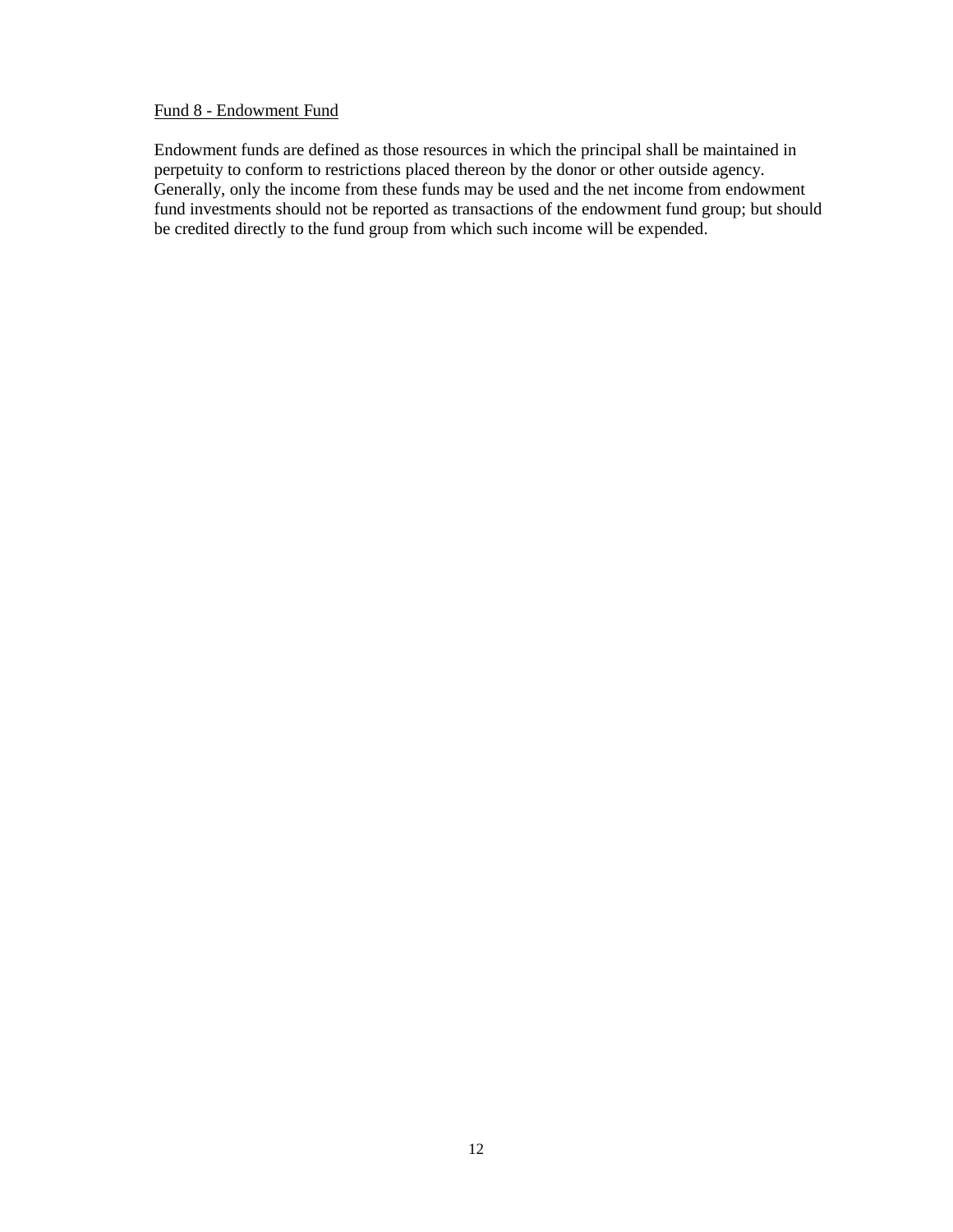## **CHAPTER V FUNCTION**

## A. Explanation

| -<br>⊦und | –<br>⊮unction | $\cdot$<br>/nit<br>Specific | $\sim\cdot$<br>Site | ptional | <b>. .</b><br>$P$ b <sub>1</sub> ect |
|-----------|---------------|-----------------------------|---------------------|---------|--------------------------------------|
| ─         | \ <i>*</i> *  | $ -$                        | `——                 | _       | __                                   |

In the "Iowa Uniform Accounting System for Community Colleges," the organizational units of each fund are grouped together according to the function they perform to aid in the classification and analysis of financial information.

- B. Functional Codes and Groups
	- 1 Arts and Sciences Education
	- 2 Vocational (Career) Technical Education
	- 3 General Adult Education (Continuing Education)
	- 4 Economic Development Programs
	- 5 General Administration
	- 6 Student Services
	- 7 Learning Resources (Library)
	- $\overline{8}$  Physical Plant
	- 9 General Institution
- C. Function Descriptions

The Educational and General Support functions are those performed by organizational units concerned with the operation and support of the educational program. They are financed only through the General Fund Group. The exception to this rule would be as it pertains to related instructional activities in the Auxiliary Fund.

#### Function 1 - Arts and Sciences Education

All administrative and instructional organizational units of the community college which provide instruction in the area of college parallel and college parallel/career option, should be grouped within this function.

#### Function 2 – Vocational (Career) Technical Education

All organizational units designed to provide vocational, technical, and semi-professional training should be grouped within this function.

#### Function 3 - General Adult Education (Continuing Education)

All organizational units designed to provide services, courses, and programs intended mainly for part-time students who are not a part of one of the instructional divisions of Arts and Sciences or vocational-technical functions. Some examples include: adult basic education, high school completion, supplemental vocational-technical, and short-term preparatory. The community college has the option to offer in this function other such things as: vocational-technical parttime, short-term preparatory and adult Arts and Sciences.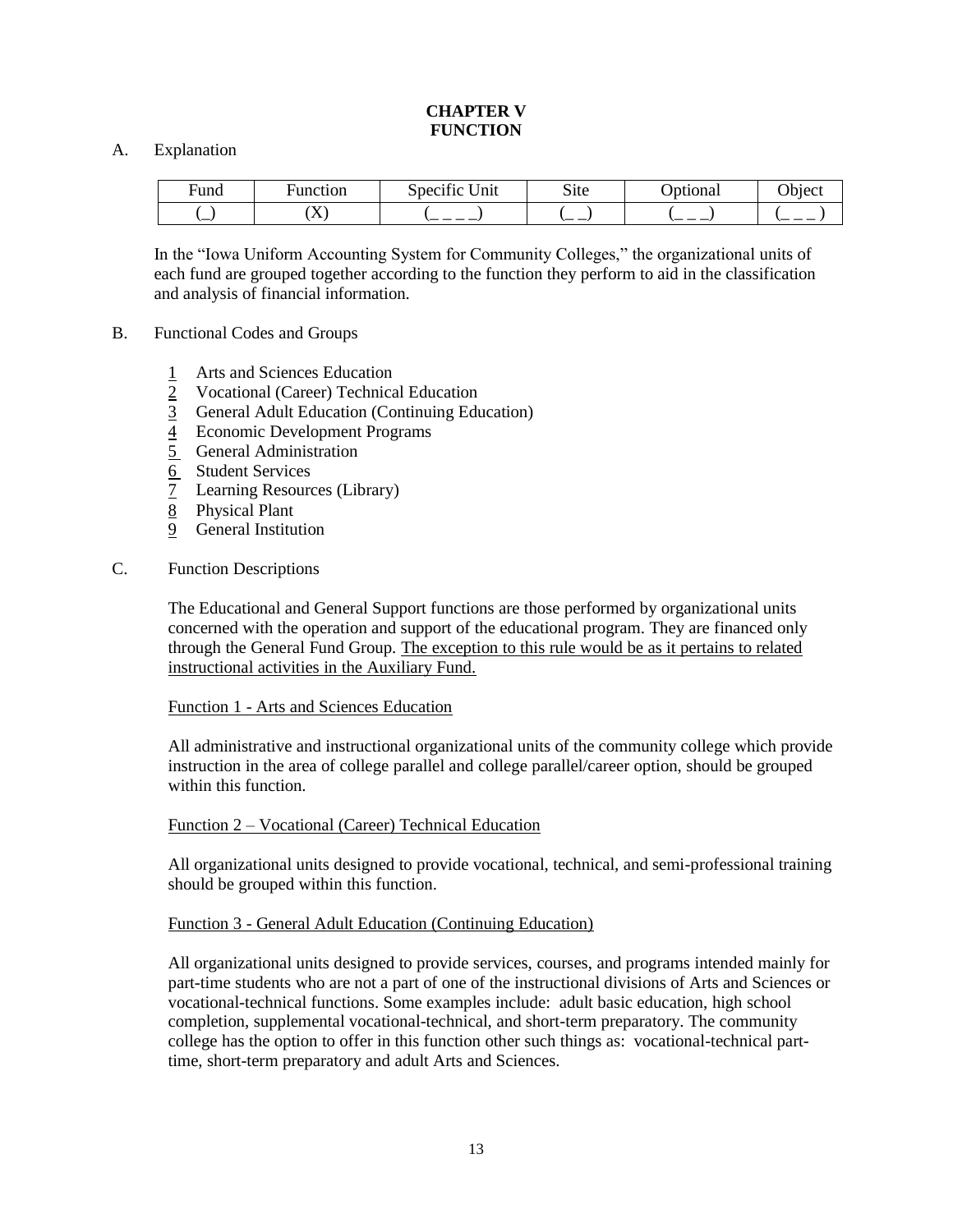#### Function 4 – Economic Development Programs

All activities concerning Chapter 260E Industrial New Jobs Training , Chapter 260F Jobs Training, Workforce Training and Economic Development Funds, and 260G ACE Infrastructure activities should be grouped in this function.

#### Function 5 - General Administration

All expenditures of the Community College Board of Trustees, the CEO, and business office which serve the entire community college should be included in this function.

NOTE: Bad debts expense should be charged directly to or allocated to the correct function and should not be attributed to general administration

#### Function 6 - Student Services

All organizational units, which are primarily concerned with providing services for students, should be grouped under this function.

#### Function 7 - Learning Resources (Library)

All organizational units, which provide for storage, distribution, and use of educational materials throughout the entire community college, should be grouped under this function.

#### Function 8 - Physical Plant

All organizational units, which are responsible for the construction, operation, and maintenance of the community college's physical facilities, should be grouped under this function.

#### Function 9 - General Institution

This function includes all other expenditures except those included in functions 1-8 above. Examples include the Information Technology, Marketing, Human Resources, Institutional Research, and Advancement Departments.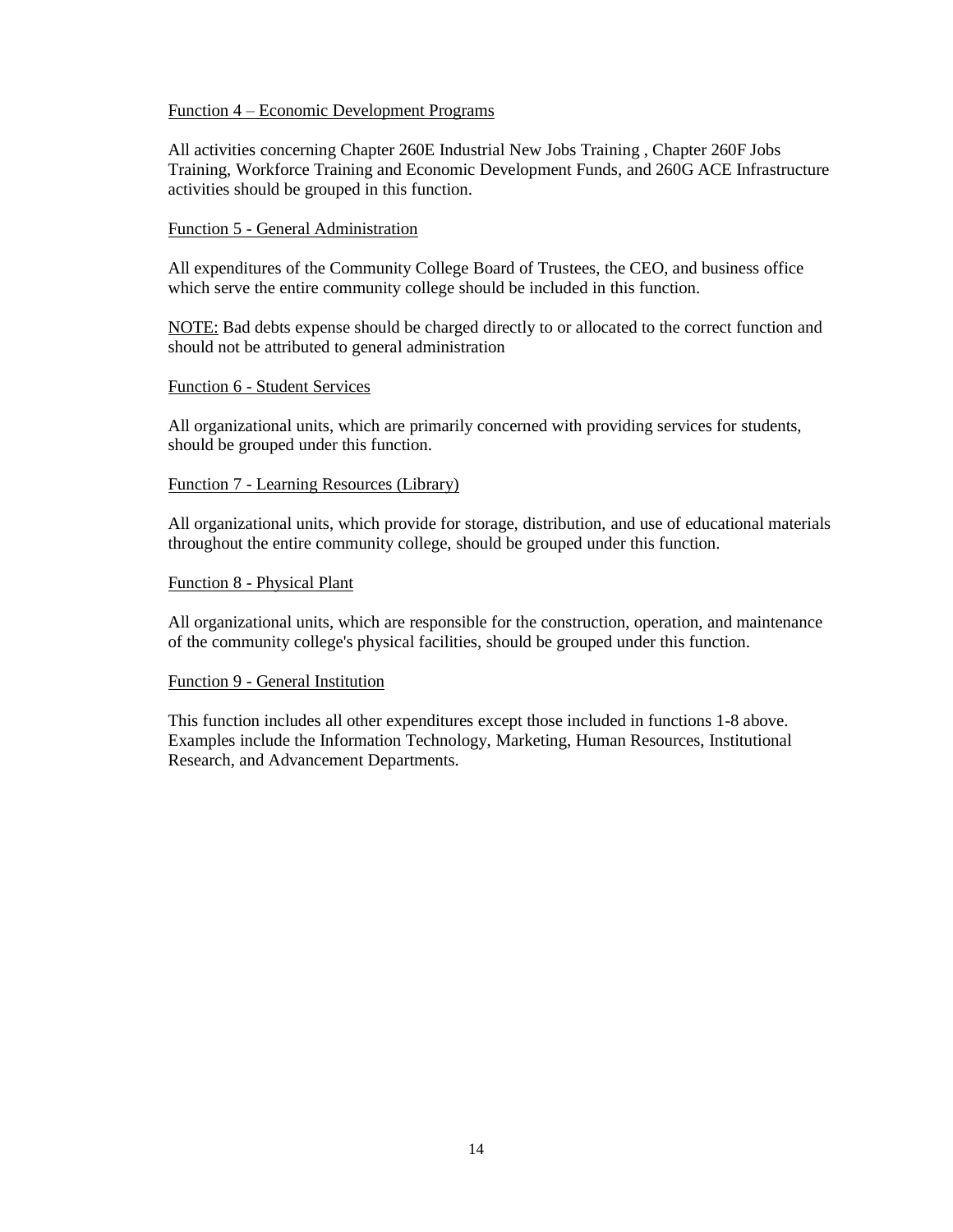## **CHAPTER VI SPECIFIC UNITS FOR INSTRUCTIONAL AND SUPPORT FUNCTIONS**

#### A. Explanation

| −<br>Funa | unction- | $\cdot$<br>$\sim$<br>Unıt<br>Specific | $\sim$ .<br>Site | <b>Jona</b> | $\sim$ 1 $\sim$<br>ddiect |
|-----------|----------|---------------------------------------|------------------|-------------|---------------------------|
| ∽         | ∽        |                                       | `— —             | __<br>ــ    | _ _ _                     |

Each organizational unit or activity of any community college for which financial information is to be accumulated should be assigned a specific unit code. When the fund number, function number, and unique identifier is added to the specific unit number, a code number is established which identifies each organizational unit of the community college. By including the two-digit site numbers, specific location is identified. There are provisions for a range of 99 to 3999 specific unit within each function. Some community colleges may not have need for each of these specific units.

NOTE**:** The use of specific unit codes is optional and not mandated in this manual. How the community colleges account to this level of detail is up to their financial management team. However, it is important for all colleges to understand that they must be able to report at this level of detail to the state whenever this information is requested by internal or external stakeholders. The structure provided below are just examples and will not necessarily be the same at all community colleges.

## B. Overall Unit Structure

## **Function Specific Unit**

- 1 0 0 0 0 Arts and Sciences Education
- $2 \quad 3 \quad 0 \quad 0$  Vocational (Career) Technical Education
- $\frac{3}{5}$  6 0 0 0 General Adult Education (Continuing Education)
- $\frac{4}{5}$   $\frac{7000}{8000}$  Cooperative Programs or Services
- 
- 6 8 2 0 0 Student Services
- $\underline{5}$   $\underline{8}$   $\underline{0}$   $\underline{0}$   $\underline{0}$  General Administration<br>  $\underline{6}$   $\underline{8}$   $\underline{2}$   $\underline{0}$   $\underline{0}$  Student Services<br>  $\underline{7}$   $\underline{8}$   $\underline{3}$   $\underline{0}$   $\underline{0}$  Learning Resources (Lib  $\frac{7}{8}$   $\frac{8300}{8400}$  Learning Resources (Library)
- 8 4 0 0 Physical Plant
- 9 8 5 0 0 General Institution

#### **Examples:**

## **Arts and Sciences Education Function**

2 9 0 1—Administration

**Vocational (Career) Technical Education Function** 5 9 0 1—Administration **General Adult Education Function** 6 9 0 1—Administration

**Cooperative Programs or Services** 7 9 0 1—Administration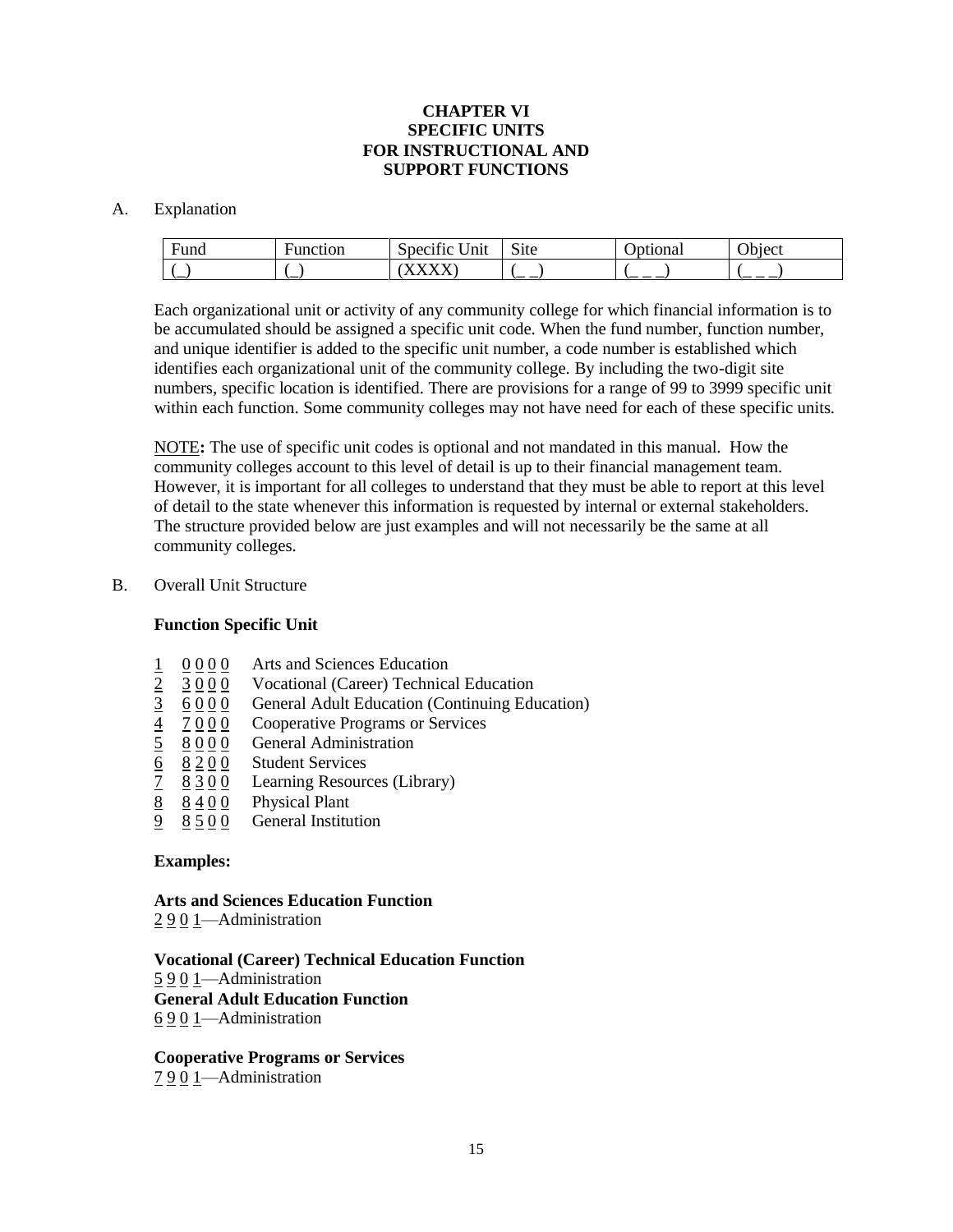## **General Administration Function**

- 0 0 1—Board
- 0 0 2—President's Office
- 0 0 3—Business Office
- —Purchasing
- —Accounting
- 8 0 0 6 Cashier's Office
- 0 0 7—Property Records
- 0 0 8—Central Receiving
- 8 0 0 9—Business Services
- 0 1 0—Internal Auditor

## **Student Services Function**

- 2 0 1—Admissions
- 2 0 2—Registrar
- —Graduation
- 8 2 0 7 Veterans Affairs
- 2 2 0—Counseling
- 2 2 1—Placement Office
- 2 2 2—Follow-Up
- 2 2 3—Financial Aid
- 2 2 4—Testing
- 2 2 5—Student Activities Office
- 2 2 6—Director of Athletics
- 2 2 7—Health Services
- 2 2 8—Orientation
- 2 2 9—Career Option
- 2 3 0—Housing
- 2 9 0—Administration

## **Learning Resources Function**

- 3 0 1—Library
- 3 1 0—Media Center
- 3 2 0—Computer-Assisted Instruction Laboratory
- 3 9 0—Administration

#### **Physical Plant Function**

- 4 0 1—Grounds Development
- 8 4 1 0—Custodial Services
- 4 2 0—Securities Services
- 4 3 0—Utility Plant
- 4 4 0—Maintenance Service
- 4 5 0—Plant Operational Expense (Insurance on buildings and equipment, electricity and water bills etc.)
- 4 6 0—Transportation Services
- 4 9 0—Administration

## **General Institution**

- 5 0 1—Institutional Development
- 5 0 2—Personnel Services
- 5 0 3—Data Processing
- 5 0 4—General Printing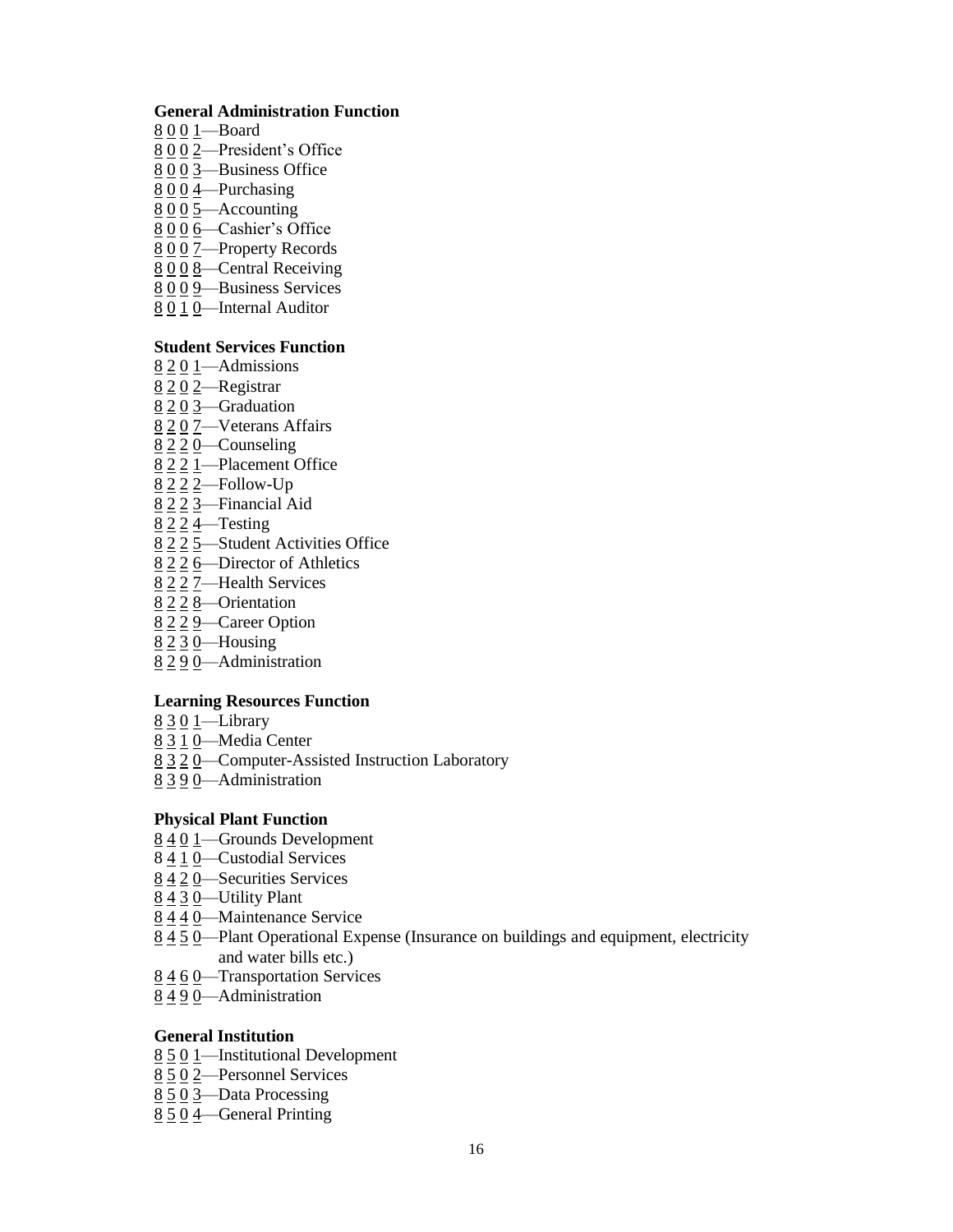- 8 5 0 5—Communication
- $8\overline{50}$  6—Public Relations
- $8\overline{50}$  7 Other General Institution
- 8 5 1 0—Alumni Affairs
- $8\overline{54}$   $\overline{3}$ —Early Retirement
- $8\overline{548}$ —District Administration
- $8\overline{5}$   $\overline{5}$   $\overline{5}$   $\overline{5}$   $\overline{5}$   $\overline{5}$   $\overline{5}$   $\overline{5}$   $\overline{5}$   $\overline{5}$   $\overline{5}$   $\overline{5}$   $\overline{5}$   $\overline{5}$   $\overline{5}$   $\overline{5}$   $\overline{5}$   $\overline{5}$   $\overline{5}$   $\overline{5}$   $\overline{5}$   $\overline{5}$   $\overline{5}$   $\overline{5}$   $\overline$
- 8 5 7 0—Telecommunications
- 8 5 9 0—Administration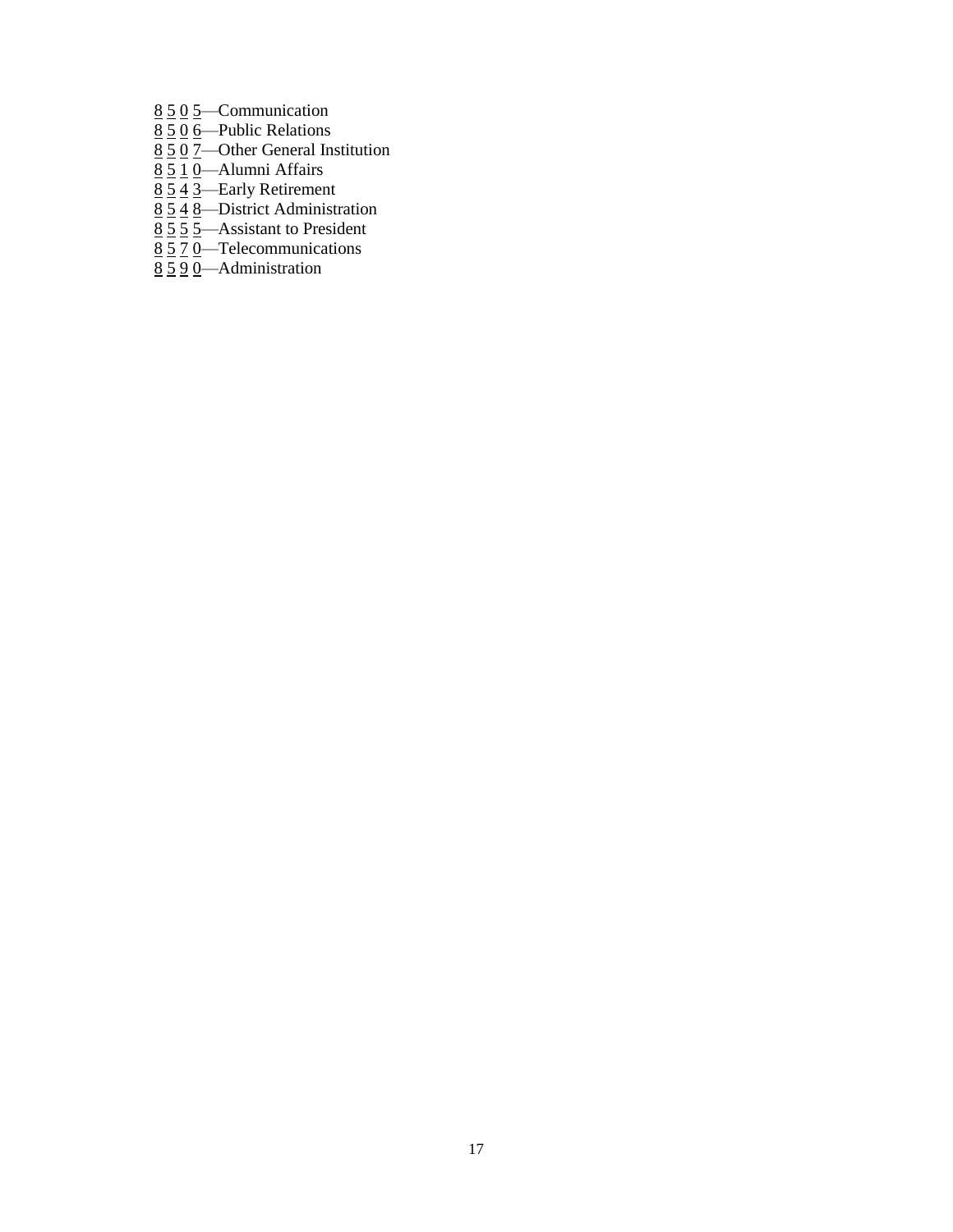## **CHAPTER VII GENERAL LEDGER CHART OF ACCOUNTS**

#### **GENERAL LEDGER CLASS:**

| $\overline{\phantom{0}}$<br>rung | –<br>Function | C<br>$\sim$<br>Init<br>Specific | $\sim$<br>S <sub>1</sub> te | ptional<br>ັ | ົ່<br>'hiect |
|----------------------------------|---------------|---------------------------------|-----------------------------|--------------|--------------|
| `—                               | <u>_</u>      |                                 | -                           |              | $\mathbf{y}$ |

- A. Explanation—The General Ledger classification code is used to indicate the type of transaction or account. The General Ledger classes are:
	- Assets
	- Liabilities
	- Appropriations, Resources, and Fund Balance
	- Revenue
	- Expenditures for Salary, Related Payroll Costs, and Fringe Benefits
	- Expenditures for Current Expenses
	- Expenditures for Capital Outlay
- B. The General Ledger classification code is designed as a separate code to describe transactions and accounts regardless of the fund in which they are used. For example, materials, supplies, and noncapitalized capital assets expenditure account 632, may be used in the:

| Unrestricted General Fund | $(1)$ ( ) ( ) ( $($ $($ $($ $  ))$ ( $($ $ )$ ( $($ $  )$ ( $($ $3$ $2)$ |
|---------------------------|--------------------------------------------------------------------------|
| Restricted General Fund   | $(2)$ ( ) ( ) ( $($ $($ $($ $($ $  ))$ ( $($ $($ $ ))$ (6 3 2), and      |
| <b>Auxiliary Fund</b>     | $(3)$ ( ) ( ) ( $($ $($ $($ $  ))$ ( $($ $ )$ ( $($ $  )$ ( $($ $3$ $2)$ |

Codes that are not listed in this manual may be used by colleges for internal management purposes during the year. Reporting templates obtained from the Department must be used when reporting year-end financial information to ensure consistency among the community colleges. The Community College Accounting Manual provides the minimum information that community colleges need to track and report on to the Iowa Department of Education. Each college is free to expand upon these requirements wherever they believe that is necessary. However, all reporting will need to conform to the layout specified in this manual and any additional detail collected by the colleges will need to roll up into the reporting templates provided by the Department.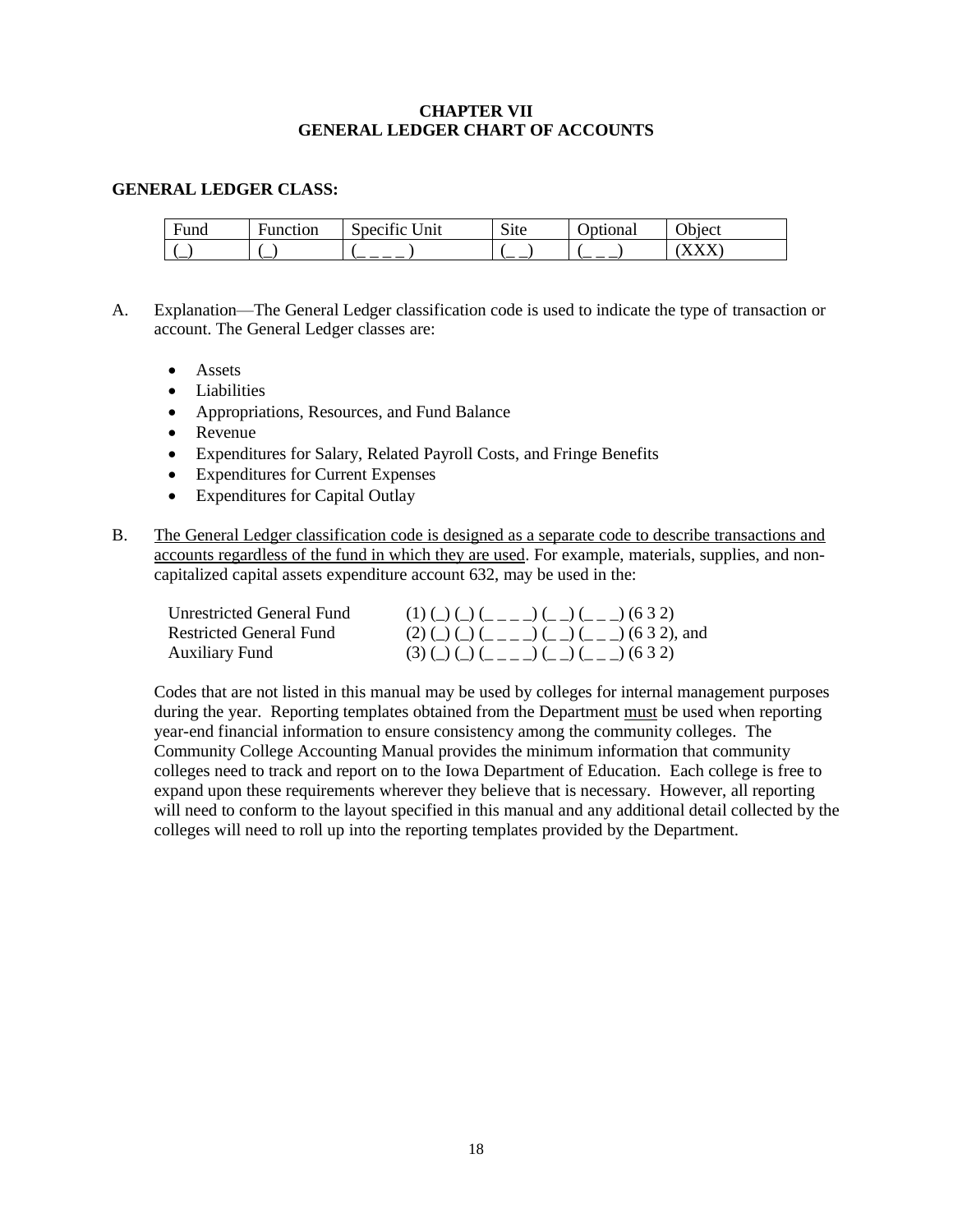## **CHAPTER VIII ASSET ACCOUNTS**

#### **GENERAL LEDGER CLASS**

A. Charts of Accounts

| Fund | Function Specific | Jnit | Site | Optional   Object |  |
|------|-------------------|------|------|-------------------|--|
|      |                   |      |      |                   |  |

#### **CURRENT ASSETS:**

Cash and Investments - 100-139

Examples of Accounts that may be used under this heading**:**

Cash in Bank Cash in Bank — Payroll Returned Checks Cash on Hand Petty Cash Investment in C.D.'s or U.S. Gov. Securities Investment in Savings Other Investments

#### Accounts Receivable — 140-149

Examples of Accounts that may be used under this heading:

Due from Students Due from District Property Tax Due from State Funds Due from Federal Funds Due from Others Allowance for Doubtful Accounts

Notes Receivable — 150-154

Example of an Account that may be used under this heading:

Student Loans

## Other Assets — 155-159

Examples of Accounts that may be used under this heading:

Prepaid Expenses Deposits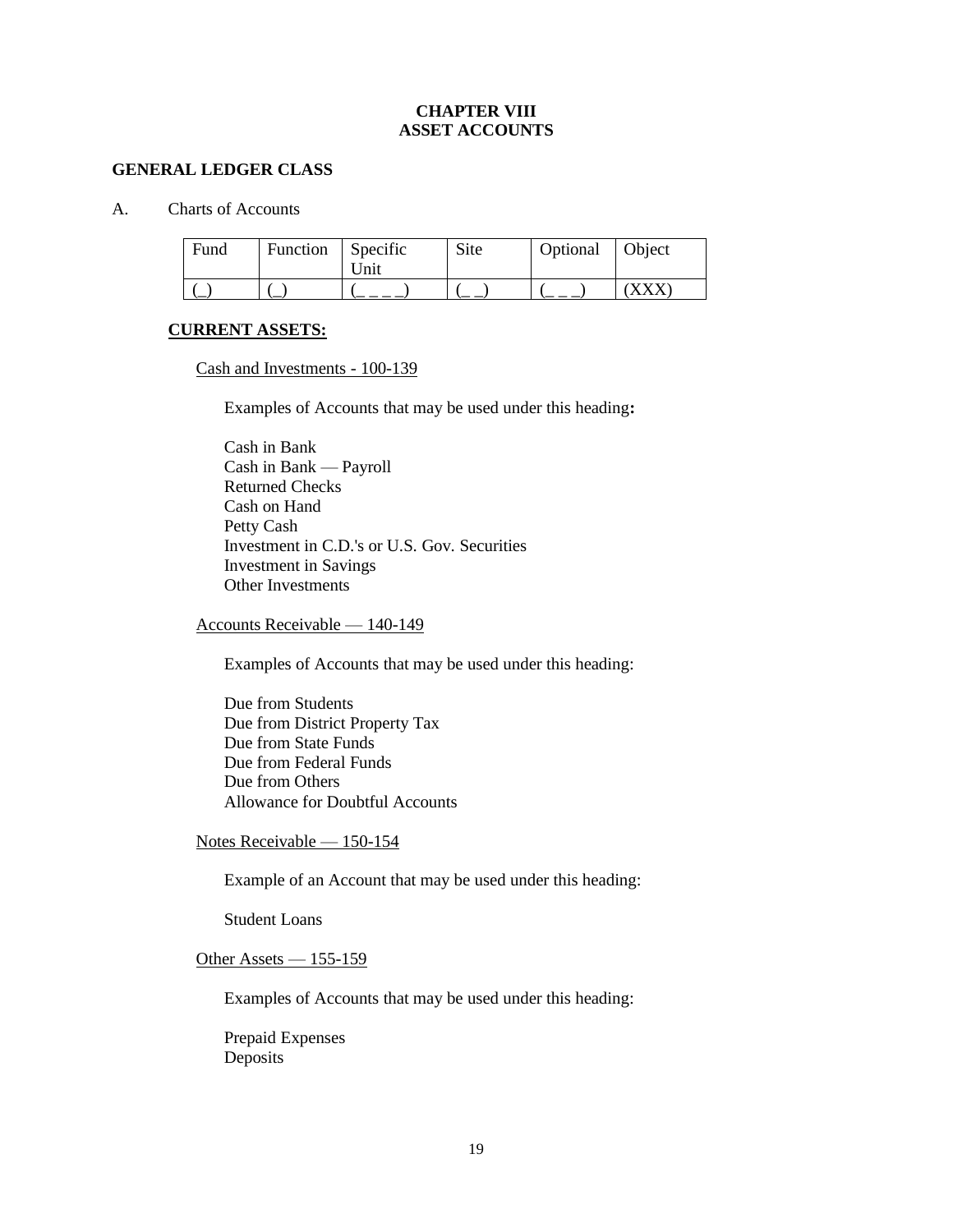## Inventories  $-160-169$

Examples of Accounts that may be used under this heading:

Materials and Supplies Repair Materials Auxiliary Enterprise Materials Custodial Supplies Work-in-Progress

#### Due from Other Funds — 170-179

Examples of Accounts that may be used under this heading:

Due from Unrestricted General Fund Due from Restricted General Fund Due from Auxiliary Fund Due from Agency Fund Due from Scholarship Fund Due from Loan Fund Due from Plant Fund Due from Endowment Fund

Loans Outstanding — 180-187

# **NON-CURRENT ASSETS:**

Non-Current Receivables - 188

Bond Discount & Insurance Costs - 189

## **FIXED ASSETS:**

 $Land - 191$ 

Buildings and Fixed Equipment - 192

Other Structures and Improvements - 193

Furniture, Machinery and Equipment - 194

Capitalized Software Purchased/Developed/Intangible Assets -196

Construction in Progress - 197

Leased Property under Capital Leases - 198

Accumulated Depreciation -199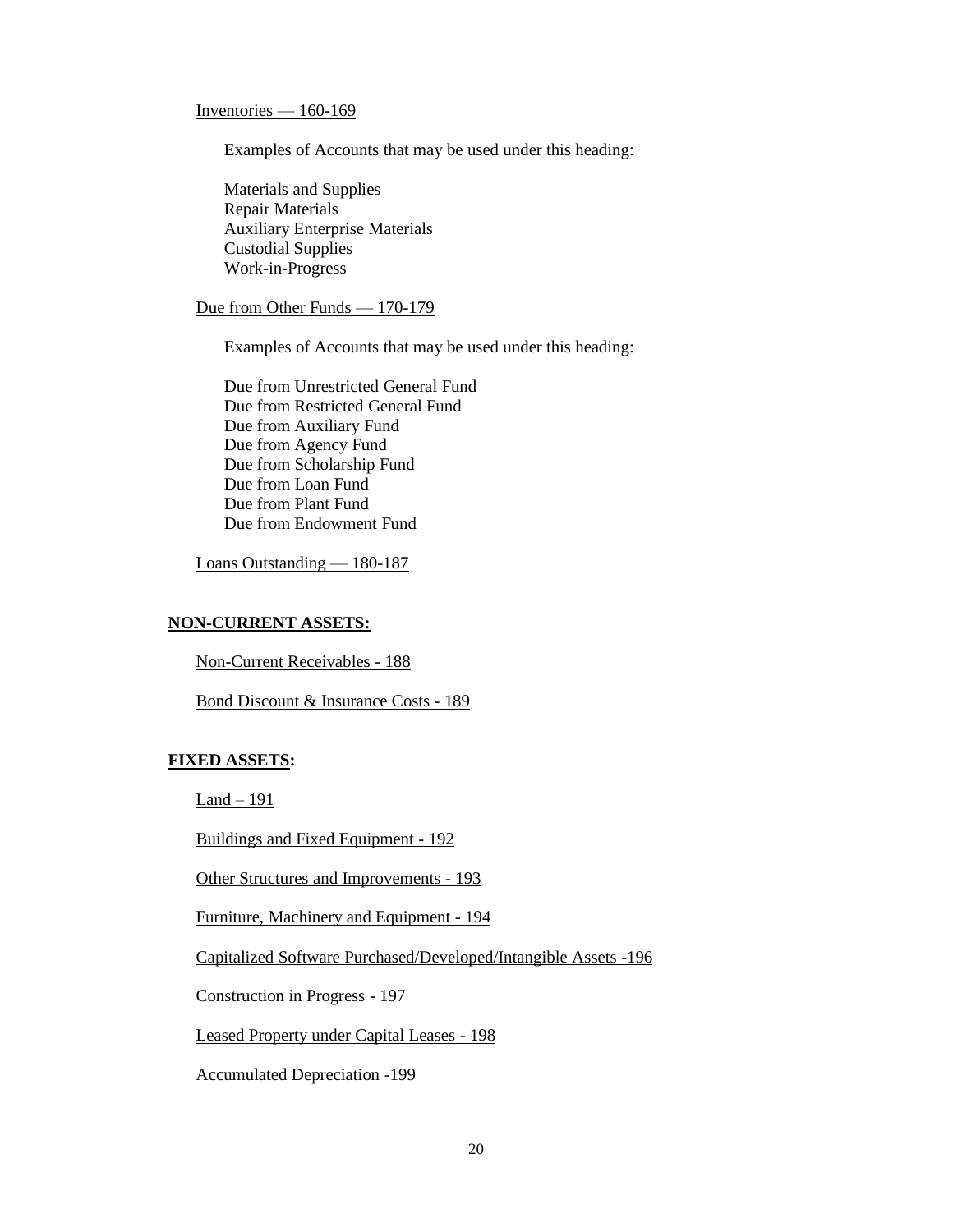#### B. Account Descriptions

The following brief account descriptions are provided as a guide. They are not intended to provide description for all the asset accounts, which may be used by an individual community college. Account titles and descriptions may be added to meet the community college's individual needs by using the unassigned account numbers in the appropriate object account code group classification. Reporting templates obtained from the Department must be used when reporting year-end financial information to ensure consistency among the community colleges. The Community College Accounting Manual provides the minimum information that community colleges need to track and report on to the Iowa Department of Education. Each college is free to expand upon these requirements wherever they believe that is necessary. However, all reporting will need to conform to the layout specified in this manual and any additional detail collected by the colleges will need to roll up into the reporting templates provided by the Department.

#### Cash and Investments - 100-139

This account group is used to record all cash and investment accounts.

#### Accounts Receivable — 140-149

This account group is used to record accounts receivable from all sources. These accounts should be debited and revenue accounts should be credited at the time it is determined that an amount of money is due the college regardless of when the money will actually be received. It should also include an allowance for doubtful accounts, as this method is required under GAAP accounting.

#### Notes Receivable — 150-154

This account group is used to record written [promises](http://www.businessdictionary.com/definition/promise.html) to [receive](http://www.businessdictionary.com/definition/receive.html) stated [sums](http://www.businessdictionary.com/definition/sum.html) at future [dates](http://www.businessdictionary.com/definition/date.html)

#### Other Assets — 155-159

These accounts are used to record all prepayments for services which extend beyond the accounting period. Periodic adjustments should be made so that the balance of these accounts reflects the prepaid amount for subsequent periods. They are also used to record the amount of money deposited with outside agencies. It also includes all other assets that do not fit into any of the other identified categories

#### Inventories  $-160-169$

This account group is used to reflect the value of the materials and supplies on-hand.

#### Due From Other Funds — 170-179

This account group is used to reflect amounts due from one fund to another fund. They may arise from actual transfer of money from one fund or rendering a service to another fund. For example, if the General Fund paid the entire telephone bill of the community college and the Auxiliary Fund was supposed to pay some of it, then the amount due from the Auxiliary Fund should be debited to the account "Due from Auxiliary Fund".

Transfer of funds, not intended to be repaid, would be debited to Expenditure Account 680, "Transfers."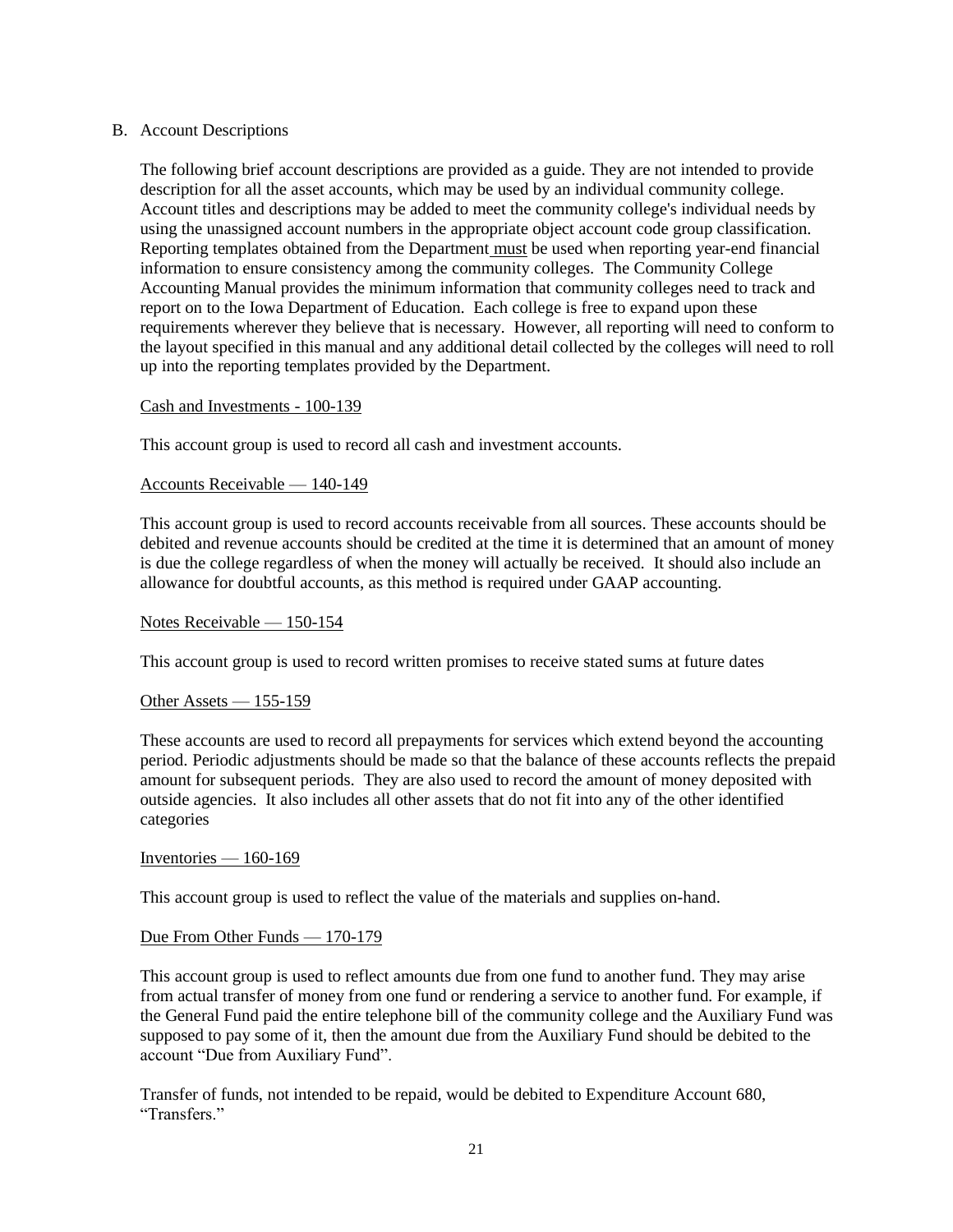#### Loans Outstanding — 180-189

This account group is used to reflect assets that indicate the amounts owed by borrowers to the college.

#### $Land - 191$

This account is used to maintain the acquisition cost of land. Costs of clearing the land and other site development costs should be considered improvements and thus recorded in Asset Account 193, "Other Structures and Improvements."

The actual purchase of land will be charged to the expenditure account number 770, "Land". At the end of the fiscal year, all the purchases of land will be transferred to asset account 191 "Land".

#### Buildings and Fixed Equipment – 192

This account is used to maintain the accumulated value of buildings and equipment. The actual purchase will be charged to expenditure account 760 "Buildings and Fixed Equipment", and will be transferred at the end of the fiscal year to asset account 192, "Buildings and Fixed Equipment".

Deductions should be made periodically (at least annually) for items lost or destroyed because of obsolescence or physical condition. Care should be exercised in deducting items traded to make sure that the net value of items is deducted and not the gross value.

#### Other Structures and Improvements – 193

This account is used to record the accumulative value of fixed assets other than land, buildings, books, furniture, and equipment. Items included will be sidewalks, parking lots, site development, fences, flag poles, lighting systems, etc.

The actual purchase of these assets will be charged to expenditure account 780 "Other Structures and Improvements," and will be transferred at the end of each fiscal year to asset account 193 "Other Structures and Improvements".

Deductions should be made periodically (at least annually) for items lost, traded or destroyed because of obsolescence or physical condition. Care should be exercised in deducting items traded to make sure that the net value of items is deducted and not the gross value.

#### Furniture, Machinery, and Equipment – 194

This account is used to record the accumulative value of furniture, machinery, and equipment for which line item inventory control is maintained. It is the control account for accountable equipment that will be tagged or identified and accounted for in some other manner.

The actual purchase of these items is charged to the appropriate expenditure account -- 710, 711, 730, 740, or 790 and is transferred at the end of the fiscal year to asset account 194 "Furniture, Machinery and Equipment".

Deductions should be made periodically (at least annually) for items lost, traded or destroyed because of the obsolescence or physical condition. Care should be exercised in deducting items traded to make sure that the net value of items is deducted and not the gross value.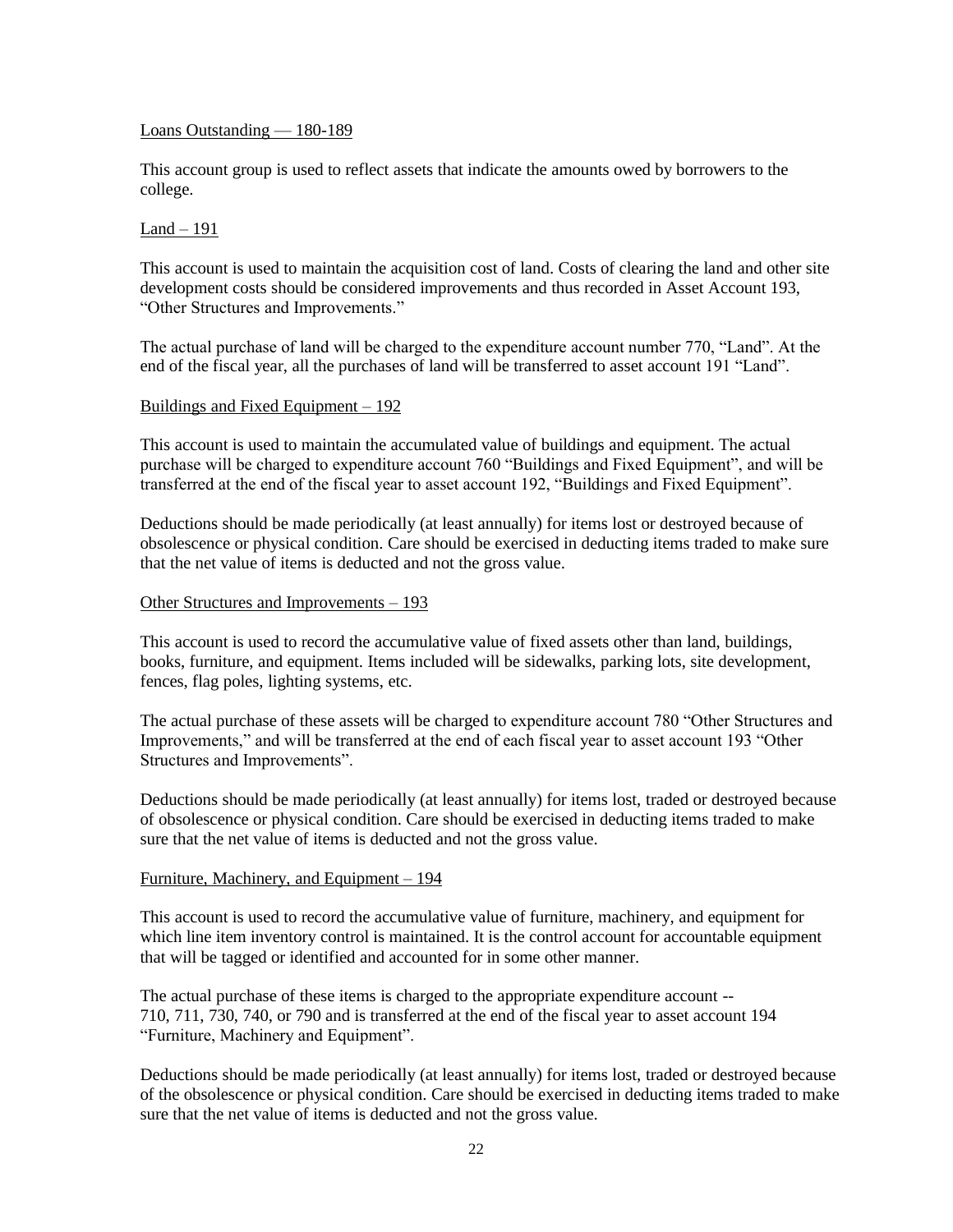## Capitalized Software Purchased/Developed/Intangible Assets – 196

This account is used to record the accumulated value of software purchased or developed.

The actual purchase of these will be charged to the expenditure account 750 and then transferred at the end of the fiscal year to asset account 196 "Capitalized Software Purchased/Developed".

#### Construction in Progress – 197

This account is used to record cumulative expenditures for construction in progress related to longlived plant assets. At completion of the project, construction in progress should be transferred to appropriate asset account numbers 192, 193 or 194.

#### Leased Property Under Capital Leases – 198

This account is used by the lessee to record the carrying value of lease property under capital leases in the Investment in Plant Sub-Fund. At the inception of the lease, this account is debited and liability account 264 "Leaseholds Payable" is credited in an amount representing the lesser of:

- (1) The present value beginning of the lease term of minimum lease payments during the lease term, excluding that portion of payments representing executory costs such as insurance, maintenance and taxes to be paid by the lessor, together with any profit thereon, or
- (2) The fair value of the leased property at the inception of the lease.

#### Accumulated Depreciation – 199

This account will be used to record all accumulated depreciation on capitalized assets. Sub-accounts may be set up to account for accumulated depreciation on specific classes of assets (i.e., buildings or equipment).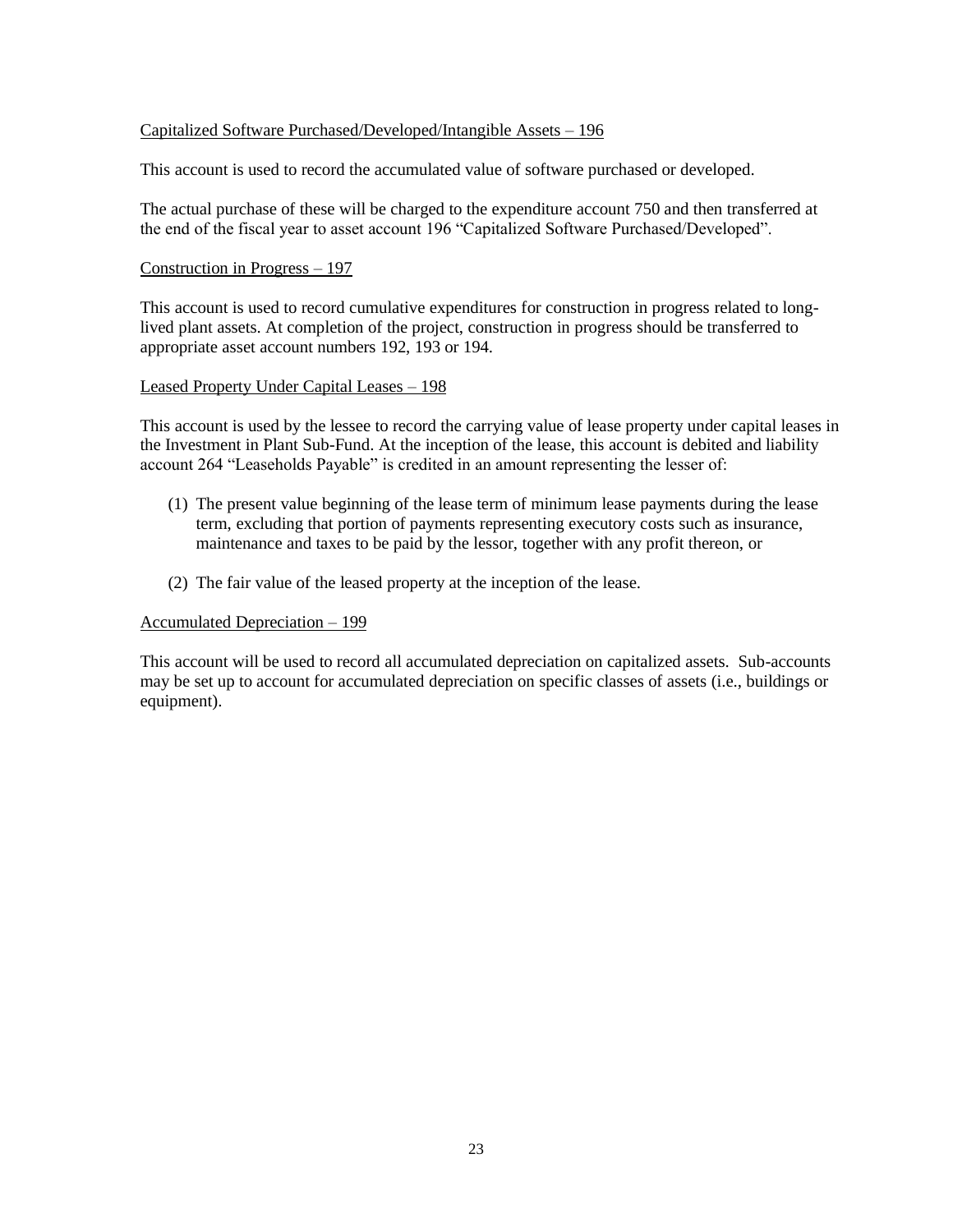## **CHAPTER IX LIABILITIES**

#### A. Chart of Accounts

| Fund | Function | $\cdot$ $\sim$<br>$\tilde{\phantom{a}}$<br>$\ln$<br>Specific | $\sim$<br>$\mathbf{S}$ | botional | $\gamma$ hject |
|------|----------|--------------------------------------------------------------|------------------------|----------|----------------|
|      | `—       |                                                              | `——                    | $ -$     | $\overline{ }$ |

## **Current Liabilities – 201-259**

Examples of Accounts that may be used under this heading:

Trade Accounts Payable Current Contracts Payable Anticipatory Warrants Salaries and Wages Payable Employees Compensation for Future Absences (Current Portion) State Income Tax Payable Federal Income Tax Payable FICA Tax Payable Retirement Plan Payable (Current Portion) Tax Sheltered Annuity Payable Insurance Premiums Payable Out-of-State Income Tax Payable Credit Union Deductions Payable Union Dues Payable Unemployment Compensation Payable Other Employee Payroll Deductions Payable Sales Tax Payable Deposits Refundable Bonds Payable (Current Portion) Loans Payable (Current Portion) Interest Payable Leaseholds Payable (Current Portion) Deferred Income (Current Portion) Funds held in trust for others (Current Portion) Other (Miscellaneous)

## **Long Term Liabilities – 260-280**

Examples of Accounts that may be used under this heading:

Long-Term Contracts Payable Employees Compensation for Future Absences (Long Term Portion) Retirement Plan Payable (Long Term Portion) Bonds Payable (Long Term Portion) Loans Payable (Long Term Portion) Leaseholds Payable (Long Term Portion) Unamortized Premium on Certificates (Long Term Portion) Unamortized Discount on Certificates (Long Term Portion) Deferred Income (Long Term Portion)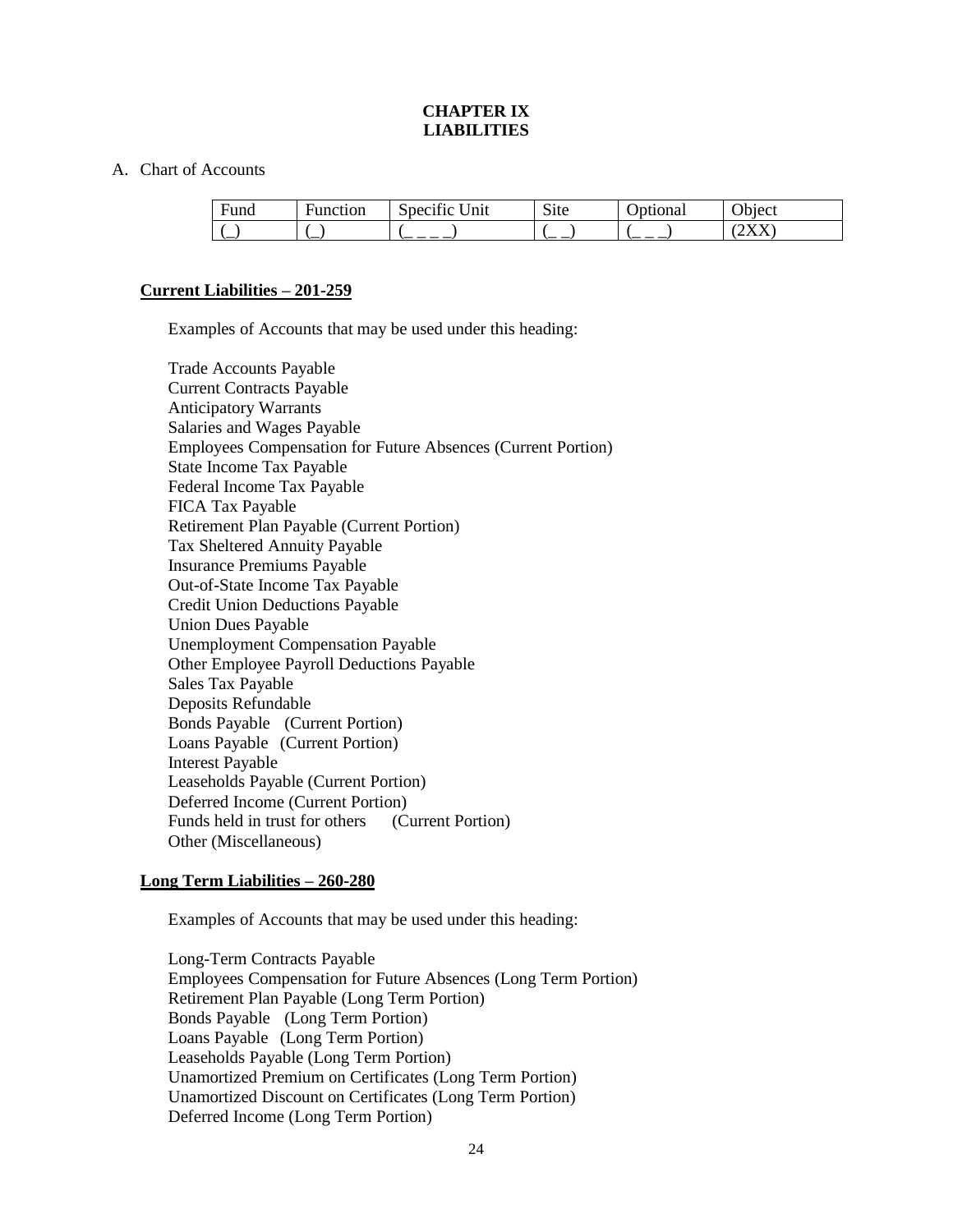Funds held in trust for others (Long Term Portion) Other (Miscellaneous)

B. Account Descriptions

Codes that are not listed in this manual may be used by colleges for internal management purposes during the year. Reporting templates obtained from the Department must be used when reporting year-end financial information to ensure consistency among the community colleges. The Community College Accounting Manual provides the minimum information that community colleges need to track and report on to the Iowa Department of Education. Each college is free to expand upon these requirements wherever they believe that is necessary. However, all reporting will need to conform to the layout specified in this manual and any additional detail collected by the colleges will need to roll up into the reporting templates provided by the Department.

## **Current Liabilities — 201-259**

All current liability accounts shall include obligations due within one year of the balance sheet date

#### **Long Term Liabilities — 260-280**

All long term liability accounts shall include obligations due in more than one year of the balance sheet date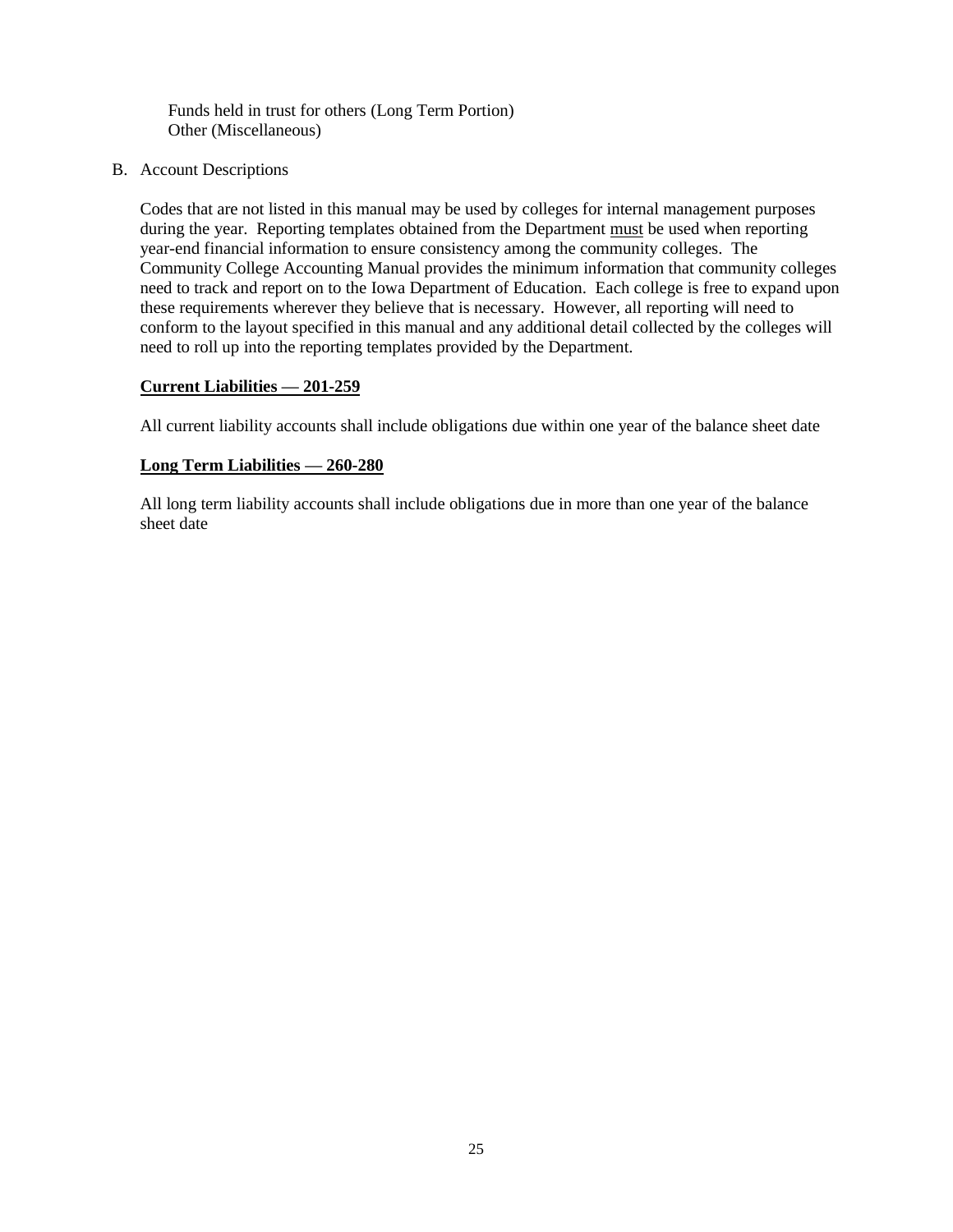## **CHAPTER X RESERVES AND FUND BALANCES**

## A. Chart of Accounts

| Fund                                                              | <b>Function</b>                          | Specific Unit | <b>Site</b> | Optional | Object |
|-------------------------------------------------------------------|------------------------------------------|---------------|-------------|----------|--------|
|                                                                   |                                          |               |             |          | (3XX)  |
|                                                                   |                                          |               |             |          |        |
|                                                                   | Fund Balance — Unrestricted              |               |             |          | 311    |
| Fund Balance --- Invested in Capital Assets (Net of Related Debt) |                                          |               |             | 312      |        |
|                                                                   | Fund Balance --- Restricted – Expendable |               |             |          | 313    |
| <b>Fund Balance --- Restricted Nonexpendable</b>                  |                                          |               |             | 314      |        |

## B. Account Descriptions

Codes that are not listed in this manual may be used by colleges for internal management purposes during the year. Reporting templates obtained from the Department must be used when reporting year-end financial information to ensure consistency among the community colleges. The Community College Accounting Manual provides the minimum information that community colleges need to track and report on to the Iowa Department of Education. Each college is free to expand upon these requirements wherever they believe that is necessary. However, all reporting will need to conform to the layout specified in this manual and any additional detail collected by the colleges will need to roll up into the reporting templates provided by the Department.

## *311 — Fund Balance Unrestricted*

This account represents the portion the assets of each fund which are available for use by the community college. If desired, sub-accounts may be set up to identify specific types of balances. At the end of the fiscal year all revenue and expenditure accounts are closed into this account unless other accounts are specifically designated.

## *312 — Fund Balance -* Invested in Capital Assets (Net of Related Debt)

The net investment in plant is the fund balance representing the excess of the carrying value of fixed assets over liabilities. Net investment in capital assets is increased through the acquisition of capital assets less associated liabilities, as well as through liquidation of indebtedness incurred for capital purposes.

Net investment in capital assets is decreased through disposal of assets. When capital assets are sold, exchanged, or otherwise disposed of, the carrying value is removed from the asset accounts and the net investment is reduced accordingly.

## *313 — Fund Balance – Restricted-Expendable*

This account represents the portion of the assets of each fund which are restricted. At the end of the fiscal year, all of the fiscal year restricted accounts are closed into this account.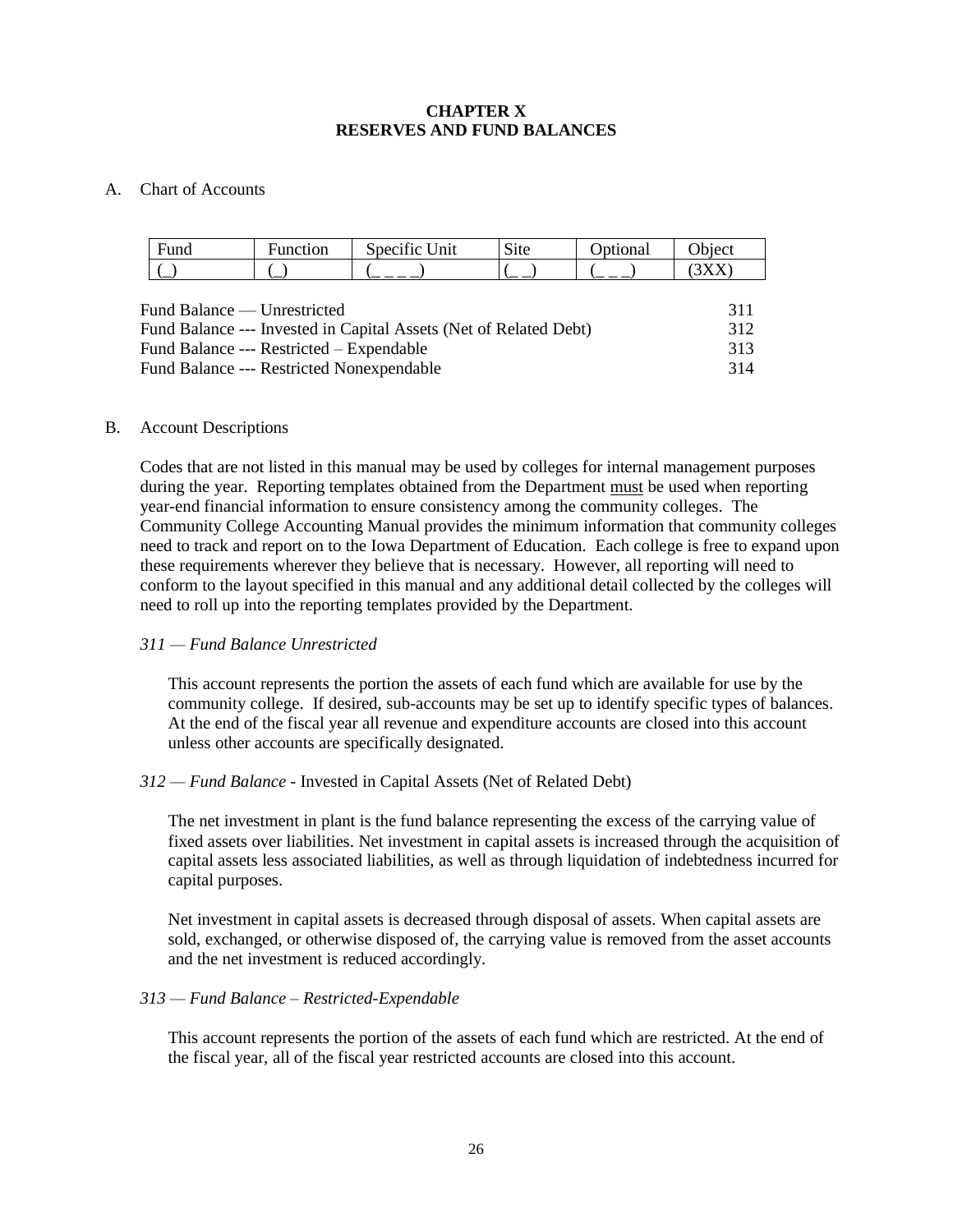The fund balance should be reported as restricted when the constraints on the use of its resources are either: (1) externally imposed by grantors, contributors, creditors, or laws and regulations; or (2) imposed by law through enabling legislation.

## *314 — Fund Balance – Restricted-Nonexpendable*

This account represents the portion of the assets of each fund which are not in spendable form or they are legally or contractually required to be maintained intact.

The fund balance should be reported as restricted when the constraints on the use of its resources are either: (1) externally imposed by grantors, contributors, creditors, or laws and regulations; or (2) imposed by law through enabling legislation.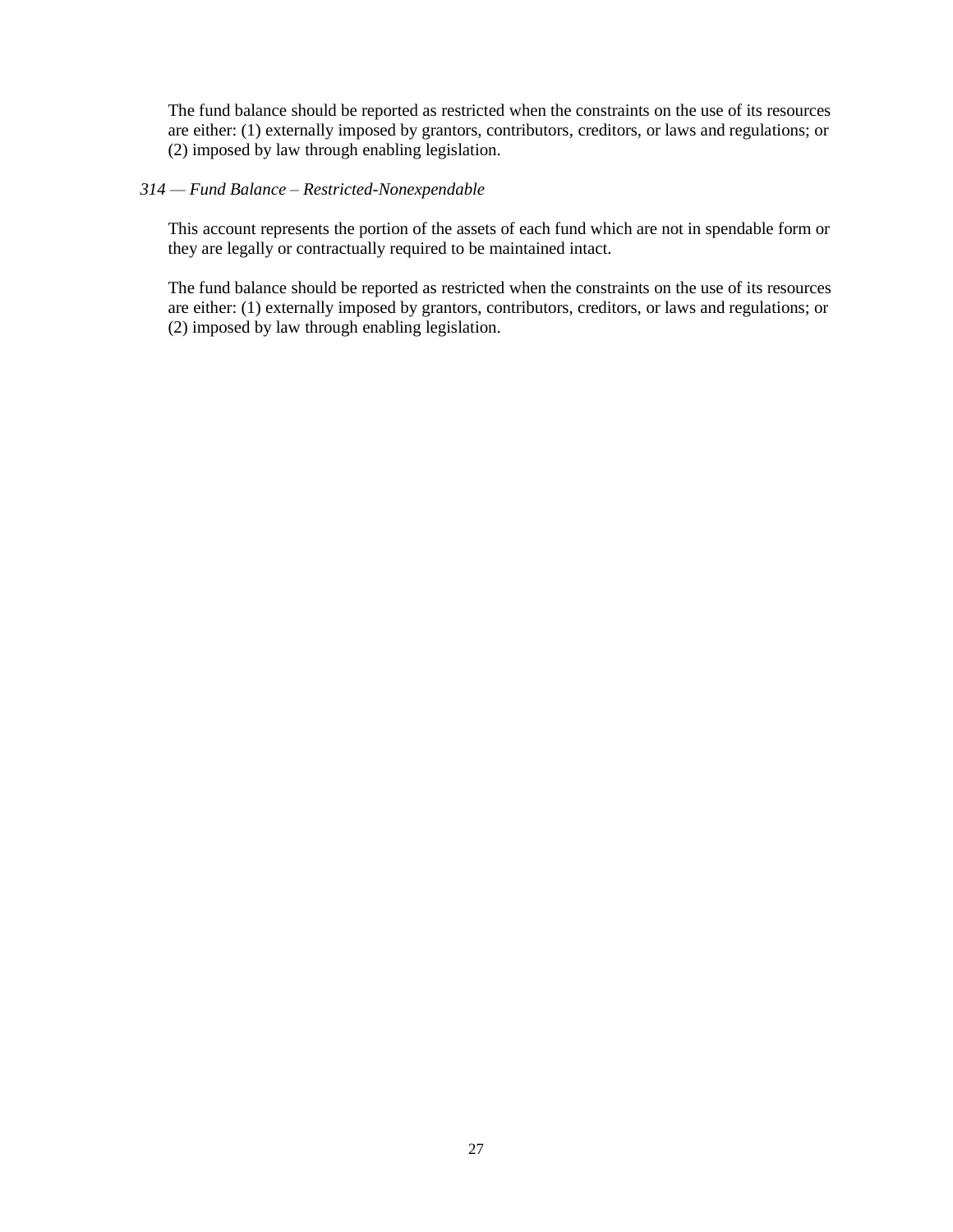## **CHAPTER XI REVENUE**

# A. Chart of Accounts

| Funa | <b>Function</b> | $\sim$<br>سمد<br>Jnit<br>Specific | $\sim$<br>S <sub>1</sub> te | ptional | $\gamma$ hject |
|------|-----------------|-----------------------------------|-----------------------------|---------|----------------|
| `—   | ┈               |                                   |                             |         | .              |

# *Student's Fees — 400-409*

| <b>Laboratory Fees</b>  | 401 |
|-------------------------|-----|
| <b>Application Fees</b> | 402 |
| <b>Graduation Fees</b>  | 403 |
| <b>Transcript Fees</b>  | 404 |
| <b>Activity Fees</b>    | 405 |
| Other Fees              | 406 |
| Fee Refunds             | 407 |

# *Tuition — 410-414*

| <b>Contracted Instructional Charges</b> | 410  |
|-----------------------------------------|------|
| <b>Resident Tuition</b>                 | 411  |
| <b>Non-Resident Tuition</b>             | 412  |
| Tuition-Secondary                       | 413. |
| Tuition Refunds                         | 414  |

# *Local Support — 415-419*

| Property Tax—Equipment Replacement                                     | 415 |
|------------------------------------------------------------------------|-----|
| Property Tax—Operations / Plant Fund / Early Retirement / Cash Reserve | 416 |
| Property Tax—Unemployment Compensation                                 | 417 |
| Property Tax—Debt Service/Standby                                      | 418 |
| Property Tax—Tort Liability/Insurance                                  | 419 |

# *State Support — 420-429*

| State General Aid                          | 421 |
|--------------------------------------------|-----|
| <b>State Capital Outlay Appropriations</b> | 425 |
| <b>State Work Study</b>                    | 426 |
| <b>Other State Support</b>                 | 429 |
|                                            |     |

# *Federal Support — 430-449*

| Title II-Library                        | 431 |
|-----------------------------------------|-----|
| Title III—Developing Community Colleges | 432 |
| Title IV—SEOG                           | 433 |
| Title IX—Work Study                     | 434 |
| Title IV-Perkins Loans                  | 435 |
| Title IV—PELL                           | 436 |
| Title VI—Improvement of Instruction     | 437 |
| Carl D. Perkins                         | 441 |
|                                         |     |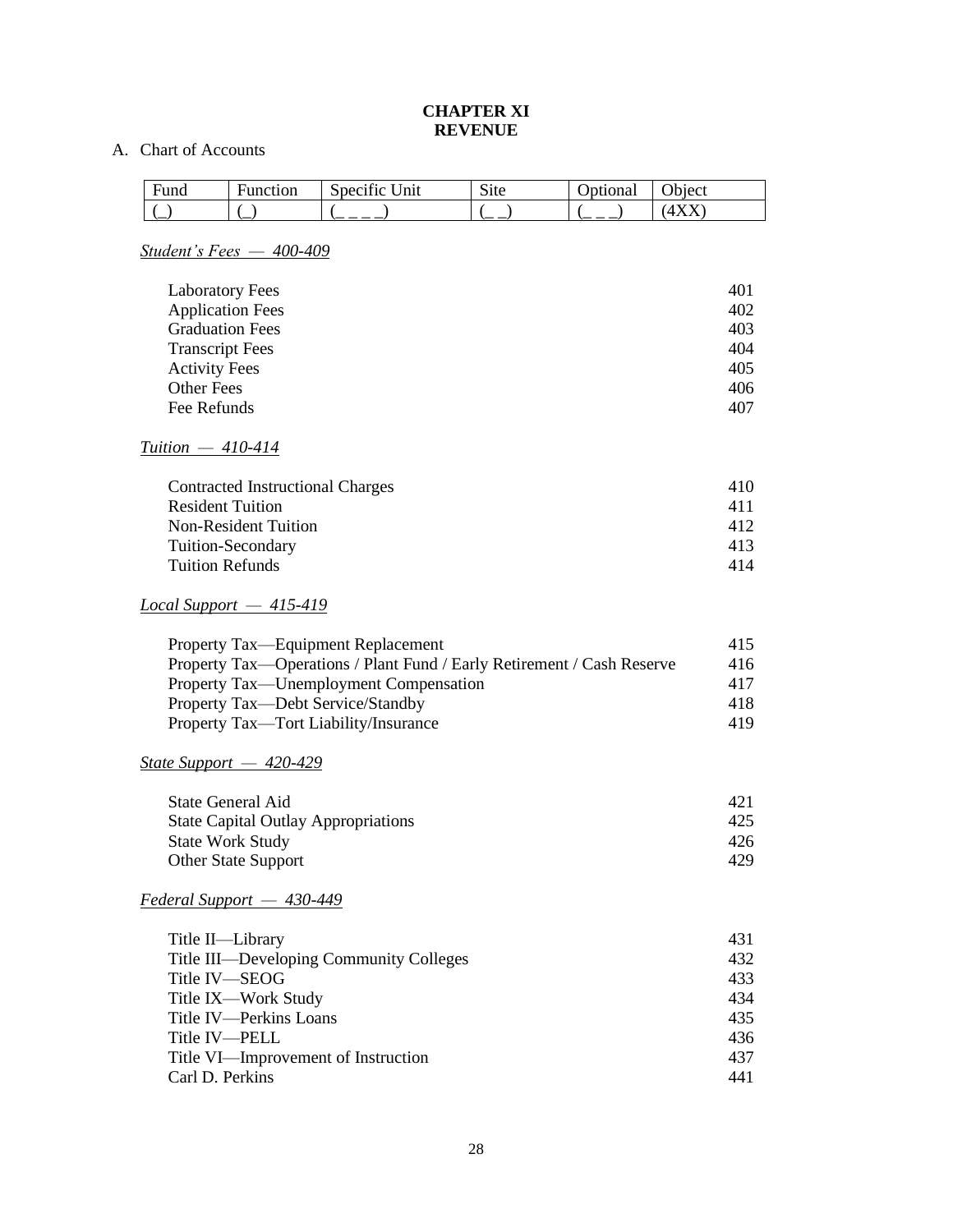| Workforce Investment Act     | 443 |
|------------------------------|-----|
| <b>Adult Basic Education</b> | 446 |
| <b>Other Federal Support</b> | 449 |

# *Sales and Services — 450-469*

| Housing                                          | 451 |
|--------------------------------------------------|-----|
| <b>Vending Machines</b>                          | 452 |
| Rental of College Facilities                     | 453 |
| <b>Other Sales and Services</b>                  | 454 |
| Bookstore—Textbooks                              | 455 |
| Bookstore—Other Items                            | 456 |
| Food                                             | 457 |
| <b>Sales Returns</b>                             | 459 |
| Gate Receipts (Subject to Sales Tax)             | 460 |
| Receipts, Games of Chance (Subject to Sales Tax) | 461 |

# *Other Income — 470-499*

| Interest                                    | 471 |
|---------------------------------------------|-----|
| Gains and Losses on Sale of Investments     | 472 |
| <b>Gifts and Grants</b>                     | 473 |
| Assessment—Special Charges                  | 477 |
| Proceeds from Sales of Bonds / Certificates | 480 |
| <b>Iowa New Jobs Training</b>               | 481 |
| Repayment of Principal on Student Loans     | 482 |
| <b>Loan Cancellation Reimbursements</b>     | 483 |
| Additions to Assets                         | 484 |
| Miscellaneous Receipts                      | 485 |
| Proceeds from the Sale of Fixed Assets      | 486 |
| Incremental Tax Revenue                     | 487 |
| Withholding Tax Revenue                     | 488 |
| Proceeds from Loans                         | 489 |
| <b>Transfers</b>                            | 490 |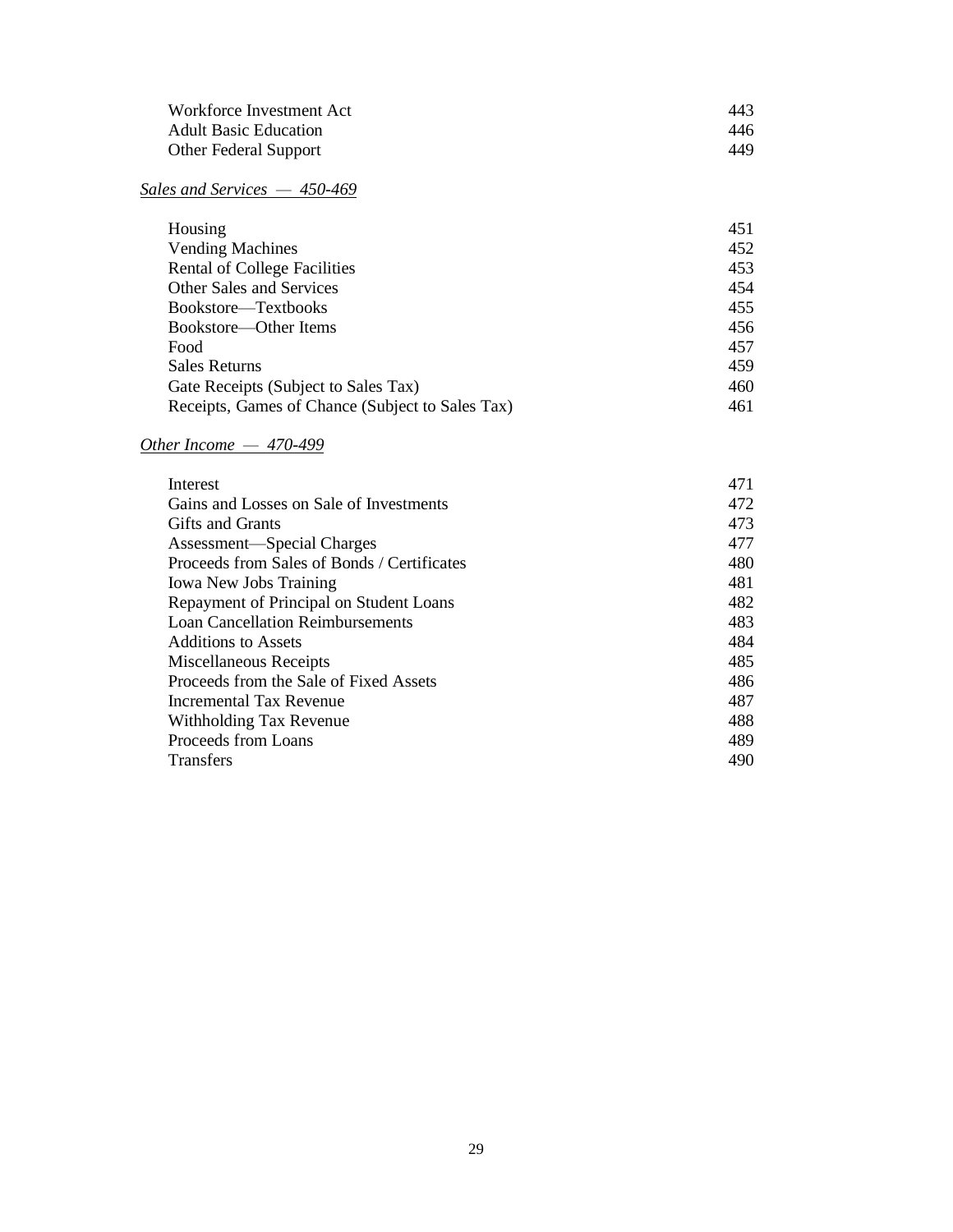## B. Account Descriptions

Codes that are not listed in this manual may be used by colleges for internal management purposes during the year. Reporting templates obtained from the Department must be used when reporting year-end financial information to ensure consistency among the community colleges. The Community College Accounting Manual provides the minimum information that community colleges need to track and report on to the Iowa Department of Education. Each college is free to expand upon these requirements wherever they believe that is necessary. However, all reporting will need to conform to the layout specified in this manual and any additional detail collected by the colleges will need to roll up into the reporting templates provided by the Department.

## **Student's Fees — 400-409**

## *401 — Laboratory Fees*

This account is used to record fees assessed students for specific courses that experience unusual or higher than average cost of instruction such as chemistry, music, flight instruction, etc.

## *402 — Application Fees*

This account is used if some community colleges wish to charge prospective students an application fee when they apply for admission. These fees will be credited to this account and will be used to finance the educational and general support activities of the community college.

## *403 — Graduation Fees*

This account is used if a community college charges a graduation fee. Fees will be credited to this account and used to finance the educational and general support activities of the community college.

## *404 — Transcript Fees*

If fees are charged for copies of transcripts, they will be credited to this account and used in the same manner as graduation fees.

## *405 — Activity Fees*

The fees assessed to students to support out-of-class activities are credited to this revenue account. This account will normally be used in the Agency Fund, unless these funds are controlled and directed by the college.

## *406 — Other Fees*

Any student fees not included in account codes 400-405 will be credited to this account. Parking fees would be an example to include in this account.

## *407 — Fee Refund*

This account is debited for all fees refunded to students.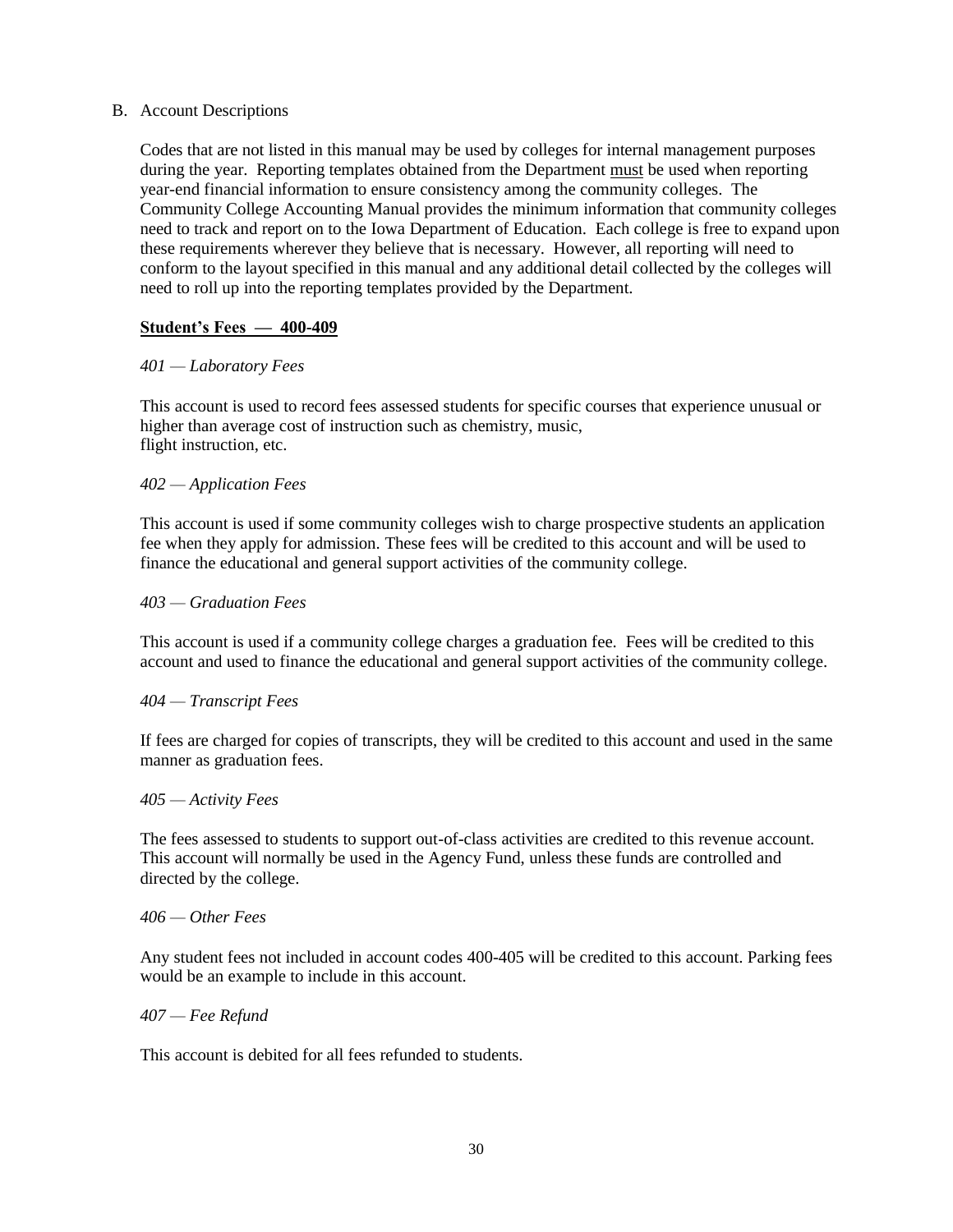## **Tuition — 410-419**

## *410 — Contracted Instructional Charges*

This account is used for revenue from agencies and organizations received in lieu of a standard tuition charge to students sponsored by these agencies and/or organization for programs operated as a result of agreements and contracts. This shall include Chapter 260E (Industrial New Jobs Training) training, Chapter 260F (Jobs Training), and penal correction activities in fund 2 This account is used for charges to other agencies and organizations including K-12 districts that are not tuition charges (resident, non-resident rates) but are instead contracted services that community colleges offer to the other entities. If you are charging a rate other than a resident or non-resident rate for the service and you have a contract, the revenue should be applied here.

#### *411 — Resident Tuition*

This account is used for the tuition received from students, both full and part-time, who are residents of Iowa. This shall also include tuition received under the postsecondary enrollment options act. (If the student is paying their own tuition or are responsible for the bill themselves, it should be applied here. The inference is that it is not being paid by a school district.)

#### *412 — Non-Resident Tuition*

This account is used for the tuition received from students, both full and part-time, who are not residents of Iowa.

#### *413 — Tuition-Secondary*

This account is used for all local education agency (LEA) tuition activities, except for the postsecondary enrollment options act which will be recorded in ―411. (School district is paying tuition rates for students. These students are not part of a contracted services agreement).

#### *414 — Tuition Refund*

This account is used for all tuition, both resident and non-resident, which is refunded to students. (This is a contra-account to tuition. All refunds are included in this line item).

#### **Local Support — 415-419**

NOTE: Please note the proper function coding for these revenue types and correspondingly match the expenses to the same functions.

#### *415 — Property Tax - Equipment Replacement*

This account is used for all revenue generated as a result of a tax levy for the purpose of purchasing replacement equipment.

#### *416 — Property Tax - Operations/Plant Fund/Early Retirement/Cash Reserve*

This account is used for all revenue produced as a result of the statutory 20 1/4 cent per \$1,000 of assessed valuation levy for operations (fund 1) and/or all revenue produced as a result of the 20 1/4 cent per \$1,000 plant fund levy (fund 7). Function 9 is used in the restricted fund to record the levy for early retirement (fund 2). Function 5, fund 2 is used for cash reserve.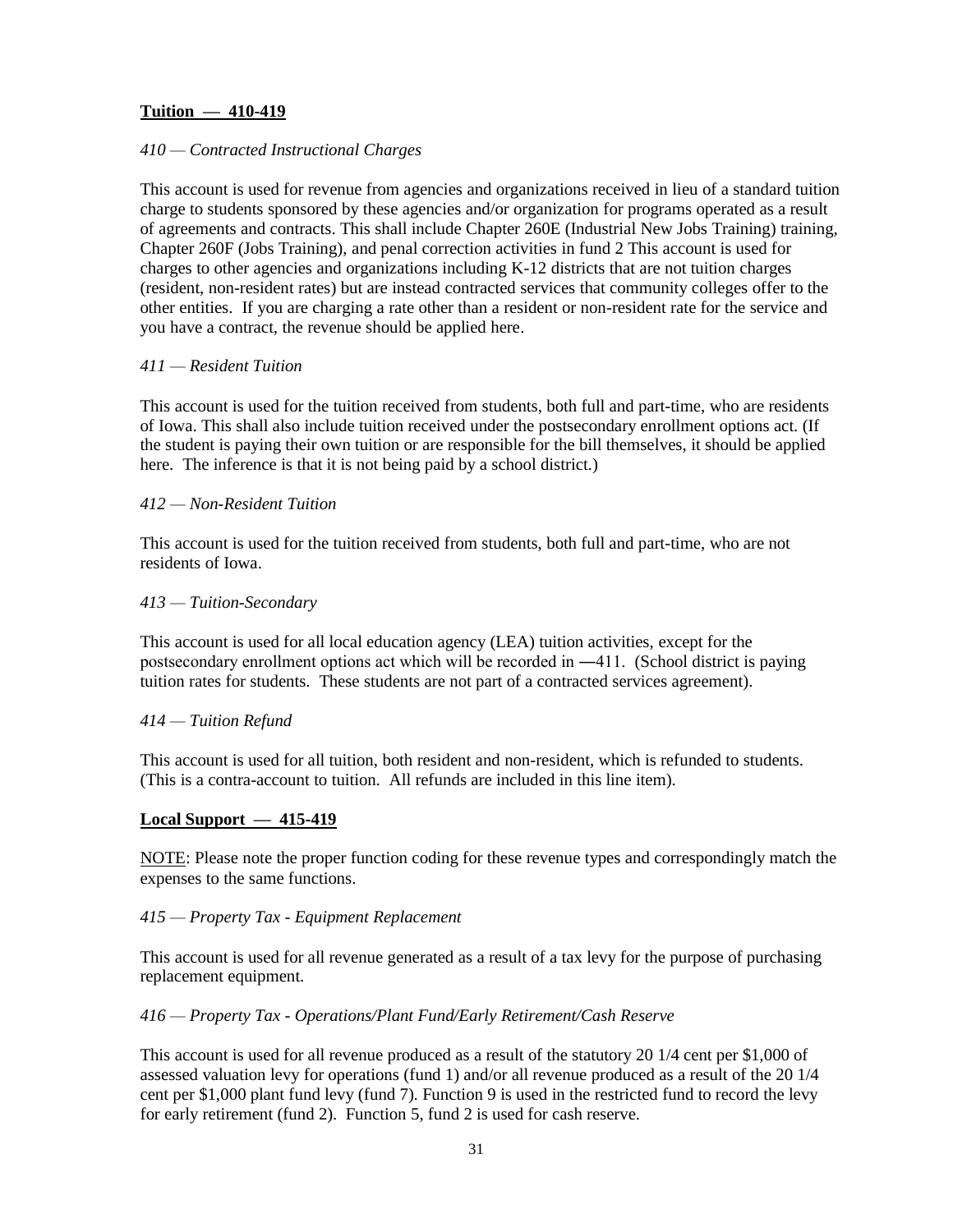## *417 — Property Tax – Unemployment Compensation*

This account is used for all revenue generated as a result of a tax levy for the purpose of paying unemployment compensation premiums (fund 2).

#### *418 — Property Tax - Debt Service/Standby*

This account is used for all revenue produced as a result of a standby tax levy for the purpose of retiring bonds or certificates (fund 2, function 4). In the Debt Service Sub-Fund of the Plant Fund group, include only the amount necessary to apply on bonds or certificates and interest is due. Function 8 is used to record debt service in the plant fund group.

#### *419 — Property Tax - Tort Liability/Insurance (All Insurance)*

This account is used for amounts levied from tax base for tort liability included in fund 2, function 9. It is also used in the restricted fund to record the levy for all insurance costs (workers compensation, non-tort, etc.) fund 2, function 8.

#### **State Support — 420-429**

#### *421 — State General Aid*

This account is used for all revenue received as a direct state aid appropriation or allocations for fund 1 operations.

#### *425 — State Capital Outlay Appropriations*

This account is used for any revenue received in direct state appropriations for restricted use of capital outlay. State technology funds should be included here.

#### *426 — State Work study*

This account is used for any revenue received for Workstudy activities from the Iowa College Aid Commission.

#### *429 — Other State Support*

This account is used for any and all monies that cannot be directly allocated to any other state support account code and that was appropriated by the state legislature. It includes all other state appropriations.

#### **Federal Support — 430-449**

This account group is used to record receipts from the federal government, whether received directly or through the state defined as federal funds.

#### *431 — Title II - Library*

This account is used for federal funds allocated to assist in the acquisition of library books, periodicals, documents and other library materials.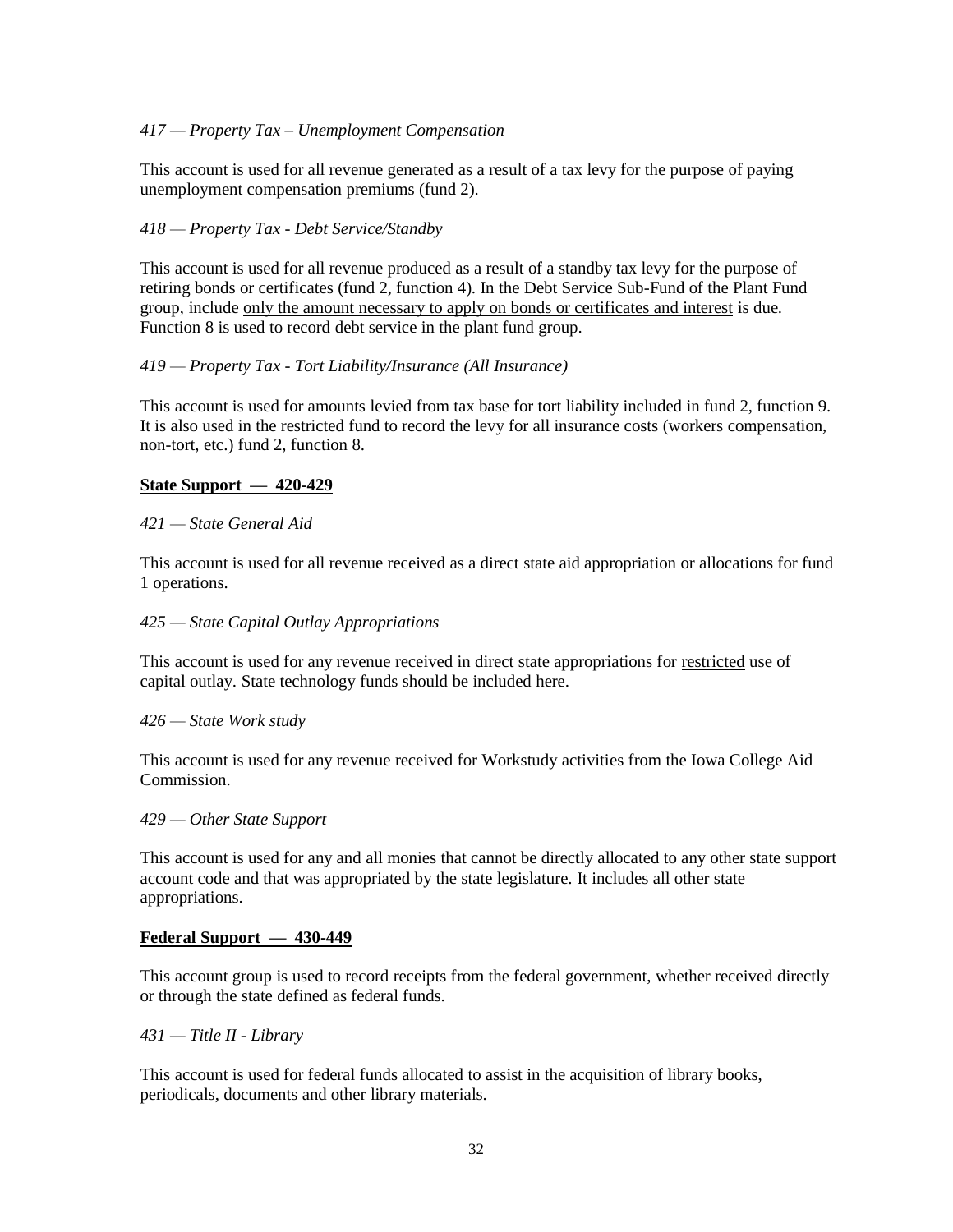## *432 — Title III - Developing Community Colleges*

This account is used for federal funds allocated to assist developing community colleges in strengthening the functional operations of the community college and shall be recorded in restricted fund 2.

## *433 — Title IV - SEOG*

This account is used for federal funds allocated as Supplement Educational Opportunity Grants made available to students and shall be recorded in a restricted use fund.

## *434 — Title IV – Work Study*

This account includes federal funds allocated to the community college for participation in the Federal Workstudy program.

#### *435 — Title IV - Perkins Loans*

This account is used for federal funds allocated for participation in the Perkins Student Loan program.

#### *436 — Title IV - PELL*

This account is used for federal funds allocated as PELL Grants made available to students.

#### *437 — Title VI - Improvement of Instruction*

This account is used for federal funds allocated to the community college to aid in the acquisition of instructional equipment and shall be recorded in restricted fund 2.

## *441 — Carl D. Perkins*

This account is used for federal funds allocated to the community college through the Iowa Department of Education for participation in the Carl D. Perkins projects or programs.

#### *443 — Workforce Investment Act*

This account is used for federal funds allocated to the community college in accordance with the Workforce Investment Act

#### *446 — Adult Basic Education*

This account is used for federal funds allocated in the community college through the Iowa Department of Education to aid in the enhancement of Adult Basic Education.

#### *449 — Other Federal Support*

This account is used for any and all federal support received by the community college that cannot be classified to any other federal support account 430-448.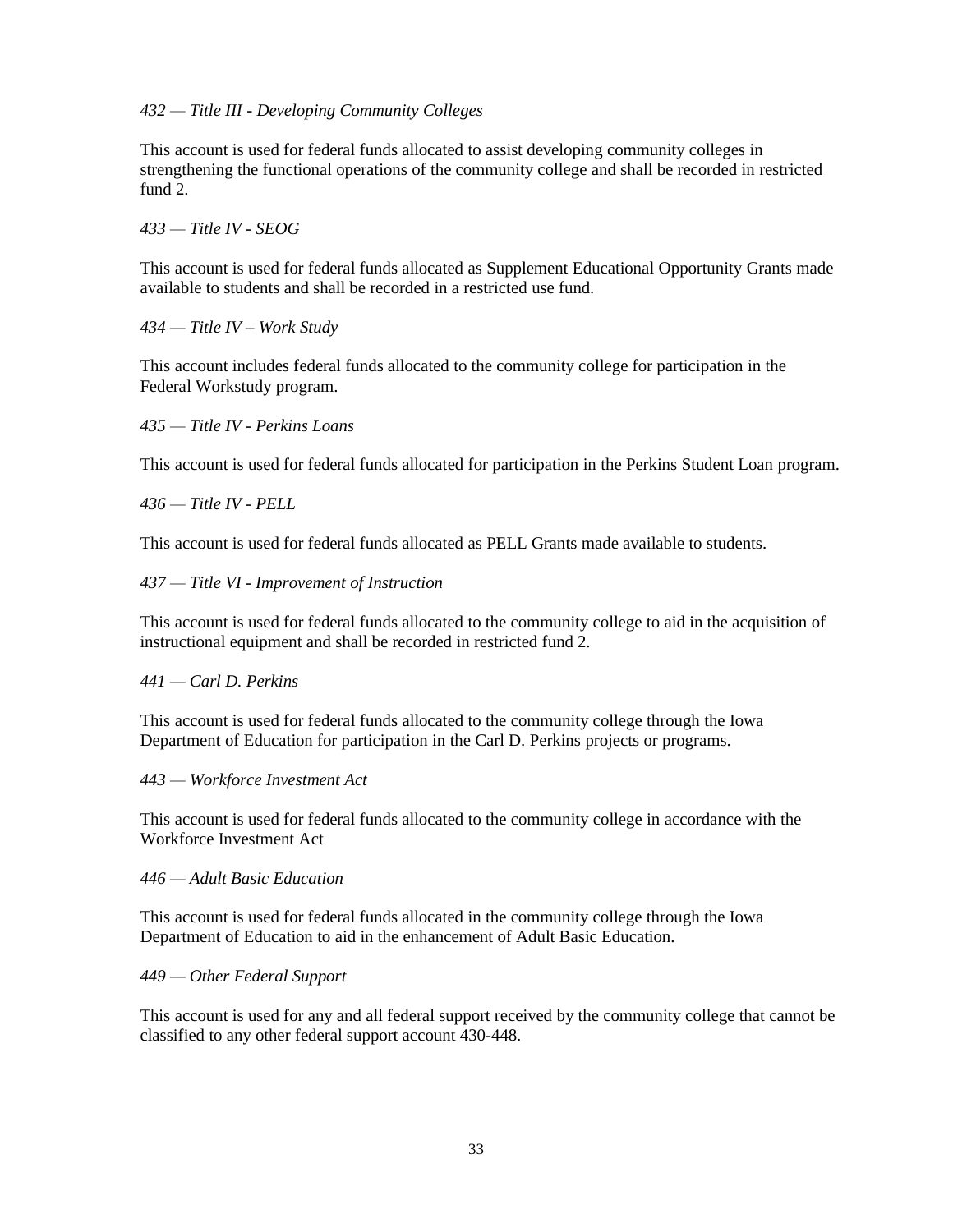## **Sales and Services — 450-469**

This group of accounts is used to record receipts resulting from sales and services provided by the various sub-units of the community college.

## *451 — Housing*

This account is to be used to record student housing fees received by the community college.

#### *452 — Vending Machines*

This account is used for all revenue received from vending machines and commissions earned on vending machines.

*453 — Rental of College Facilities*

This account is credited for the proceeds from renting community college buildings or equipment.

*454 — Other Sales and Services*

This account is credited for the proceeds from all sales and services not otherwise classified.

*455 — Bookstore Sales - Textbooks*

This account is credited for the sale of textbooks from the bookstore.

*456 — Bookstore Sales - Other Items*

This account is used for bookstore receipts from the sale of items other than textbooks.

#### *457 — Food Sales*

This account is used to record the revenue from food service operations regardless of whether food service is administered by the community college or on contractual basis.

#### *459 — Sales Return*

This account is debited when sales items are returned. The textbook buy-back or purchase of materials is to be expended within the unit providing the sales and not treated as a sales return item.

*460 — Gate Receipts (Subject to Sales Tax)*

This account is used to record the funds collected from the sale of tickets for basketball, football, baseball, softball, etc. These game receipts are subject to sales tax.

## *461 — Receipts - Games of Chance (Subject to Sales Tax)*

This account is used for all funds collected from games of chance, such as bingo, raffles, etc.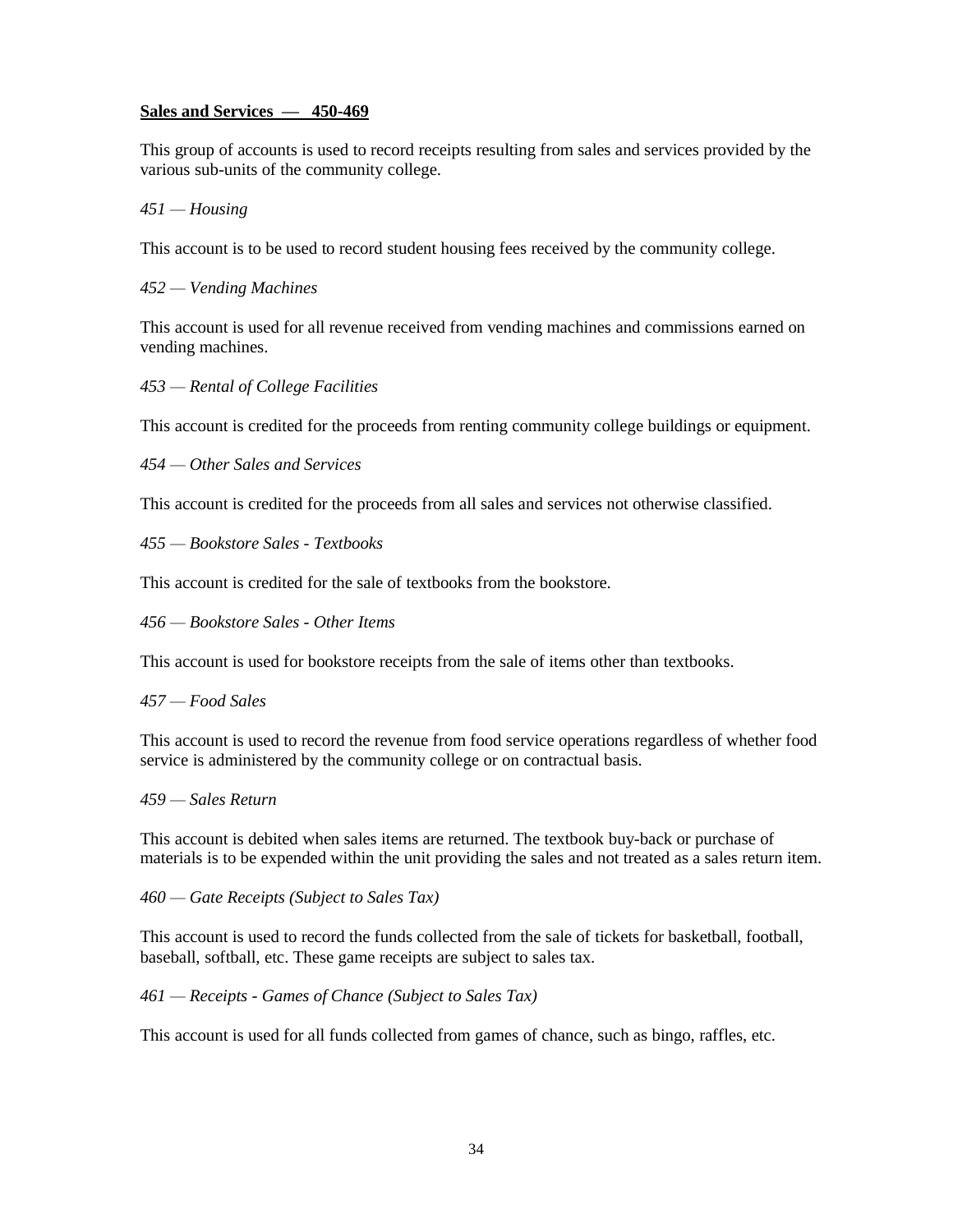# **Other Income — 470-499**

## *471 — Interest*

This account is used to record interest and dividends earned on investments by the college and on loans made to students.

## *472 — Gains and Losses on Sale of Investments*

This account is credited with the gain realized on the sale of investments and debited with the loss incurred on the sale of investments.

## *473 — Gifts and Grants*

This account is used to record gifts and grants to the community college from any source other than state or federal government. Gifts and grants will be included here regardless of the purpose for which they are intended.

## *477 — Assessment - Special Charges*

This account is used for special assessments for library books, parking tickets, etc. If assessments are assigned because of loss, for example of library books, the replacement value should be collected and credited to the appropriate expenditure account for library books.

## *480 — Proceeds from Sales of Bonds*

This account is used only in "Restricted General Fund" (fund 2) and in the "Plant Fund" (fund 7). It is credited with the net proceeds from the sale of bonds/certificates. It is closed at the end of the year by debiting this account and crediting account 311 "Fund Balance - Unrestricted". The liability is recorded in the "Debt Service Sub-Fund" or in the "Restricted General Fund" for the gross amount of the bonds or certificates issued.

## *481 — Iowa New Jobs Training*

This account would be credited with the revenue identified as being from Iowa New Jobs Training. This account is commonly used as an adjusting account at year end.

## *482 — Repayment of Principal on Student Loans*

This account is used to record repayments of student loans. At fiscal end-year this account is debited and asset account 150 "Notes Receivable" is credited.

## *483 — Loan Cancellation Reimbursement*

This account is used for the reimbursement for loans canceled. At fiscal year-end, this account is debited and the asset account 150 "Notes Receivable" is credited.

## *484 — Additions to Assets*

This account is credited if there is an excess of trade-in allowance over the book value when disposing of assets.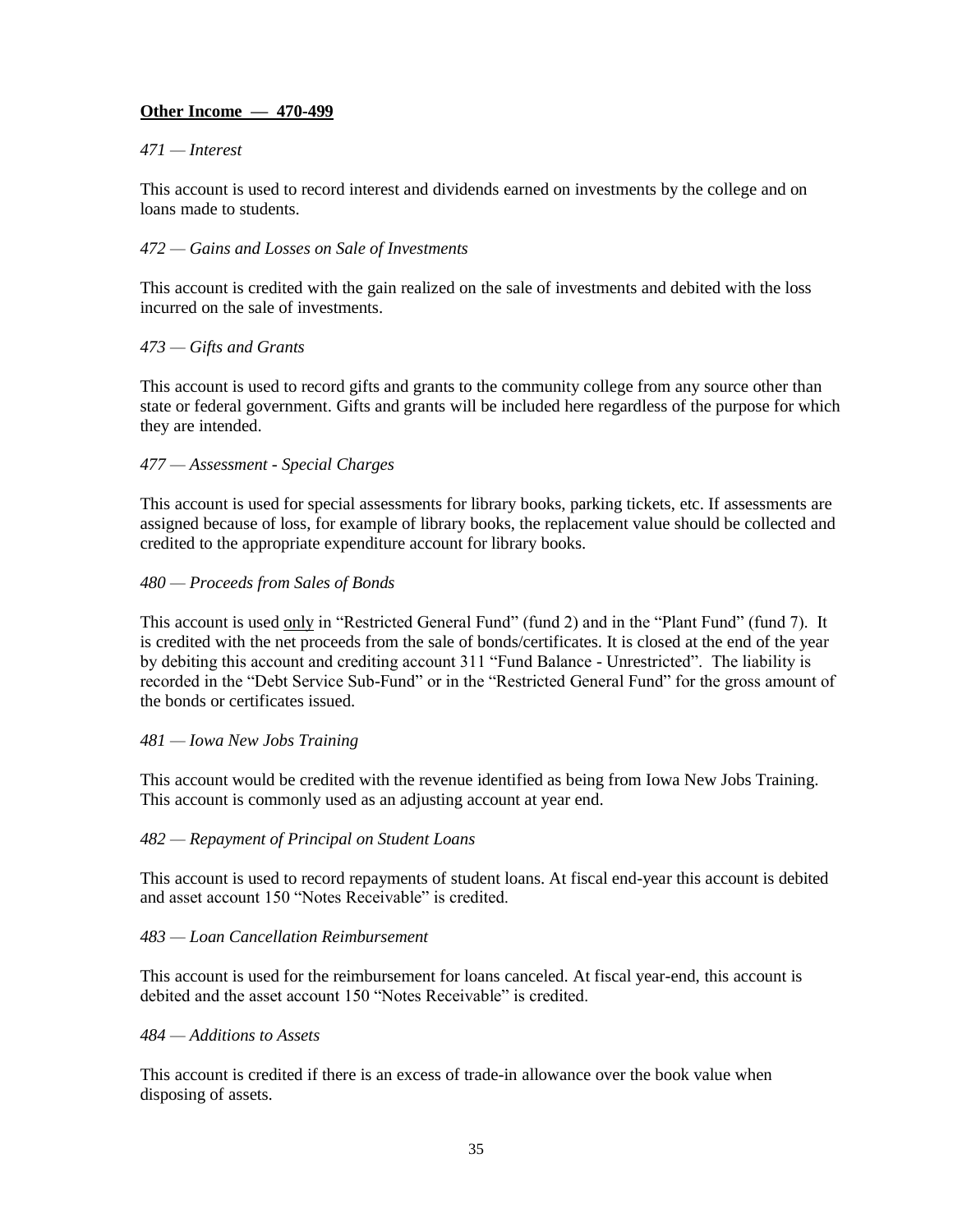## *485 — Miscellaneous Receipts*

This account is to be used for any receipts that cannot otherwise be classified. This is where recovered write-off proceeds will be collected including bad debts recovery and the state's offset program.

## *486 — Proceeds from the Sale of Fixed Assets*

This account is used to record the proceeds from the sale of fixed assets such as land, equipment, and vehicles. It should be used only when an outright sale is made.

## *487 — Incremental Tax Revenue*

This account would be credited with the revenue received from the incremental property tax generated to repay certificates issued under Chapter 260E Industrial New Jobs Training or 260F Jobs Training.

*488 — Withholding Tax Revenue*

This account would be credited with the withholding tax revenue received from employers to repay certificates issued under Chapter 260E Industrial New Jobs Training or Chapter 260F Jobs Training.

## *489 — Proceeds from Loan*

This account is used to record income from the revenue of Chapter 260F Jobs Training.

## *490 — Transfers*

This account is to be used to record transfers of money to one fund from another within the community college.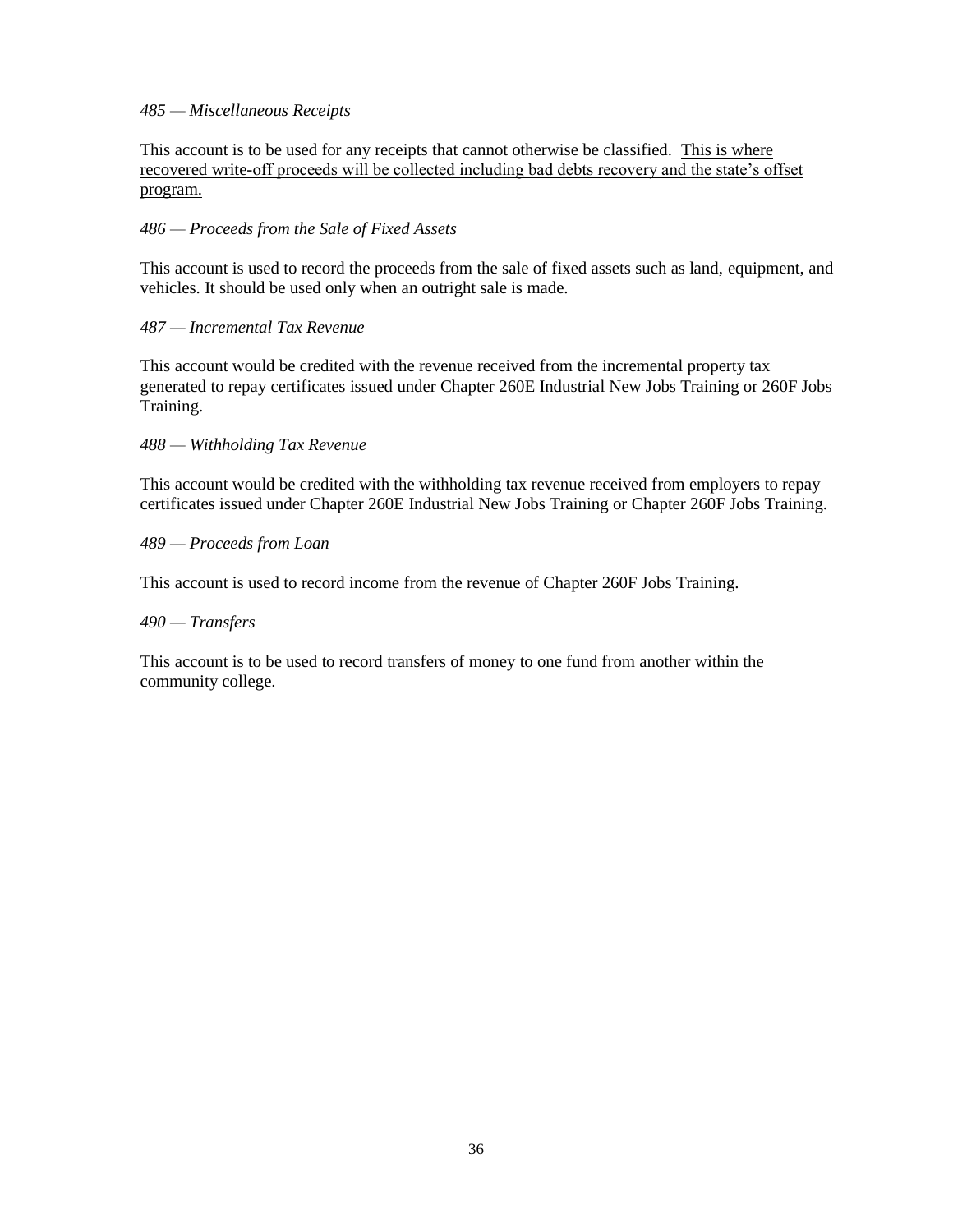## **CHAPTER XII EXPENDITURES, SALARIES, RELATED PAYROLL AND FRINGE BENEFITS**

#### A. Chart of Accounts

| Fund                     | Function | $\cdot$ $\sim$<br>Specific Unit | $\sim$<br>$\mathbf{Set}$ | <b>J</b> otional | biect) |
|--------------------------|----------|---------------------------------|--------------------------|------------------|--------|
| $\overline{\phantom{0}}$ |          |                                 | $\overline{\phantom{a}}$ |                  |        |

Salaries, Related Payroll Cost and Fringe Benefits — 500-599

| Administrative                                    | 510 |
|---------------------------------------------------|-----|
| Administrative - Part-time                        | 511 |
| Instructional                                     | 520 |
| <b>Instructional - Part-time</b>                  | 521 |
| Instructional – Adjunct                           | 522 |
| Instructional – Temporary / Seasonal / Substitute | 523 |
| Instructional – Full-time-Non-Credit              | 525 |
| Professional Staff                                | 530 |
| Professional - Part-time                          | 531 |
| Secretarial and Clerical                          | 540 |
| Secretarial and Clerical - Part-time              | 541 |
| Service Staff                                     | 550 |
| Service Staff Part-time                           | 551 |
| *Student Wages - Federal Work-Study               | 570 |
| *Student Wages - State Work-Study                 | 571 |
| Student Wages – Other                             | 572 |
| Related Insurance Cost and Fringe Benefits        | 590 |
| <b>Worker's Compensation Insurance</b>            | 591 |
| FICA - Employers Share                            | 592 |
| Retirement Plan, Employers Share                  | 593 |
| Compensation / Reimbursement for Employee Tuition | 594 |
| <b>Early Retirement</b>                           | 595 |
| <b>Auto Allowance</b>                             | 596 |
| <b>Unemployment Compensation</b>                  | 597 |
| Comp. for Future Absences / Accrued Vacation      | 598 |

#### B. Account Descriptions

Codes that are not listed in this manual may be used by colleges for internal management purposes during the year. Reporting templates obtained from the Department must be used when reporting year-end financial information to ensure consistency among the community colleges. The Community College Accounting Manual provides the minimum information that community colleges need to track and report on to the Iowa Department of Education. Each college is free to expand upon these requirements wherever they believe that is necessary. However, all reporting will need to conform to the layout specified in this manual and any additional detail collected by the colleges will need to roll up into the reporting templates provided by the Department.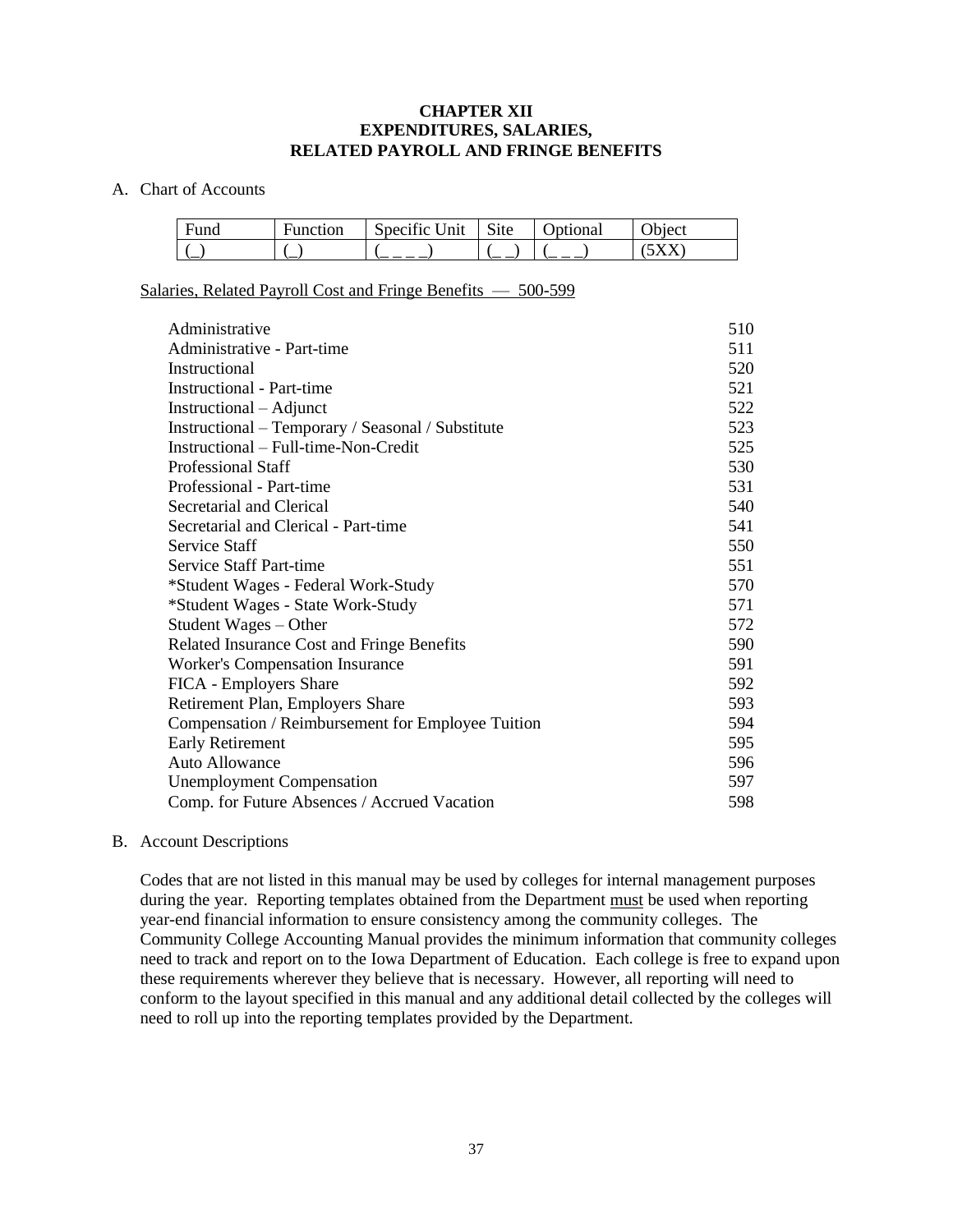## **Salaries — 500-599**

## *510 — Administrative*

This account is used to record salaries of the chief executive officer and the full-time cabinet/administrative team.

## *511 — Administrative - Part-time*

This account is used to record the salaries of the chief executive officer's part-time cabinet/administrative team.

#### *520 — Instructional*

This account is used to record salaries of full-time personnel involved in direct instructional contact with students, including counselors and librarians. When there are split responsibilities between expenditure accounts 520 and 530, they will be prorated.

#### *521 — Instructional - Part-time*

Instructional-part-time instructors are nonadministrative instructors, counselors, and librarians who are employed less than full-time, but are employed through a continuing contract and are offered benefits through the college. This account is used to record salaries of part-time personnel involved in direct instructional contact with students including counselors and librarians. When responsibilities are split between expenditure accounts 521 and 531, they will be prorated.

#### *522 — Instructional – Adjunct*

Adjunct instructors are nonadministrative instructors employed by a community college without a continuing contract and who are not offered the opportunity to receive benefits through the college. The instructors teaching load does not exceed one-half time for two full semesters or three full quarters for the calendar year. The determination of whether a teaching load exceeds one-half time shall be based on the number of credit hours or noncredit contact hours that the community college or university considers to be a full-time teaching load for a regular full semester or quarter. This account is used to record salaries of personnel involved in direct instructional contact with students.

## *523 — Instructional – Temporary/Seasonal/Substitute*

Temporary/Seasonal/Substitute instructors are nonadministrative instructors, counselors, and librarians who are employed full-time or part-time, by the college for short periods of time for specific purposes. This account is used to record salaries of personnel involved in direct instructional contact with students. A substitute that is hired for illness or maternity leave would fall under this object code.

## *525 — Instructional – Full-Time NonCredit*

Personnel involved in full-time direct instructional (for noncredit courses) contact with students. It is not to include noncredit instructors who teach non-credit courses less than full-time.

## *530 — Professional Staff*

This account is to be charged with the salaries of the full-time staff not accounted for elsewhere.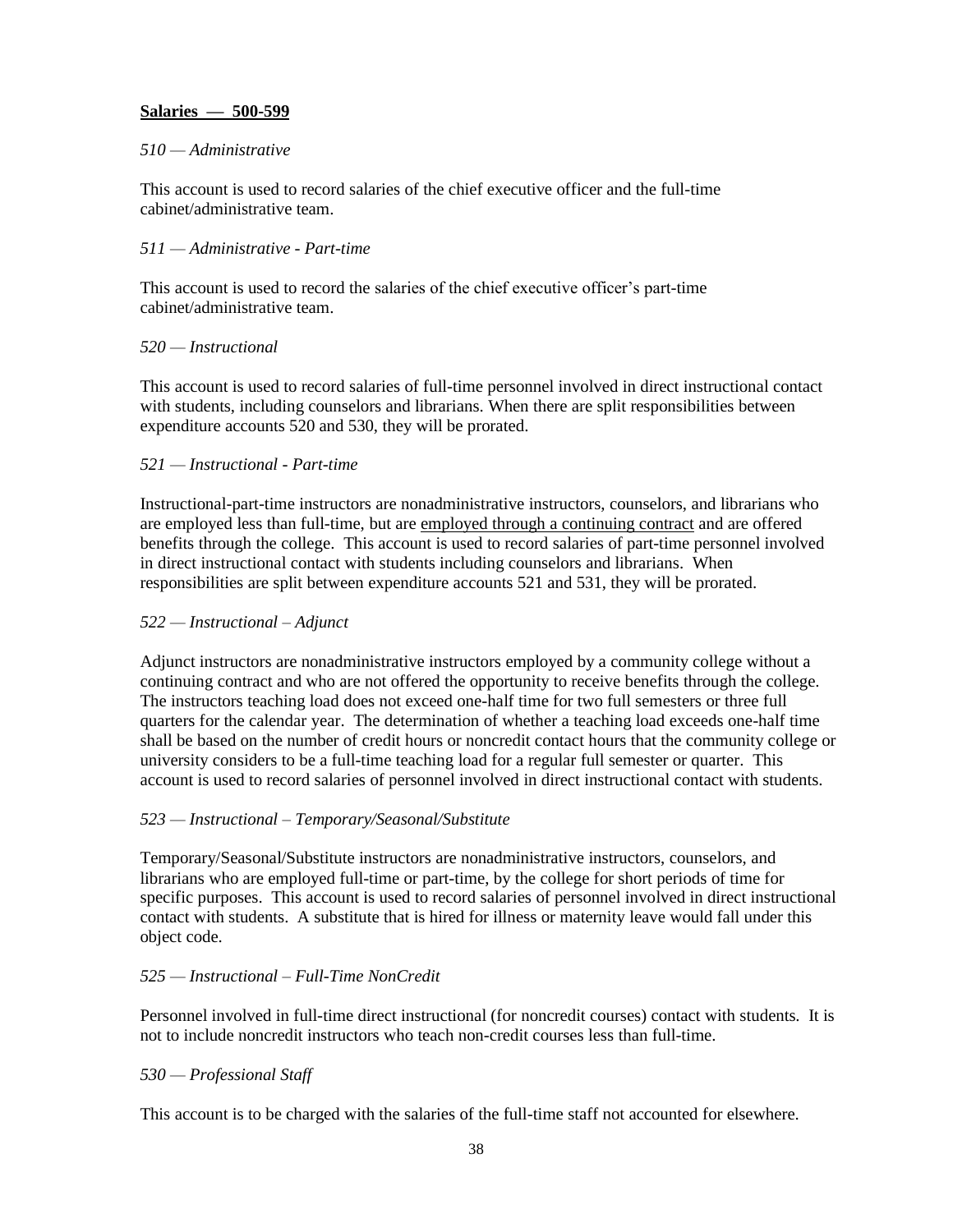#### *531 — Professional Staff - Part-time*

This account is to be charged with the salaries of the part-time staff not accounted for elsewhere.

#### *540 — Secretarial and Clerical*

This account includes salaries of all full-time personnel performing secretarial or clerical office functions.

*541 — Secretarial and Clerical - Part-time*

This account includes salaries of all part-time personnel performing secretarial or clerical office functions.

*550 — Service Staff* 

This account includes salaries of full-time custodians, maintenance and repair staff, machine operators, vehicle drivers, security guards, etc.

*551 — Service Staff - Part-time*

This account includes salaries of part time custodians, maintenance and repair staff, machine operators, vehicle drivers, security guards, etc.

*570 — Student Wages - Federal Workstudy*

This account record includes only wages for students who are employed through the federal government's Workstudy program.

*571 — Student Wages - State Work Study*

This account includes only wages for students who are employed through the state work-study program.

*572 — Student Wages - Other*

This account is to include wages for students not classified in expenditure object codes 570 and 571.

*590 — Related Insurance Cost and Fringe Benefits*

Include in this account:

- Term Life Insurance. When a community college pays a portion or the entire premium for its employees.
- Long Term Disability Insurance. When a community college pays a portion or the entire premium for its employees.
- Group Health and Hospital Insurance. When a community college pays a portion or the entire premium for its employees.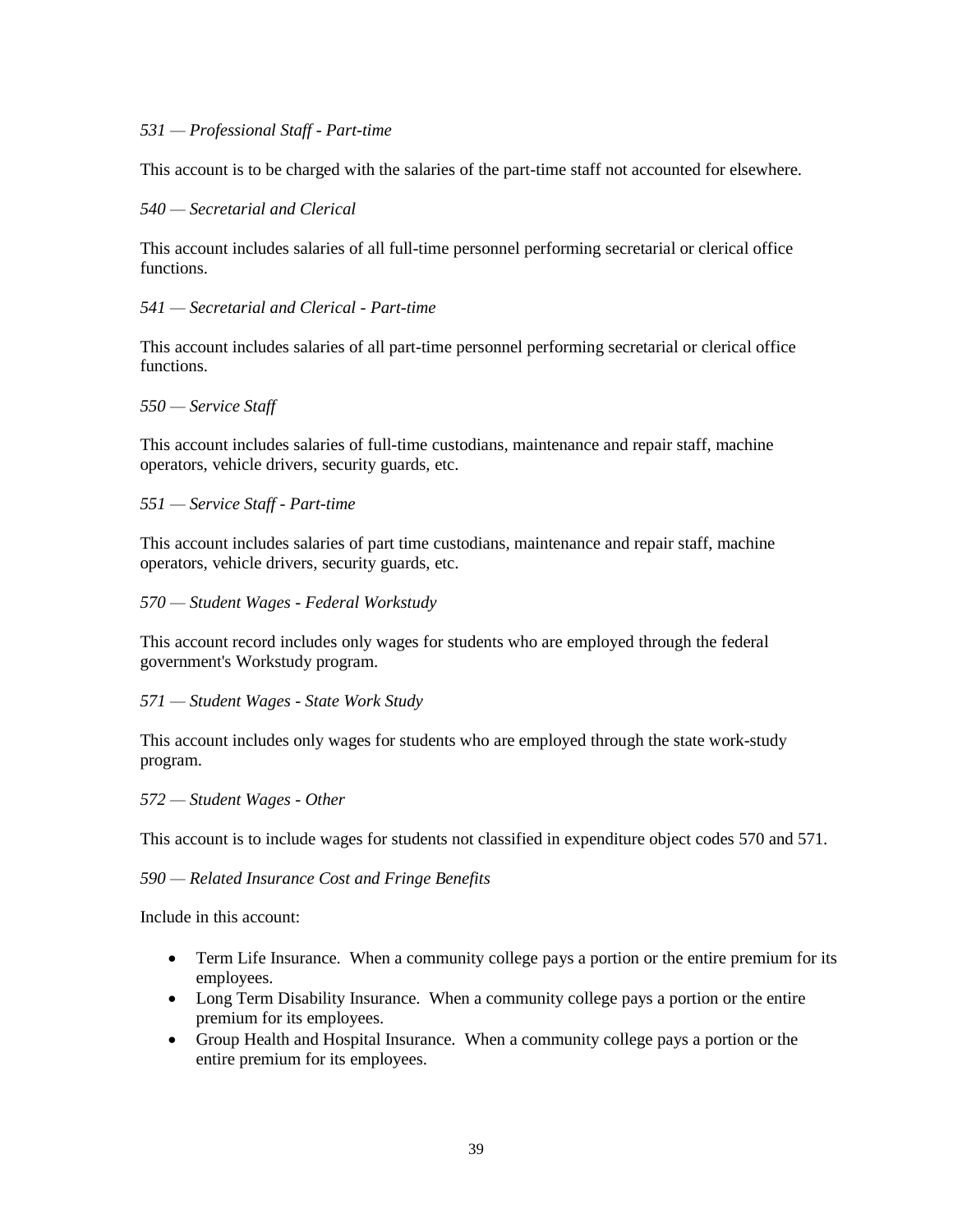#### *591 — Worker's Compensation Insurance*

This account is used for the amount of charges for worker's compensation.

#### *592 — FICA (Employer's Share)*

This account is used for the employer's portion of FICA payroll deduction.

## *593 — Retirement Plan (Employer's Share)*

This account is used to record the employer's portion of any retirement plan payroll deduction.

#### *594 — Compensation/Reimbursement for Employee Tuition*

Waivers or reimbursement of tuition or other course fees based on faculty or staff status shall be reported in this account in the proper functional category. This account includes tuition assistance for employee's dependents.

#### *595 — Early Retirement*

This account is used to record payments for early retirement. Iowa code section 279.46 governs the levy for early retirement benefits.

#### *596 — Auto Allowance*

This account is used if a fixed allowance is provided rather than mileage.

## *597 — Unemployment Compensation*

This account should be charged for expenses for unemployment compensation paid to the Iowa Department of Workforce Development.

## *598 — Compensation for Future Absences/Accrued Vacation*

This account is used for any unused vacation or sick leave, which can be carried over to the next year.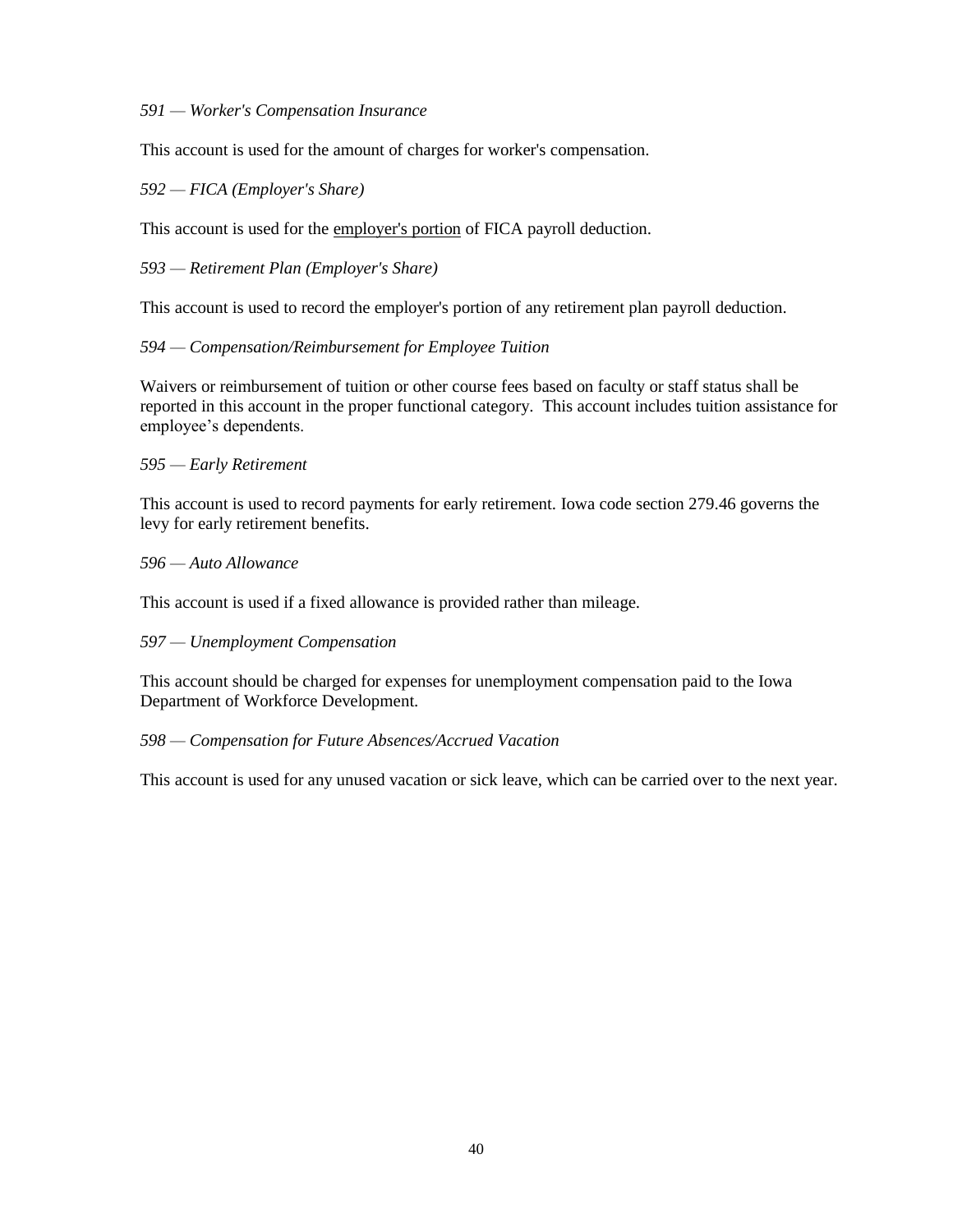# **CHAPTER XIII CURRENT EXPENSES**

#### **A. Chart of Accounts**

| Fund | −<br>Function | . .<br>$\ln$<br>specific | $\sim$ .<br>S <sub>1</sub> te | <b>P</b> otional | biect          |
|------|---------------|--------------------------|-------------------------------|------------------|----------------|
| `—   |               |                          |                               |                  | $\overline{u}$ |

# **Services — 600-629**

| Professional                                       | 601 |
|----------------------------------------------------|-----|
| <b>Election Costs</b>                              | 602 |
| Custodial                                          | 603 |
| Membership                                         | 604 |
| Publications (Legal)                               | 605 |
| Maintenance and Repair of Equipment                | 606 |
| Maintenance and Repair of Buildings                | 609 |
| Maintenance of Grounds                             | 610 |
| <b>Information Services/Classified Advertising</b> | 611 |
| Printing and Copying Services                      | 612 |
| Communications                                     | 615 |
| Insurance                                          | 618 |
| Utilities                                          | 619 |
| <b>Rental of Materials</b>                         | 620 |
| Rental of Buildings                                | 621 |
| Rental of Equipment                                | 622 |
| Postage and Expediting Other Matter                | 623 |
| Group Meeting/Workshop Expense                     | 624 |
| <b>Information Technology Services</b>             | 625 |
| <b>Other Services</b>                              | 626 |

# **Materials, Supplies and Travel — 630-648**

| <b>Library Resources</b>                                | 631 |
|---------------------------------------------------------|-----|
| Materials, Supplies, and Non-Capitalized Capital Assets | 632 |
| Non-Capitalized Capital Asset (Optional account)        | 633 |
| Building and Construction Materials and Supplies        | 637 |
| Janitorial Materials and Supplies                       | 641 |
| <b>Vehicle Materials and Supplies</b>                   | 642 |
| Landscaping Materials and Supplies                      | 644 |
| Travel Expense - Out-of-state                           | 647 |
| Travel Expense - In-State                               | 648 |

# **Other Current Expenses — 650-699**

| Purchase for Resale - Supplies & Miscellaneous | 651 |
|------------------------------------------------|-----|
| <b>Purchase for Resale - Textbooks</b>         | 652 |
| Interest on Debt                               | 670 |
| Payment on Debt Principal                      | 673 |
| Scholarships                                   | 675 |
| <b>Student Loans</b>                           | 677 |
| <b>Collection Agency Expenses</b>              | 678 |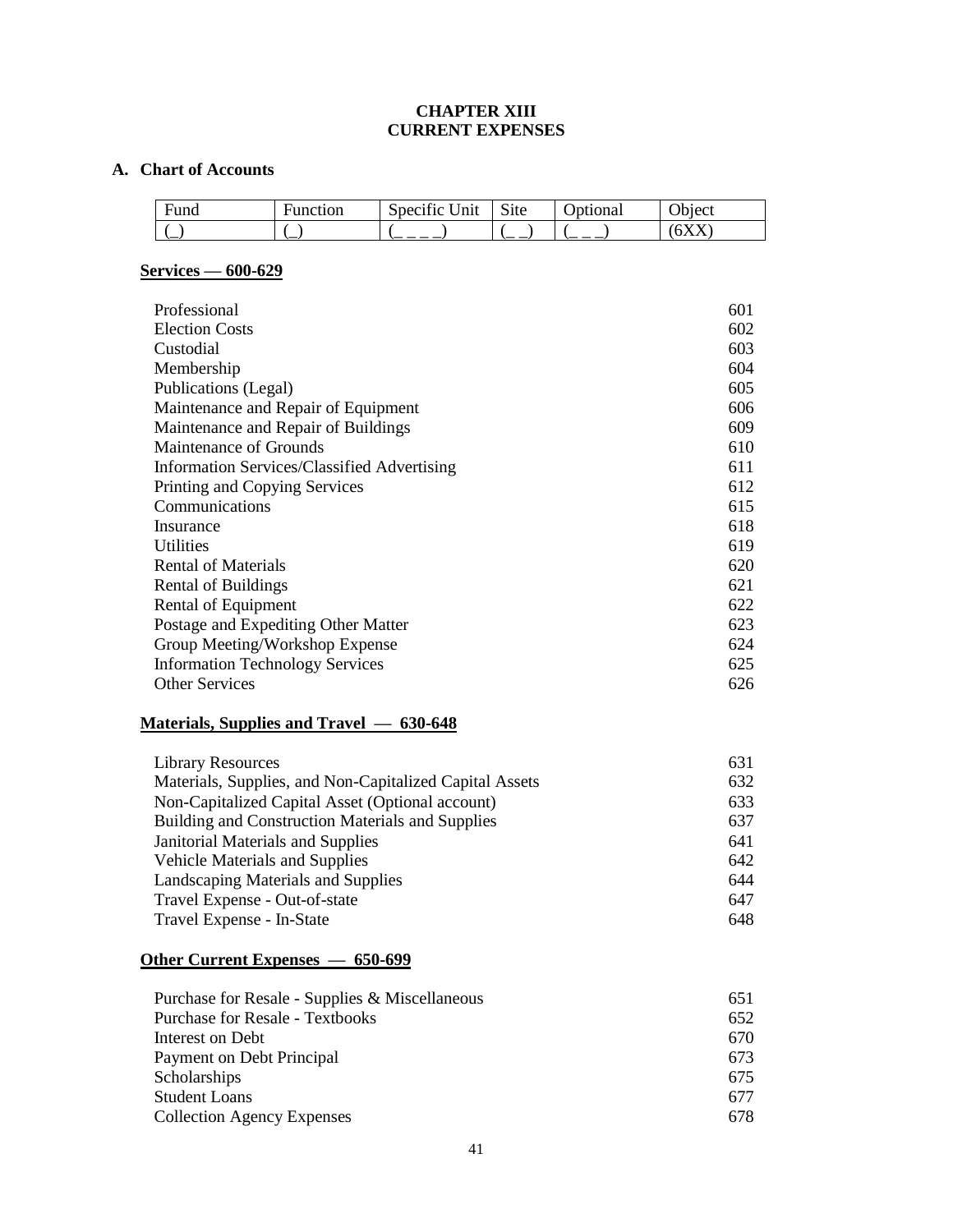| <b>Loan Cancellations</b>                 | 679 |
|-------------------------------------------|-----|
| <b>Transfers</b>                          | 680 |
| Deductions from Assets                    | 684 |
| Property Tax                              | 686 |
| Employer/Vendor 260 Program Reimbursement | 690 |
| <b>Student Services</b>                   | 691 |
| <b>Other Current Expenses</b>             | 693 |
| <b>Bad Debts</b>                          | 694 |

#### **B. Account Descriptions**

Codes that are not listed in this manual may be used by colleges for internal management purposes during the year. Reporting templates obtained from the Department must be used when reporting year-end financial information to ensure consistency among the community colleges. The Community College Accounting Manual provides the minimum information that community colleges need to track and report on to the Iowa Department of Education. Each college is free to expand upon these requirements wherever they believe that is necessary. However, all reporting will need to conform to the layout specified in this manual and any additional detail collected by the colleges will need to roll up into the reporting templates provided by the Department.

#### **Services — 600-629**

This group of accounts is used for fees paid for services performed by persons not included on the community college's payroll.

#### *601 — Professional*

This account is used for professional fees to include legal fees, auditing fees, honoraria paid to speakers and lecturers, and any other payment of a professional nature.

#### *602 — Election*

This account is used for election costs to include all expenses incurred in the conducting of regular and special elections.

#### *603 — Custodial*

This account is used to record the costs of outside contractual custodial services. It should not include maintenance and repair.

#### *604 — Membership*

This account is used to record payments of membership dues.

#### *605 — Publications (Legal)*

This account is used to record the cost of all legal publications.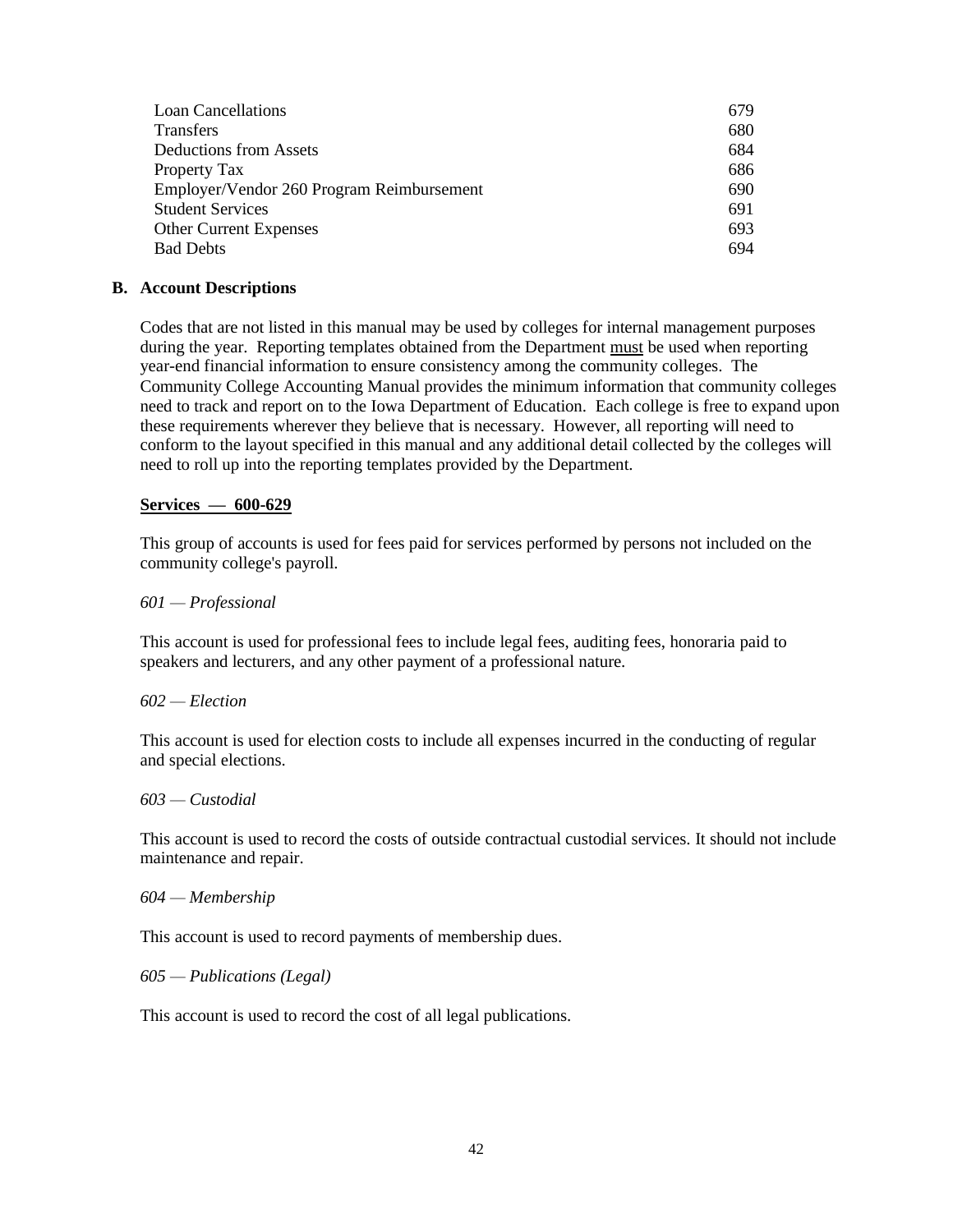## *606 — Maintenance and Repair of Equipment*

This account is used to record the cost of equipment repairs and maintenance performed on equipment by outside contractors.

#### *609 — Maintenance and Repair Buildings*

This account is used to record the cost of all maintenance work on buildings performed by outside contractors.

#### *610 — Maintenance of Grounds*

This account is used to record the cost of all maintenance work on grounds performed by outside contractors.

## *611 — Information Services/Classified Advertising*

This account should be charged with the cost of advertising and informational services to include classified advertising placed for the hiring of personnel.

## *612 — Printing and Copying Service*

This account is used to record the purchase of printing, photocopying, blueprinting, and photography. Do not include the purchase of supplies or the purchase of printed forms. These items should be charged to expenditure account 632 "Materials and Supplies".

#### *615 — Communications*

This account should be charged with the cost of local and long distance telephone service, telephone installation and relocation charges, and telegraph charges.

#### *618 — Insurance*

This account is used for the cost of all insurance for community college protection. This includes fire and extended coverage, boiler, malpractice, errors and omissions and liability. Worker's compensation insurance is charged to expenditure account 591 "Worker's Compensation Insurance".

#### *619 — Utilities*

This account is used for the cost of electricity, water, waste collection, fuel oil and gas for heating, heat, and air conditioning expenditures. Gas for use in the laboratories and shop for community college purposes should be charged to expenditure account 632 "Materials and Supplies". Telephone service is charged to expenditure account 615 "Communications".

#### *620 — Rental of Materials*

This account should be charged with the cost of educational materials which are rented such as films, filmstrips, videos, etc.

## *621 — Rental of Buildings*

This account should be charged with the costs of renting or leasing of buildings.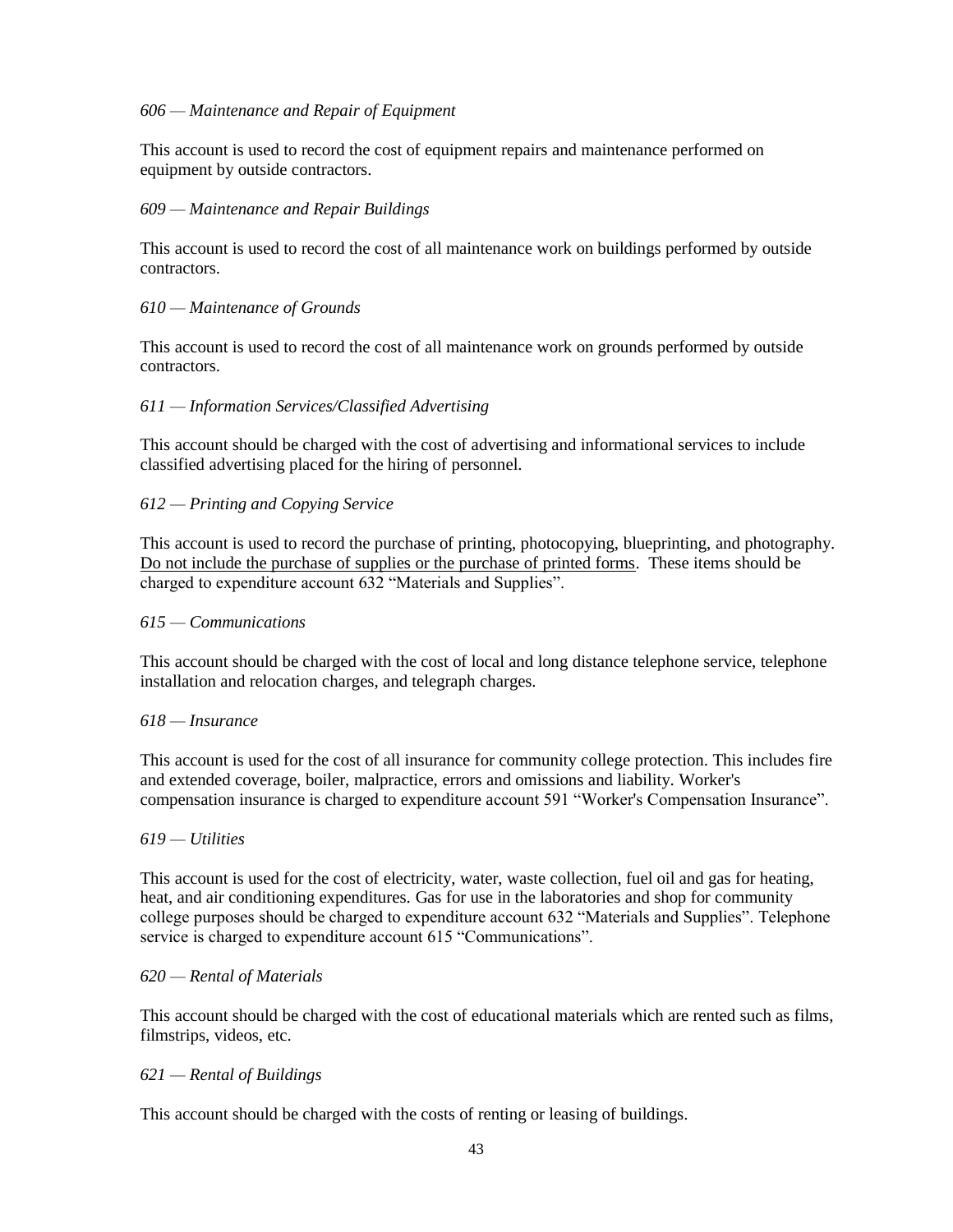## *622 — Rental of Equipment*

This account should be charged all costs for equipment rented to carry on any part of the community college's program. Lease purchase agreements should be handled in capital outlay series of object codes (700-790).

## *623 — Postage and Expediting Other Matter*

The cost of postage, postage meter rental, post office box rental, freight, express, delivery service and any other cost of transporting materials should be charged to this account.

#### *624 — Group Meeting/Workshop Expense*

This account should be used to record the cost for materials and supplies paid to an outside contractor providing food, facilities and other services necessary to conduct college-sponsored meetings or workshops.

#### *625 —Information Technology Services*

This account should be used to record the cost of data processing services necessary for instructional and administrative services which are performed by an outside contractor.

#### *626 — Other Services*

This account is used to record other transactions not directly chargeable to any other services code.

## **Materials, Supplies and Travel — 630-649**

#### *631 — Library Resources*

This account should be used to record all expenditures for library books, ebooks, databases, periodicals (including magazines and newspapers) and visual materials.

## *632 — Materials, Supplies, and Non-Capitalized Capital Assets*

This account should be used to record expendable items for instructional, library or office purposes. Some examples are: laboratory supplies, welding rods; small tools; audiovisual materials such as records, tapes, overlays, slides, etc.; stationary and general office supplies such as staples, paper clips, ribbons, file folders, calendars, printed forms and information technology supplies; photographic film and supplies; and paper; binding items; and computer software. This account should also be used to account for those non-tagged, non-capitalized assets as defined by the institution.

#### *633 — Non-Capitalized Capital Assets (Optional)*

NOTE: Please note that this is an optional account and will not be included in year-end fiscal reporting. Instead any entries in this account will need to be rolled up into 632-Materials, Supplies, and Non-Capitalized Capital Assets.

This account can be used to record non-capitalized capital assets that the college wishes to tag for fixed asset tracking purposes. If the college utilizes this option, they must adopt a dollar threshold which fixed assets will be tagged and not capitalized.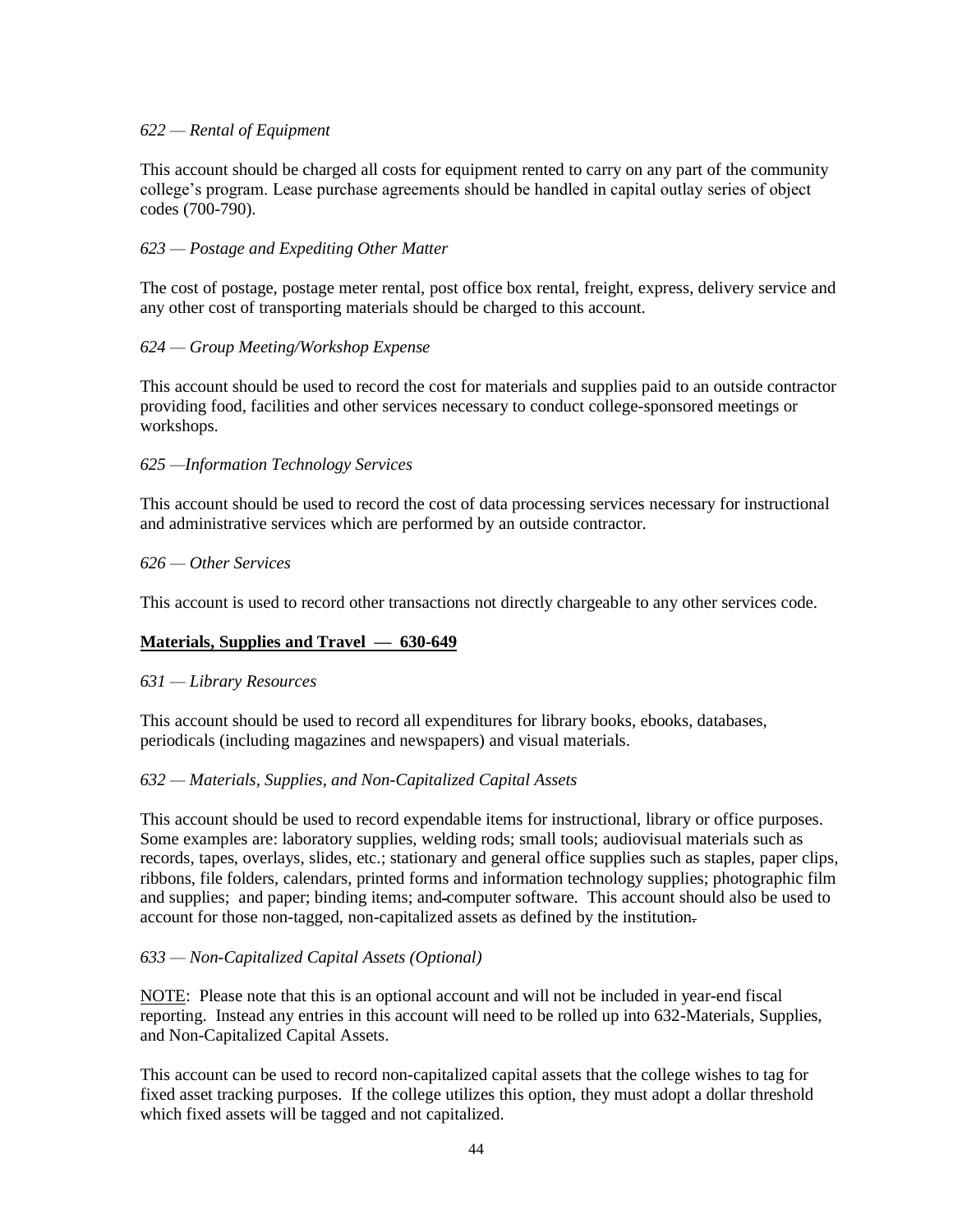## *637 — Buildings and Construction Materials*

This account is used to record expenditures for all materials and supplies used by personnel of the community college for construction or repair of buildings and equipment. Items would include: lumber and wood products, nails, paint, floor coverings, electrical materials and supplies, plumbing materials and supplies, masonry products, asphalt and gravel, etc.

## *641 — Janitorial Materials and Supplies*

This account is used to record consumable supplies used by the custodial or maintenance staff. Items include mops, brooms, pails, cleaning materials, paper products, wax, wax stripper, and other chemicals.

## *642 — Vehicle Materials and Supplies*

This account should be used for repairs and maintenance of "rolling" equipment such as; gasoline, oil, grease, tires, batteries, and seat covers, etc. Institutional owned or leased vehicles which are used by other than the physical plant function may be charged back to the users cost center as an expense to this account. The same account in the physical plant function should then be credited for the amount charged the user.

## *644 — Landscaping Materials and Supplies*

This account is used to record expenditures for landscape materials, which include seeds, plants, shrubbery, fertilizer, and similar items.

## *647 — Travel Expenses - Out-of-State*

This account includes the expenditures related to travel outside the state of Iowa. Expenditures include transportation fare, rental car charges, mileage, per diem payments, meals, registration fees, parking fees, etc., for official college personnel authorized to travel at the community college's expense.

#### *648 — Travel Expenses - In-State*

This account includes expenditures related to travel of official college personnel within the state of Iowa to include items defined in expenditure account 647 "Travel Expenses Out–of–State".

## **Other Current Expenses — 650-699**

## *651 — Purchase for Resale - Supplies and Miscellaneous*

Any supplies and miscellaneous items other than books, which are purchased for resale to individuals, organizations, or other organizational units of the community college, will be charged to this account. Normally this account will be used by auxiliary enterprises.

#### *652 — Purchases for Resale - Textbooks*

This account is used for the purchase of books for resale. As in the case of expenditure account 651 "Purchase for Resale-Supplies and Miscellaneous", this account is normally used by auxiliary enterprises.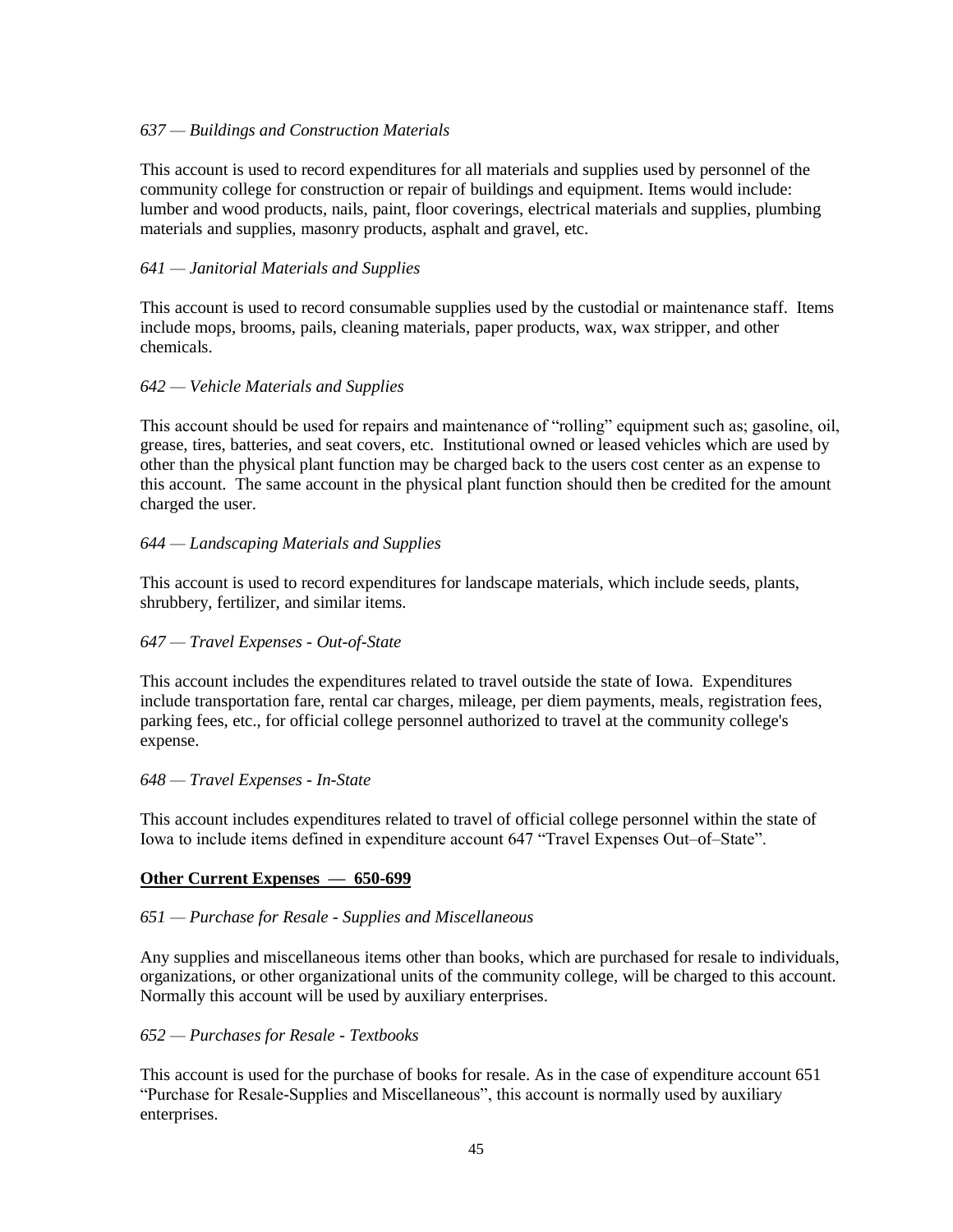#### *670 — Interest on Debt*

This account should record only interest paid on indebtedness. All other costs of retiring debt, such as agent fees and discounts on certificates should be properly classified accordingly.

## *673 — Payment on Debt Principal*

This account is used to record all payments made to retire the principal portion of community college debt. This account is generally restricted to the Restricted General Fund and the Debt Service Sub-Fund.

#### *675 — Scholarships*

This account records all scholarship payments to students. Do not include payments to students for loans or for services rendered.

#### *677 — Student Loans*

This account records the amount of loans made to students during the current fiscal year. At the end of the fiscal year, this account should be closed out to the asset account 150 "Notes Receivable - Student Loans".

#### *678 — Collection Agency Expenses*

This account records payments made to collection agencies.

#### *679 — Loan Cancellation*

This account records loans cancelled. This account should be closed out at the end of the fiscal year to asset account 150 "Notes Receivable."

#### *680 — Transfers*

This account records only expenditure transfers from one fund to another within the community college.

#### *684 — Deductions from Assets*

This account is debited when disposing of assets where there is an excess of book value over the trade in allowance.

#### *686 — Property Tax*

This account is used when property tax is assessed to a nonexempt building or land holdings of the community college. This account is to be used in the event an assessment for street, sewer, water, etc., is placed on nonexempt land holdings of the community college.

#### *690 — Employer/Vendor260Program Reimbursement*

This account should be used to record contracts with employers/vendors for services contracted under Chapter 260E Industrial New Jobs Training and Chapter 260F Jobs Training.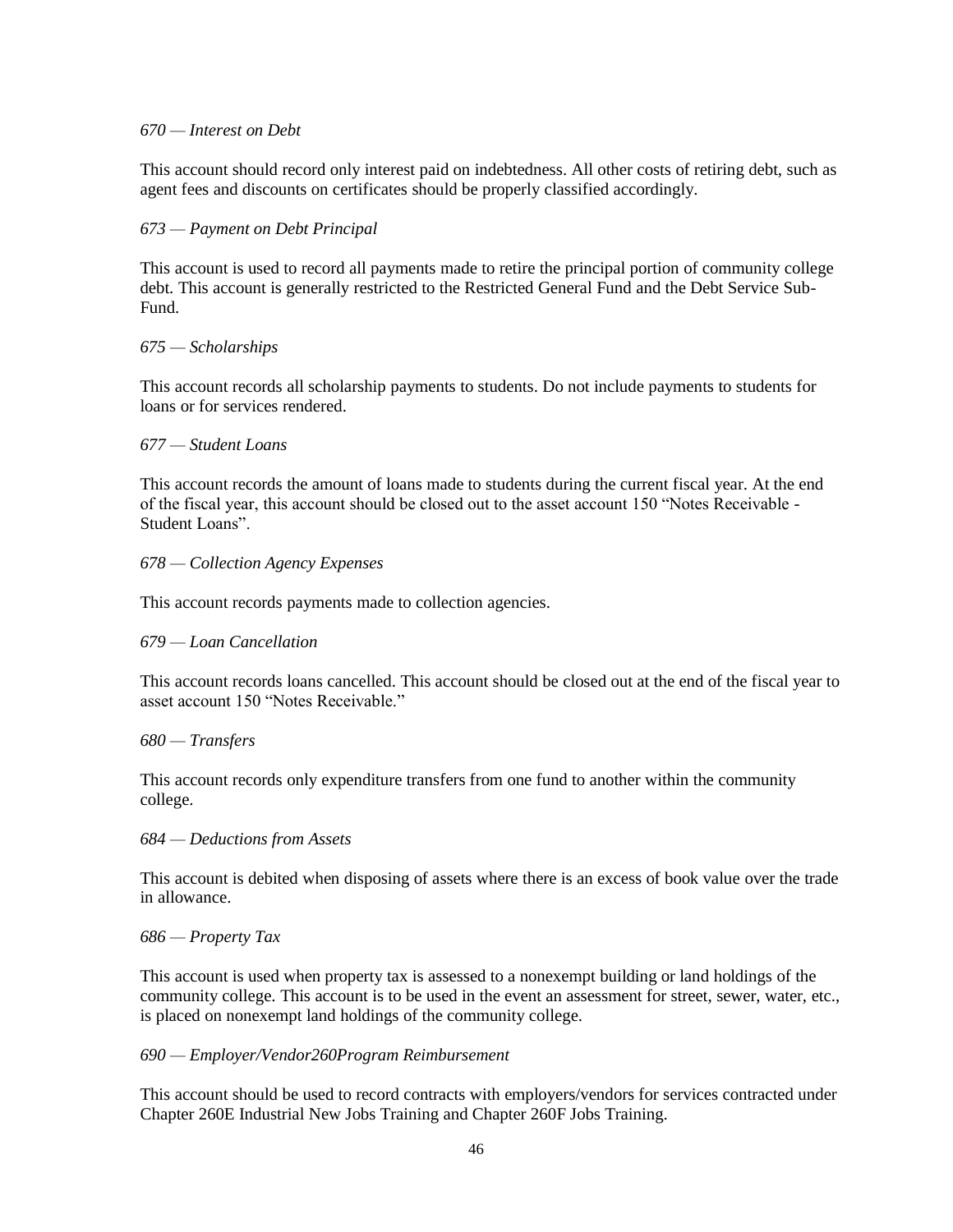## *691 — Student Services*

This account is used to record the expenditure of federal, state and local funds for payment of unusual expenses incurred by students as a result of their enrollment in an exemplary and/or cooperative vocational education program.

## *693 — Other Current Expenses*

This account should be used for any other current expenses that cannot be logically classified under any other current expense account.

## *694 — Bad Debts*

This account is used to record all uncollectible tuition, fees and other bad debts.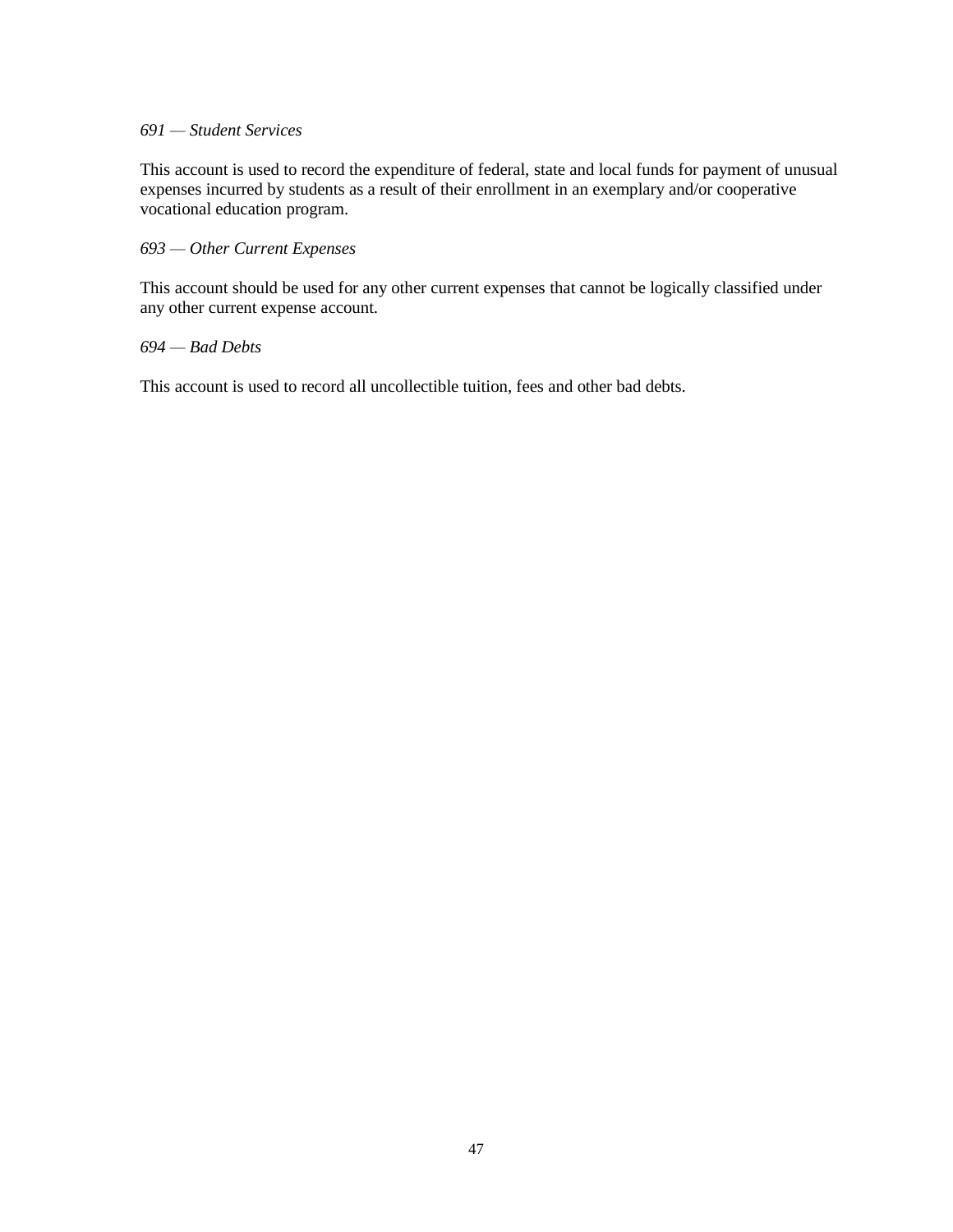## **CHAPTER XIV CAPITAL OUTLAY**

#### **A. Chart of Accounts**

| ╼<br>runa | ∺unction | $\cdots$<br>$\tilde{\phantom{a}}$<br>Jnıt<br>sdecitic | $\sim$ .<br>S <sub>1</sub> te | ⌒<br>ptional | $\gamma$ bject |
|-----------|----------|-------------------------------------------------------|-------------------------------|--------------|----------------|
| `—        | ∽        | __                                                    | — —                           |              | <b>AAAA</b>    |

## **Capital Outlay — 700-790**

| <b>Capitalized Capital Assets</b>                              | 710 |
|----------------------------------------------------------------|-----|
| Lease Purchase Equipment                                       | 712 |
| <b>Construction and Maintenance Equipment</b>                  | 730 |
| <b>Vehicles</b>                                                | 740 |
| Capitalized Software Purchased / Developed / Intangible Assets | 750 |
| Buildings and Fixed Equipment                                  | 760 |
| Land                                                           | 770 |
| Other Structures and Improvements                              | 780 |
| <b>Other Capital Outlay</b>                                    | 790 |

## **B. Account Descriptions**

Codes that are not listed in this manual may be used by colleges for internal management purposes during the year. Reporting templates obtained from the Department must be used when reporting year-end financial information to ensure consistency among the community colleges. The Community College Accounting Manual provides the minimum information that community colleges need to track and report on to the Iowa Department of Education. Each college is free to expand upon these requirements wherever they believe that is necessary. However, all reporting will need to conform to the layout specified in this manual and any additional detail collected by the colleges will need to roll up into the reporting templates provided by the Department.

## **Capital Outlay — 700-790**

## *710 — Capitalized Capital Assets*

This account includes all capital outlay items used in the instructional process, classroom, laboratories, auditoriums, shops, etc, which are above the \$5,000 capitalization threshold.

## *712 — Lease Purchase Equipment*

This account records equipment purchased using lease purchase agreements.

## *730 — Construction and Maintenance Equipment*

This account records purchases of equipment which are to be used by maintenance, custodial, and ground personnel in the performance of their duties. Examples are: electric saws used by carpenters, spray guns and compressors used by painters, lawn mowers and tractors used by grounds personnel, etc.

*740 — Vehicles*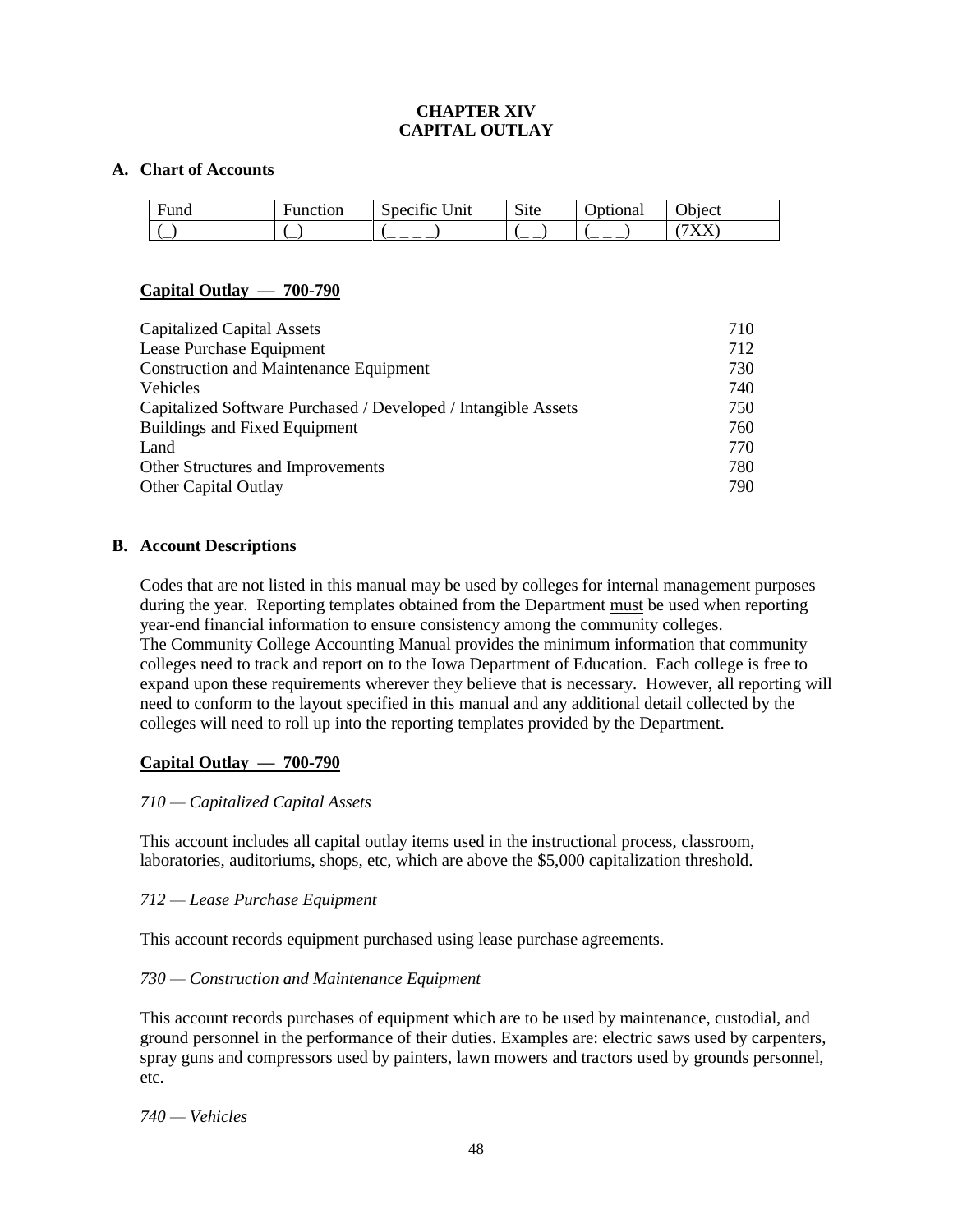This account records the purchase of all vehicles and motorized equipment that are designed to transport persons or things. Include automobiles, buses, trucks, airplanes, boats, motorcycles, etc.

## *750 — Capitalized Software Purchased/Developed/Intangible Assets*

This account records the purchase or development of software to be capitalized.

## *760 — Buildings and Fixed Equipment*

This account records all expenditures of acquiring buildings. Architect fees, drawings, blueprints, postage, long distance telephone charges, construction contracts and other costs incurred in the construction of buildings should be charged here.

Major repairs or renovations of buildings are properly charged to this account. The installation of any equipment which is permanently attached to a building such as an elevator or a central air conditioning system is charged to this account. Window air conditioners and water coolers would not be included here.

#### *770 — Land*

This account records only the original cost of land plus acquisition costs. Do not charge site development costs which should be charged to the expenditure account 780 "Other Structures and Improvements."

#### *780 — Other Structures and Improvements*

This account records the cost of site development, parking lots, sidewalks, outdoor lighting systems, utility systems, flagpoles, fences and other improvements on the outside of buildings.

#### *790 — Other Capital Outlay*

This account records any capital outlay expenditure that cannot logically be classified in any other capital outlay account codes 710-790.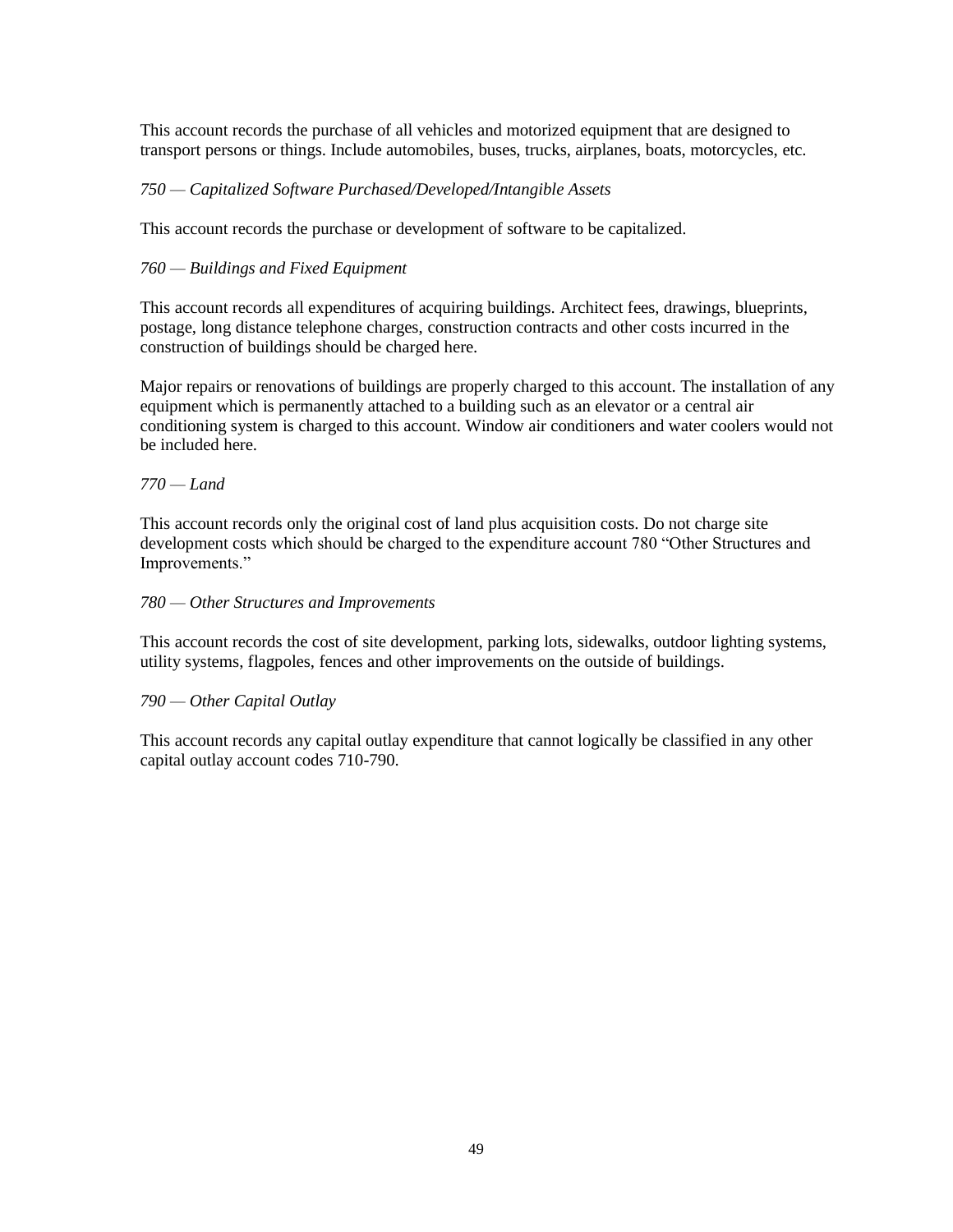# **CHAPTER XV FISCAL YEAR FINANCIAL YEAR REPORTING**

# **Annual Due Dates:**

| PSEO and Supplemental Weighting Report<br>(Formerly the HF 2527 Report)                  | September |
|------------------------------------------------------------------------------------------|-----------|
| <b>Additional Data Reporting</b><br>(Trustees, Administrators, & Governmental Relations) | September |
| AS-15D (Balance Sheet) Funds 1, 2, and 7                                                 | December  |
| AS-15E (Income Statement) Funds 1, 2, and 7                                              | December  |
| Maintenance Infrastructure Funding Report (If Funded)                                    | December  |
| 260G ACE Infrastructure Report                                                           | December  |
| Certified Budget Report                                                                  | March     |
| Tuition and Fees Report Survey                                                           | August    |
| <b>GAP Tuition Program Survey</b>                                                        | September |
| Required Expenses Report (Published)                                                     | August    |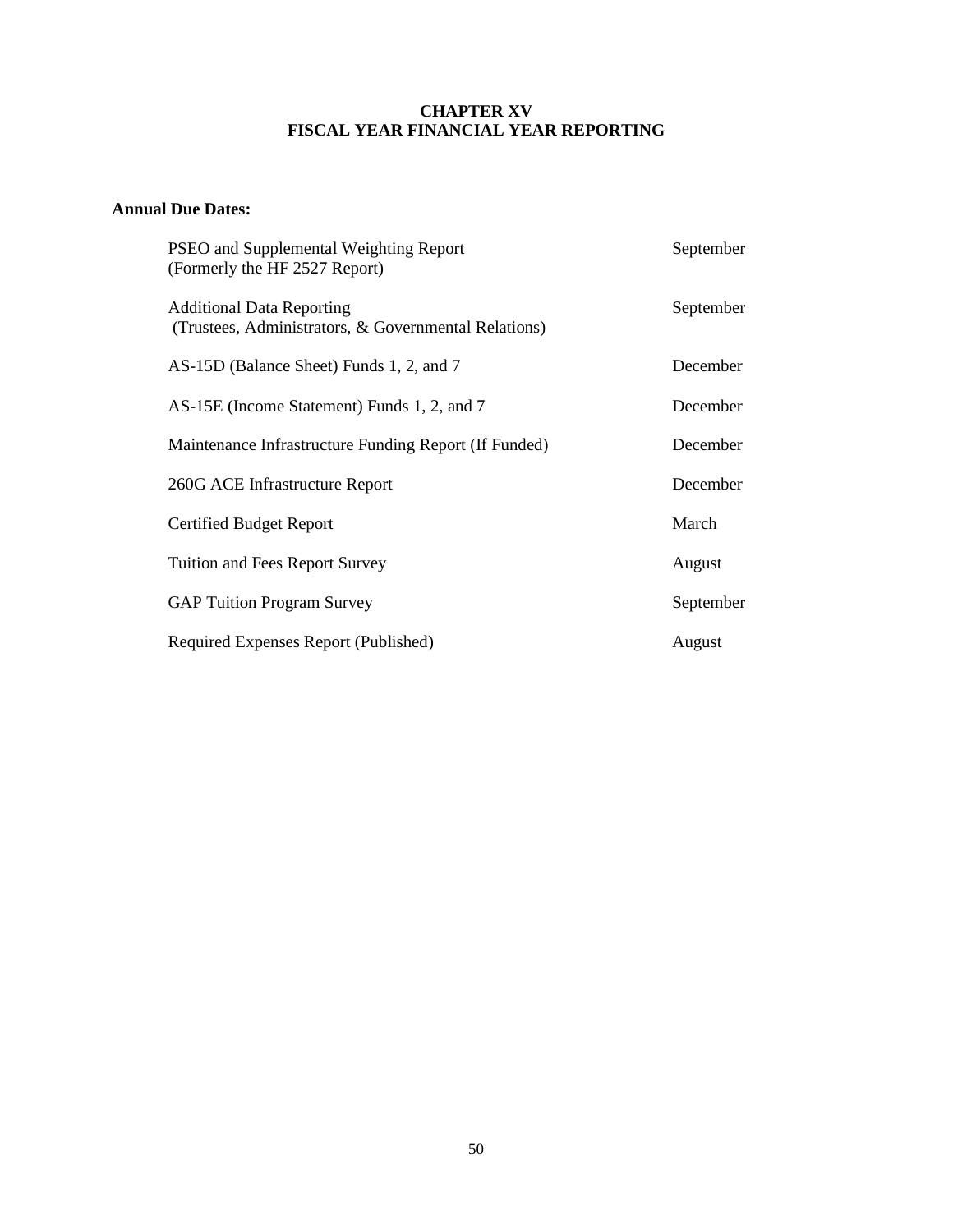# **FINANCIAL REPORTS**

## PSEO and Supplemental Weighting Report

- 1. Enter the community college name.
- 2. Enter the name of the person who is reporting this information for the college in this box.
- 3. Enter the fiscal year.
- 4. Enter the total revenue received from each local school district as a result of high school students enrolled in Community College courses under the PSEO act. This amount describes the total paid to the college by local school districts for secondary students attending post-secondary classes under the PSEO act.
- 5. Enter total revenue received from each local school district as a result of high school students enrolled in Community College courses through shared supplementary weighting plans. This amount describes the total amount paid to the college by local school districts for secondary students attending postsecondary classes under a 28E agreement. This amount does not include revenue received from students who are paying their own tuition.
- 6. Enter the number of courses enrolled and the percentage of courses in which the course is taught by an instructor who is employed by the local school district for a portion of the school day (total courses offered through shared supplementary weighting plans / courses taught by instructors who are employed by a local school district for a portion of the school day).
- 7. Each college must retain information that will support their answers to these questions for up to six months following the end of the fiscal year.

## Additional Data Reporting

## Trustees:

- 1. Include the number of trustees at your college.
- 2. Sum of all salary and benefits paid to your trustees in the fiscal year.

(**NOTE**: The salary and benefits total should not include per diem or reimbursement that is paid for expenses)

#### Governmental Affairs Efforts:

- 1. Sum of all salary and benefits for employees involved with governmental affairs (including those involved with lobbying and lobbying activities).
- 2. Include the number of full time employees at your college who are involved in governmental affairs work and/or lobbying or lobbying type activities.
- 3. Sum of all non-employee expenditures related to supporting governmental affair efforts, including any professional services provided for lobbying or lobbying type activities.

#### Administrator Salary and Benefits:

1. Include the number of administrators at your college as defined in the DE MIS Reporting Manual (see definition and example below) and matching your total as reported in your MIS submission.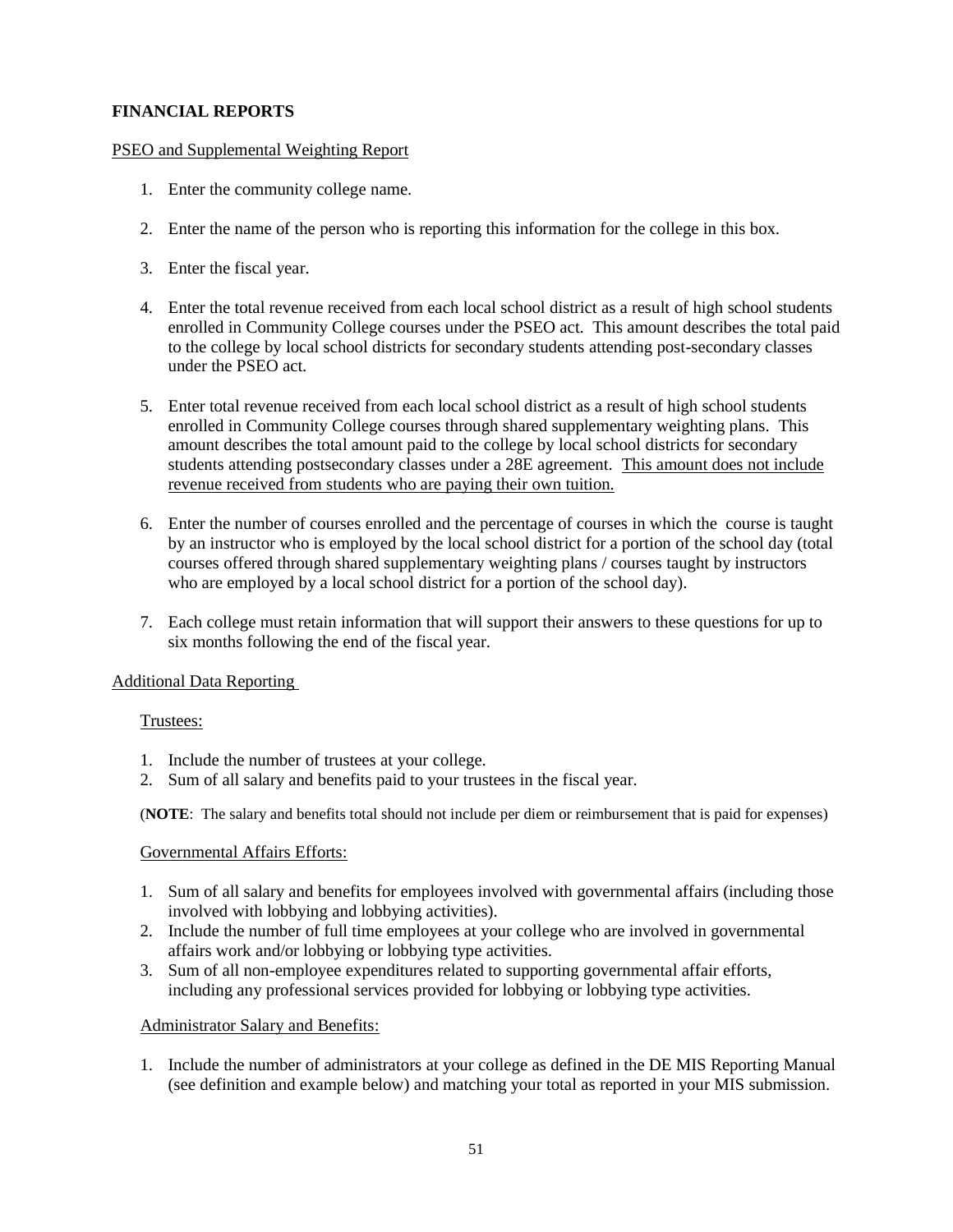2. List out each administrator and their total salary and benefits earned during the fiscal year. Salaries and benefits include all bonus wages, allowances, and annuity payments covered using state funds.

Employee Position: (510) Administrative

| Chief executive officer and the cabinet and/or administrative team. Examples: |                   |          |  |  |
|-------------------------------------------------------------------------------|-------------------|----------|--|--|
| Chancellor                                                                    | Vice President    | Director |  |  |
| President                                                                     | Executive officer | Dean     |  |  |

## Balance Sheet, AS-15D (Fund 1, Fund 2, Fund 7)

- 1. Round all figures to whole dollar**.**
- 2. Enter the college name in the space provided.
- 3. Total the sub-account assets and report on the appropriate account line.
- 4. Report Unrestricted General Fund (Fund 1), Restricted General Fund (Fund 2), and Plant Fund (Fund 7).
- 5. Dollar amounts in object codes 191-198 (Fixed Assets) should agree with dollar amounts in object code 312 (Fund Balance-Net Investment in Plant) in each fund.
- 6. Dollar amounts in object code 311 (Fund Balance-Unrestricted) should agree with dollar amount answer when total current liabilities (object codes 100-189) are subtracted from total current assets (object codes 201-240).

Income Statement, AS-15E (Fund 1, Fund 2, Fund 7)

- 1. Round all figures to whole dollar.
- 2. Enter the college name in the space provided.
- 3. Total the sub-accounts and report on the appropriate account line
- 4. Report Unrestricted General Fund (Fund 1), Restricted General Fund (Fund 2), and Plant Fund (Fund 7).

## Maintenance Infrastructure Fund Appropriation

1. Complete Department of Education maintenance infrastructure electronic form per the instructions.

## 260G ACE Infrastructure

1. Complete Department of Education ACE infrastructure electronic form per the instructions.